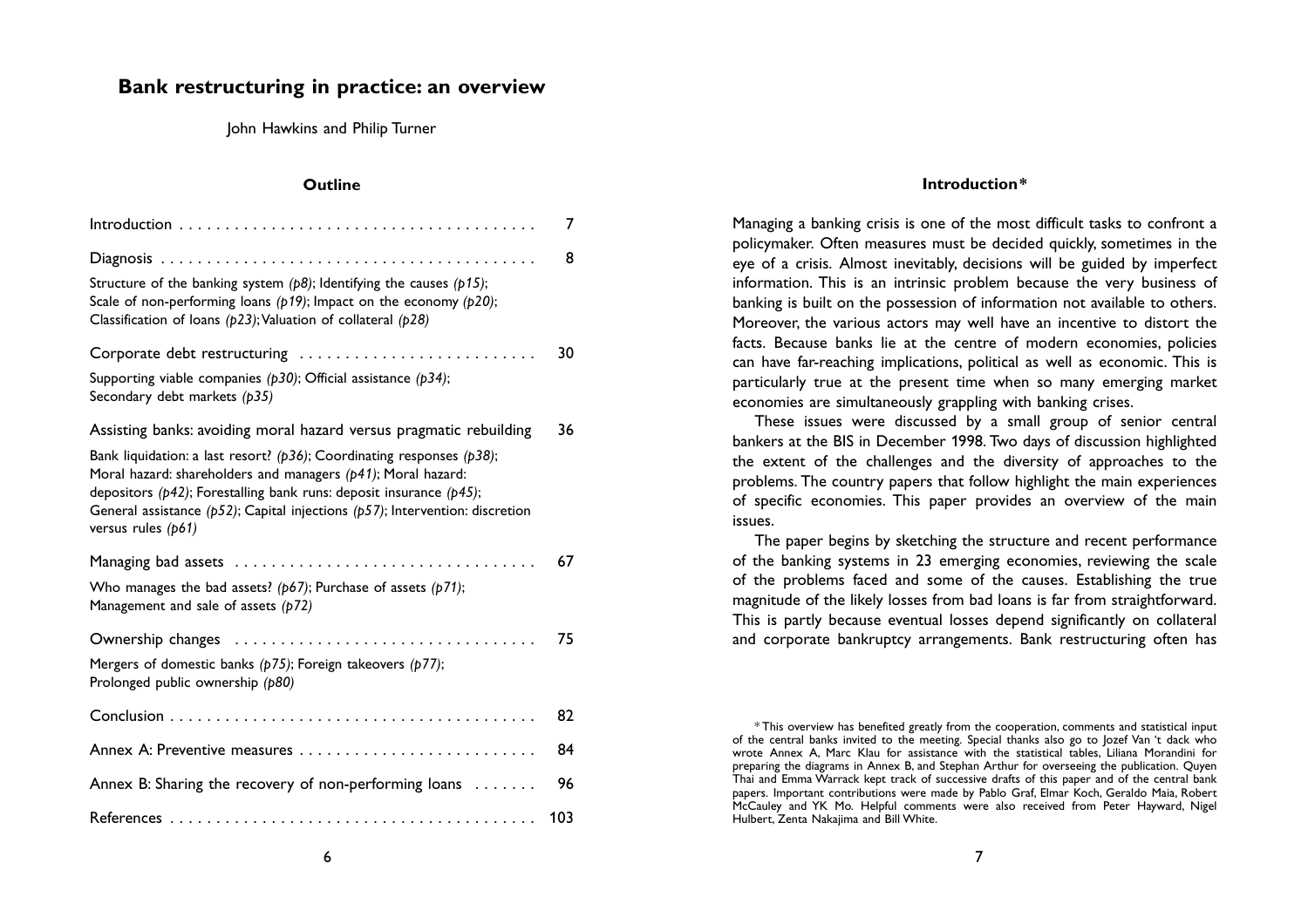to be accompanied by corporate debt restructuring, which is discussed in the following section. Assistance to banks, which involves balancing short-term concerns about avoiding bank runs and a credit crunch with medium-term concerns about limiting moral hazard and fostering a robust banking system, is then discussed. Deposit insurance, a key instrument to maintain confidence, is examined in some detail. (Other important preventive measures such as supervisory and disclosure requirements are outlined in Annex A.) The first response is often some form of assistance that does not attempt to change the ownership structure: one important issue concerns how various degrees of official intervention should be triggered.

The next section examines the institutional arrangements needed to manage impaired assets. Approaches involving changing ownership – domestic mergers, foreign takeovers and taking banks into state ownership – are then reviewed in turn before the concluding remarks.

### **Diagnosis**

### *Structure of the banking system*

The banking systems in the 23 emerging economies this paper covers account for almost a fifth of the world's top 1,000 banks. But only a handful, mostly in Hong Kong and Singapore, were, by end-1998, rated as being inherently very healthy (see the final column of Table 1).<sup>1</sup> This weakness is both a reflection of and a contributor to the recentmacroeconomic problems (Table 2).

Yet widespread recognition that banks in most emerging markets were relatively weak did not prevent them from rapidly *expanding domestic lending.* While credit growth somewhat faster than GDP growth is part of the normal process of financial deepening, in many emerging economies the rates of growth of lending to the private sector during the 1990s were unsustainably high (Table 3). The poor standard of loans

# Table 1**Structure of the banking industry**

As at end-1998 (unless otherwise indicated)

|                                                                                                                                                                                                    | Number of Concentra-<br>large and<br>medium<br>domestic<br>banks <sup>1</sup> | tion in the<br>banking<br>industry <sup>2</sup>                            | <b>Bank</b><br>claims<br>on<br>govern-<br>ment <sup>3</sup>     | Share of<br>bank assets<br>in total<br>financial<br>sector assets <sup>4</sup>    | Share of<br>state-<br>owned<br>banks <sup>5</sup>              | Share of<br>foreign-<br>owned<br>banks <sup>5</sup>                                                           | Median<br><b>BFSR</b><br>Rating <sup>6</sup>          |
|----------------------------------------------------------------------------------------------------------------------------------------------------------------------------------------------------|-------------------------------------------------------------------------------|----------------------------------------------------------------------------|-----------------------------------------------------------------|-----------------------------------------------------------------------------------|----------------------------------------------------------------|---------------------------------------------------------------------------------------------------------------|-------------------------------------------------------|
|                                                                                                                                                                                                    |                                                                               |                                                                            |                                                                 | in percentages                                                                    |                                                                |                                                                                                               |                                                       |
| China $\ldots$<br>India<br>1.1.1.1.1.1                                                                                                                                                             | 7<br>11                                                                       | 707<br>42                                                                  | $\overline{2}$<br>32                                            | 78<br>64                                                                          | 99<br>82                                                       | 0<br>8                                                                                                        | E+<br>D                                               |
| Hong Kong<br>Indonesia<br>Korea<br>Malaysia<br>Philippines<br>Singapore $\ldots$ .<br>Thailand<br>$\cdot$<br>Argentina<br><b>Brazil</b><br>$\cdots$<br>Chile<br>$\sim$ $\sim$ $\sim$ $\sim$ $\sim$ | 21<br>$\ddot{\phantom{a}}$<br>14<br>15<br>14<br>5<br>9<br>8<br>22<br>7        | 29<br>$\ddot{\phantom{a}}$<br>50<br>40<br>60<br>39<br>62<br>38<br>52<br>47 | 7<br>3<br>3<br>7<br>23<br>17<br>0<br>32<br>57<br>$\overline{2}$ | $\ddot{\phantom{a}}$<br>91<br>38<br>78<br>$\ddotsc$<br>71<br>77<br>98<br>80<br>62 | $\mathbf 0$<br>858<br>28<br>7<br><br>0<br>29<br>30<br>47<br>13 | 77<br>$\ddot{\phantom{a}}$<br>6<br>20<br>$\ddot{\phantom{a}}$<br>$\ddot{\phantom{a}}$<br>13<br>30<br>14<br>32 | C<br>E<br>$E+$<br>D<br>D+<br>$C+$<br>E<br>D<br>D<br>C |
| Colombia<br>Mexico<br>Peru<br>.<br>Venezuela                                                                                                                                                       | 1<br>6<br>4<br>2                                                              | 53<br>68<br>67<br>56                                                       | 20<br>4<br>6<br>11                                              | 56<br>66<br>91<br>90                                                              | 19<br>0<br>3<br>                                               | 31<br>18<br>22<br>$\ddotsc$                                                                                   | C.<br>$E+$<br>D+<br>D                                 |
| Czech Republic.<br>Hungary $\dots$<br>Poland<br>$\sim$<br>Russia                                                                                                                                   | 4<br>$\overline{2}$<br>7<br>5                                                 | 66<br>57<br>43 <sup>9</sup><br>42                                          | 14<br>427<br>37<br>59                                           | $\ddotsc$<br>91<br>$\ddotsc$<br>$\ddot{\phantom{a}}$                              | 19<br>$\ddotsc$<br>46<br>3610                                  | 25<br>$\ddotsc$<br>17<br>14                                                                                   | D<br>D<br>D<br>E                                      |
| <b>Israel</b><br>Saudi Arabia<br>$\cdot$ .<br>South Africa<br>$\ddots$                                                                                                                             | 5<br>11<br>6                                                                  | 87<br>66<br>81                                                             | 25<br>37<br>$\overline{\mathbf{4}}$                             | 65<br>61<br>$\ddot{\phantom{a}}$                                                  | <br>0<br>$\overline{2}$                                        | $\ddotsc$<br>0<br>5                                                                                           | D+<br>D+<br>C                                         |
| Memorandum:<br>Australia<br>Germany<br>laban<br><b>United States</b><br>$\sim$                                                                                                                     | 7<br>87<br>116<br>182                                                         | 69<br>17<br>22<br>35                                                       | 6<br>44<br>11<br>15                                             | 49<br>77<br>48<br>23                                                              | 0<br>47<br>15<br>0                                             | 17<br>6<br>$\overline{2}$<br>20                                                                               | С<br>С<br>D<br>$C+$                                   |

1 Number of banks ranked in world's top 1,000. Mostly compiled from end-1998 balance sheets. Source: *The Banker* July 1999. <sup>2</sup> Five largest banks' assets as a percentage of total assets. Sources: central banks; Fitch IBCA Ltd. For Singapore, Argentina, Chile,Venezuela and Hungary, data is from Kamin,Turner and Van 't dack (1998) and refers to 1994–96. <sup>3</sup> Banks' holdings of government paper as a percentage of banks' deposits. Source: IMF *International Financial Statistics* lines 22a, 22b, 24 and 25. <sup>4</sup> Banks' assets as a percentage of assets of banks and non-bank financial institutions. Sources: Kamin,Turner and Van 't dack (1996); central banks.

<sup>1</sup> Goodhart et al (1998, Tables A1.1 and A1.3) summarise the experience of developing economies' banking systems since the 1980s: almost a quarter have had a banking crisis and over half had significant banking problems short of a crisis. See also Frydl (1999).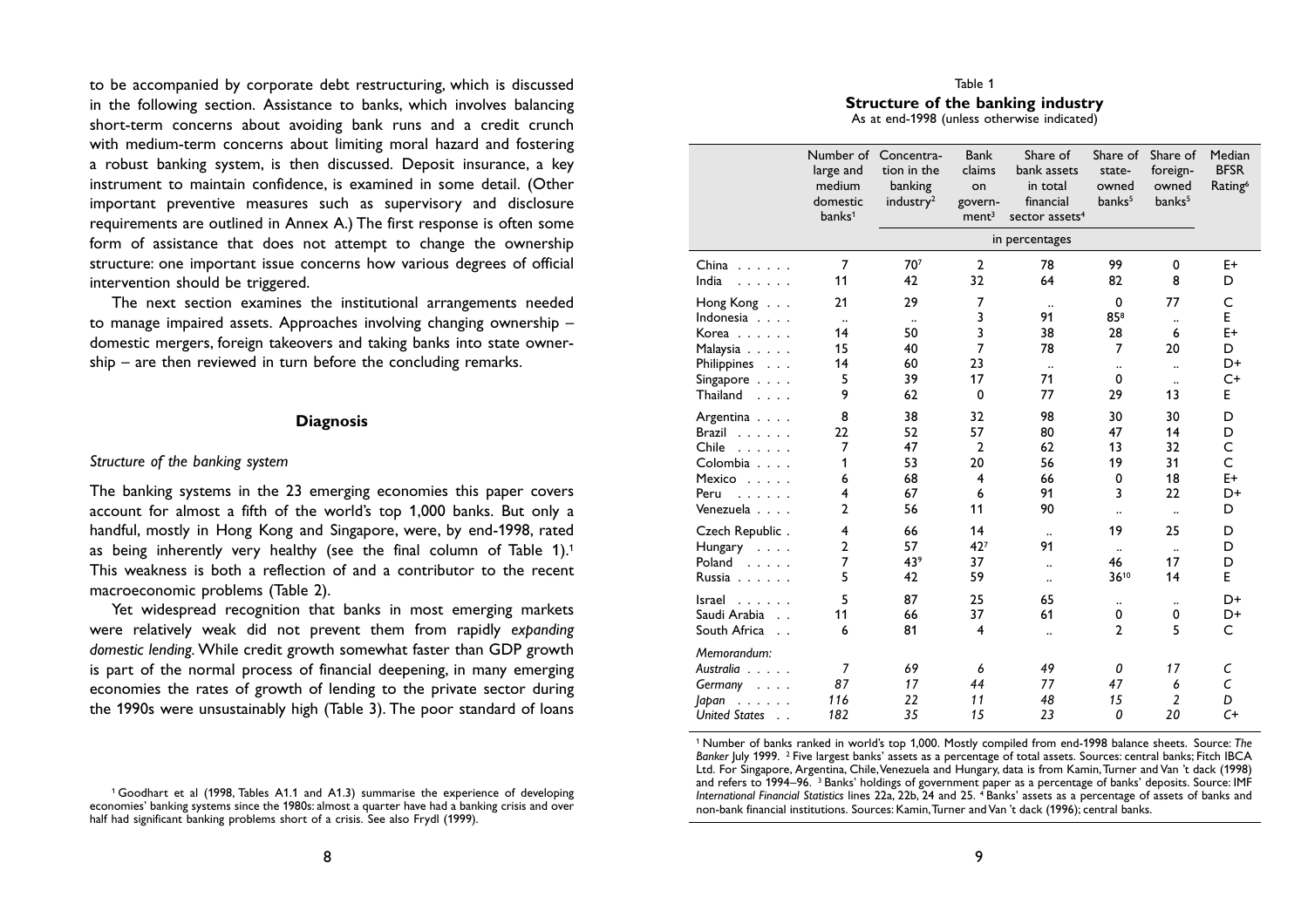<sup>5</sup> As a percentage of total bank assets; Source: Table 21. <sup>6</sup> Note: Moody's Bank Financial Strength Ratings measure the likelihood that financial institutions will require financial assistance from third parties; it does not incorporate the probability that such support will be forthcoming. Hence a bank with a low BFSR may have a higher credit rating if third party support is expected to be available. Note that some banks may have been evaluated more recently than others and some ratings are unsolicited and hence based only on public information. Source: Moody's Investors Service *Bank Credit Research Service Monthly Ratings Lists* January 1999. <sup>7</sup> Four largest banks. <sup>8</sup> June 1999. <sup>9</sup> Rose to 510 /0 on 1 January 1999. 10 Three largest SOBs.

in many countries is a legacy of very weak credit assessment by banks, particularly where loans were made to related companies or stateowned enterprises. Excessive lending to rapidly expanding manufacturing companies and speculative property developers were common causes of trouble. Booming output and rapidly rising collateral values gave banks a false sense of security and allowed firms to become highly leveraged. Financial deregulation meant banks moved from being credit rationers to credit marketers: the implications of this for the risks they faced were often underestimated.

Moreover, major *international banks in the industrial world were all too ready to extend loans* to poorly rated banks in the emerging markets, permitting them to fund an increasing fraction of their domestic assets by foreign borrowing. One approximate indicator of this is the ratio of domestic banks' borrowing from international banks (as reported in BIS statistics) to domestic bank credit (from national data) (Table 4). In general, the dependence of Asian banks on foreign credit increased sharply in the first half of the 1990s. For instance, borrowing by banks based in Thailand from foreign banks rose from 17% of domestic credit in 1990 to 46% just before the July 1997 crisis.

Exchange rate risk in such overseas borrowing was often ignored. While banks' direct exposure to foreign exchange risk was limited by supervisory regulations (see Table A4), banks allowed their customers to become exposed to such risks. Hence banks were in effect faced with credit risk when large devaluations weakened their customers' ability to service foreign currency-denominated loans. Moreover, much of the borrowing was short-term and therefore required frequent rolling over, leaving banks vulnerable to swings in confidence by overseas lenders. The final column in Table 4 shows the sharp declines in funding

Table 2**Macroeconomic background**

|                                                                                                       | Real GDP<br>growth <sup>1</sup>                      | Exchange<br>rate <sup>2</sup>                           | Equity prices <sup>3</sup>                                  | Bond spreads <sup>4</sup>                                                          | Real interest<br>rates <sup>5</sup>             |
|-------------------------------------------------------------------------------------------------------|------------------------------------------------------|---------------------------------------------------------|-------------------------------------------------------------|------------------------------------------------------------------------------------|-------------------------------------------------|
|                                                                                                       | Average<br>1998-99                                   |                                                         | % change from end-June 1997<br>to end-Dec 1998              | Change from end-June 1997 to<br>end-Dec 1998; percentage points                    |                                                 |
| China $\ldots$<br>India<br>1.1.1.1.1                                                                  | 8<br>6                                               | 0<br>$-16$                                              | $-67$<br>$-29$                                              | $\mathbf{2}$                                                                       | 0<br>1                                          |
| Hong Kong $\ldots$<br>Indonesia<br>Korea $\ldots$<br>Malaysia<br>Philippines<br>Singapore<br>Thailand | -3<br>$-8$<br>0<br>-3<br>1<br>$\overline{2}$<br>$-4$ | 0<br>$-68$<br>$-26$<br>$-34$<br>$-32$<br>$-14$<br>$-30$ | $-32$<br>$-42$<br>$-19$<br>$-53$<br>$-26$<br>$-22$<br>$-43$ | 1<br>8<br>4<br>9<br>3<br><br>1 <sup>6</sup>                                        | 6<br>$-32$<br>$-4$<br>$-5$<br>$-2$<br>1<br>$-7$ |
| Argentina<br>Brazil<br>Chile $\ldots$<br>Colombia<br>Mexico<br>Peru<br>$\mathbf{1}$<br>Venezuela      | 1<br>0<br>2<br>0<br>4<br>2<br>$-3$                   | 0<br>$-11$<br>$-12$<br>$-28$<br>$-19$<br>$-16$<br>$-14$ | $-33$<br>$-53$<br>$-38$<br>$-27$<br>$-17$<br>$-40$<br>$-51$ | 4<br>6 <sup>6</sup><br>$\mathbf{2}$<br>46<br>2 <sup>6</sup><br>3 <sup>6</sup><br>8 | 1<br>14<br>1<br>11<br>12<br>5<br>22             |
| Czech Republic.<br>Hungary<br>Poland<br>Russia                                                        | $-2$<br>$\overline{4}$<br>4<br>$-4$                  | 8<br>$-13$<br>$-6$<br>$-72$                             | $-22$<br>10<br>$-16$<br>$-40$                               | 1<br>1<br>1 <sup>6</sup><br>36                                                     | $-11$<br>5<br>0<br>$-27$                        |
| $\left  \text{srael } \dots \right $<br>Saudi Arabia<br>South Africa                                  | $\mathbf{2}$<br>$-1$<br>1                            | $-17$<br>0<br>$-24$                                     | 3<br>$-13$<br>$-32$                                         | $\ddotsc$<br>$\ddot{\phantom{a}}$<br>56                                            | $-1$<br>$\overline{2}$<br>$\overline{2}$        |
| Memorandum:<br>Australia<br>$Germany \ldots$ .<br>$\sqrt{apan}$<br>United States                      | 4<br>2<br>$-2$<br>$\overline{4}$                     | $-18$<br>3<br>- 3<br>                                   | 3<br>29<br>-33<br>39                                        | 0<br>0<br>1                                                                        | - 2<br>1<br>2<br>0                              |

1 Based on June 1999 *Consensus Forecasts.* <sup>2</sup> US dollars per local currency. <sup>3</sup> In local currency. <sup>4</sup> US dollardenominated bonds relative to US Treasury bonds of appropriate maturity; monthly average. <sup>5</sup> 3-month interest rate (except for Brazil and Russia: overnight rate) deflated by annual rate of inflation. <sup>6</sup> Starting point is August 1997 for Peru, Poland and South Africa, January 1998 for Colombia, March 1998 for Mexico and April 1998 for Brazil.

Sources: IMF; national data.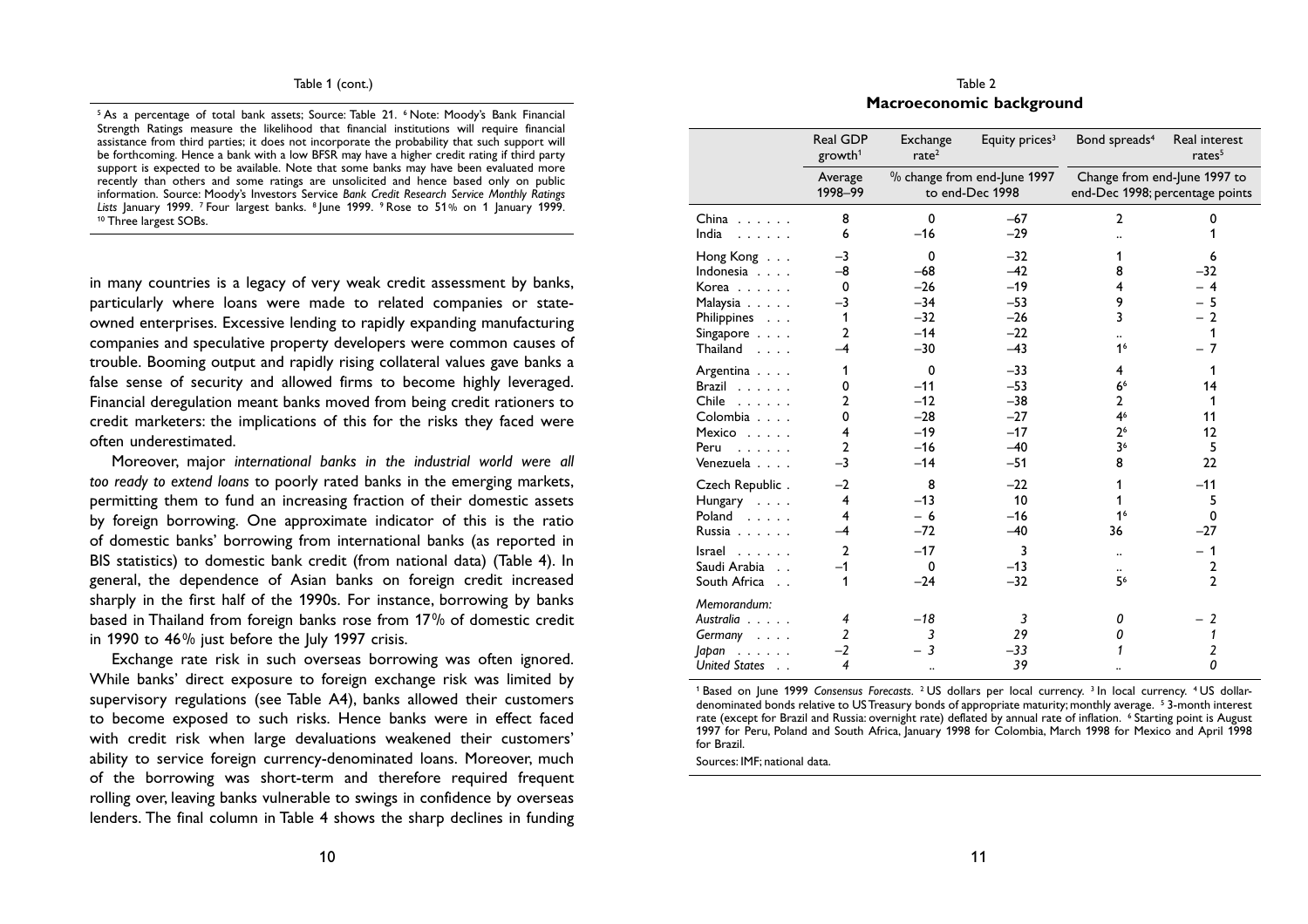# Table 3**Bank credit to the private sector**

|                                                                                                                               | Real bank credit growth <sup>1</sup>               | Memo:                                       |                                                     |                                                     |                                                     |
|-------------------------------------------------------------------------------------------------------------------------------|----------------------------------------------------|---------------------------------------------|-----------------------------------------------------|-----------------------------------------------------|-----------------------------------------------------|
|                                                                                                                               | Average<br>1990-95                                 | 1996                                        | 1997                                                | 1998 <sup>2</sup>                                   | Domestic bank<br>credit as a $\%$<br>of GDP in 1997 |
| China <sup>3</sup><br>$\overline{1}$ $\overline{1}$ $\overline{1}$ $\overline{1}$ $\overline{1}$ $\overline{1}$<br>India<br>. | 12<br>4                                            | 17<br>8                                     | 19<br>5                                             | 18<br>$-5$                                          | 103<br>23                                           |
| Hong Kong $\ldots$<br>Indonesia<br>Korea<br>Malaysia<br>Philippines<br>Singapore $\ldots$ .<br>Thailand<br>$\sim$             | 6<br>19<br>11<br>14<br>13<br>13<br>20              | 7<br>12<br>12<br>24<br>40<br>15<br>12       | 17<br>20<br>15<br>21<br>27<br>11<br>9               | - 8<br>$-26$<br>$-7$<br>$-1$<br>$-12$<br>0<br>$-12$ | 165<br>61<br>71<br>104<br>60<br>110<br>116          |
| Argentina<br>Brazil $\ldots$<br>Chile $\ldots$<br>Colombia<br>Mexico<br>Peru<br>.<br>Venezuela                                | 3<br>4<br>10<br>10<br>21<br>26<br>$-15$            | 3<br>- 3<br>18<br>6<br>$-39$<br>33<br>$-16$ | 13<br>$\overline{2}$<br>9<br>8<br>$-26$<br>26<br>52 | 10<br>10<br>4<br>8<br>- 6<br>15<br>$-17$            | 20<br>26<br>58<br>24<br>12<br>23<br>12              |
| Czech Republic.<br>Hungary<br>Poland<br>Russia<br>$Israel \dots \dots$                                                        | 3 <sup>4</sup><br>$-64$<br>$-2^{5}$<br>$-12$<br>10 | 5<br>$-6$<br>13<br>$-13$<br>7               | 3<br>13<br>26<br>14<br>8                            | $-7$<br>7<br>18<br>$-22$<br>11                      | 77<br>26<br>24<br>9<br>75                           |
| Saudi Arabia<br>South Africa                                                                                                  | 6<br>$\overline{2}$                                | 1<br>10                                     | 6<br>$\overline{7}$                                 | 20<br>9                                             | 24<br>71                                            |
| Memorandum:<br>Australia<br>Germany<br>Japan<br>$\ddots$<br><b>United States</b>                                              | 5<br>6<br>2<br>$\mathbf{1}$                        | 8<br>6<br>1<br>3                            | 9<br>5<br>$\mathbf{1}$<br>5                         | 10<br>8<br>$\mathbf{1}$<br>10                       | 81<br>108<br>114<br>67                              |

1 Annual growth rate of domestic bank credit to the private sector deflated by the consumer price index. <sup>2</sup> Partly estimated. <sup>3</sup> Credit other than to the central government. <sup>4</sup> 1994–95. 5 1993–95.Source: IMF.

faced by many Asian economies since mid-1997: the total decline in international credit to Indonesia, Korea, Malaysia and Thailand since the crisis is around \$90 billion.

Table 4**Bank borrowing from foreign banks**<sup>1</sup>

|                                         | As a percentage<br>of domestic credit |              |                 | Changes in billions of US\$<br>at an annual rate |                                                   |                |
|-----------------------------------------|---------------------------------------|--------------|-----------------|--------------------------------------------------|---------------------------------------------------|----------------|
|                                         | 1990 <sup>2</sup>                     |              | 1997 Q2 1998 Q4 | 1996 Q3                                          | 1995 Q1- 1996 Q4- 1997 Q3-<br>1997 Q <sub>2</sub> | 1998 Q4        |
| $China$ ,,,,,,                          | 5                                     | 8            | 6               | 11                                               | 10                                                | 1              |
| India                                   | 7                                     | 10           | 12              | 1                                                | 1                                                 |                |
| Indonesia                               | 11                                    | 18           | 27              | 2                                                | 5                                                 | - 5            |
| Korea                                   | 16                                    | 30           | 23              | 19                                               | 17                                                | $-23$          |
| Malaysia $\ldots$ .                     | 14                                    | 24           | 24              | 5                                                | 8                                                 | - 5            |
| Philippines                             | 70                                    | 25           | 27              | $\mathbf{2}$                                     | 5                                                 | - 1            |
| Thailand<br>$\sim$ $\sim$ $\sim$ $\sim$ | 17                                    | 46           | 31              | 24                                               | 3                                                 | $-26$          |
| Argentina                               | 90                                    | 23           | 21              | 1                                                | 3                                                 | 1              |
| Brazil $\ldots$                         | 37                                    | 25           | 25              | 12                                               | 8                                                 | O              |
| $Chile$                                 | 32                                    | 10           | 10              | $-1$                                             | 0                                                 | o              |
| Colombia                                | 18                                    | 22           | 16              |                                                  | 1                                                 | 0              |
| Mexico                                  | 40                                    | 40           | 42              |                                                  | 2                                                 | O              |
| Peru<br>$\sim$                          | 100                                   | 25           | 23              | 1                                                | 0                                                 | 0              |
| Venezuela                               | 61                                    | 30           | 25              | 0                                                | 1                                                 | O              |
| Czech Republic.                         | 1                                     | 19           | 18              | $\mathfrak{p}$                                   | 2                                                 | 0              |
| Hungary                                 | 66                                    | 50           | 68              | 0                                                | 0                                                 | 2              |
| Poland                                  | 50                                    | 11           | 12              | 0                                                | 2                                                 | 1              |
| Russia                                  | $\ddot{\phantom{a}}$                  | 92           | 198             | 0                                                | 0                                                 | 2              |
| $Israel \dots \dots$                    | 7                                     | $\mathbf{2}$ | 3               | 0                                                | 1                                                 | 0              |
| Saudi Arabia                            | 40                                    | 24           | 12              | 1                                                | -1                                                | $\overline{2}$ |
| South Africa                            | 9                                     | 11           | 12              | 0                                                | 3                                                 | 0              |

 $^{\rm 1}$  Measured by assets of BIS reporting banks.  $^{\rm 2}$  For the Czech Republic, first quarter 1993; for Hungary, fourth quarter 1992; for Poland, fourth quarter 1991. Sources: IMF; national data; BIS.

The degree of financial development differs considerably across economies. Credit provided to the private sector by the banks represents a similar proportion to GDP in Malaysia and Thailand as in the G10 economies. However, bank lending is proportionately much smaller in Hungary, India, Poland, Russia, Saudi Arabia and most of Latin America (Table 3). Banks in these countries tend to invest in government paper rather than loans to the private sector. Bank claims on government exceed 30% of total bank deposits in Argentina, Brazil, Hungary, India, Poland, Russia and Saudi Arabia (Table 1). This clearly limits banks' overall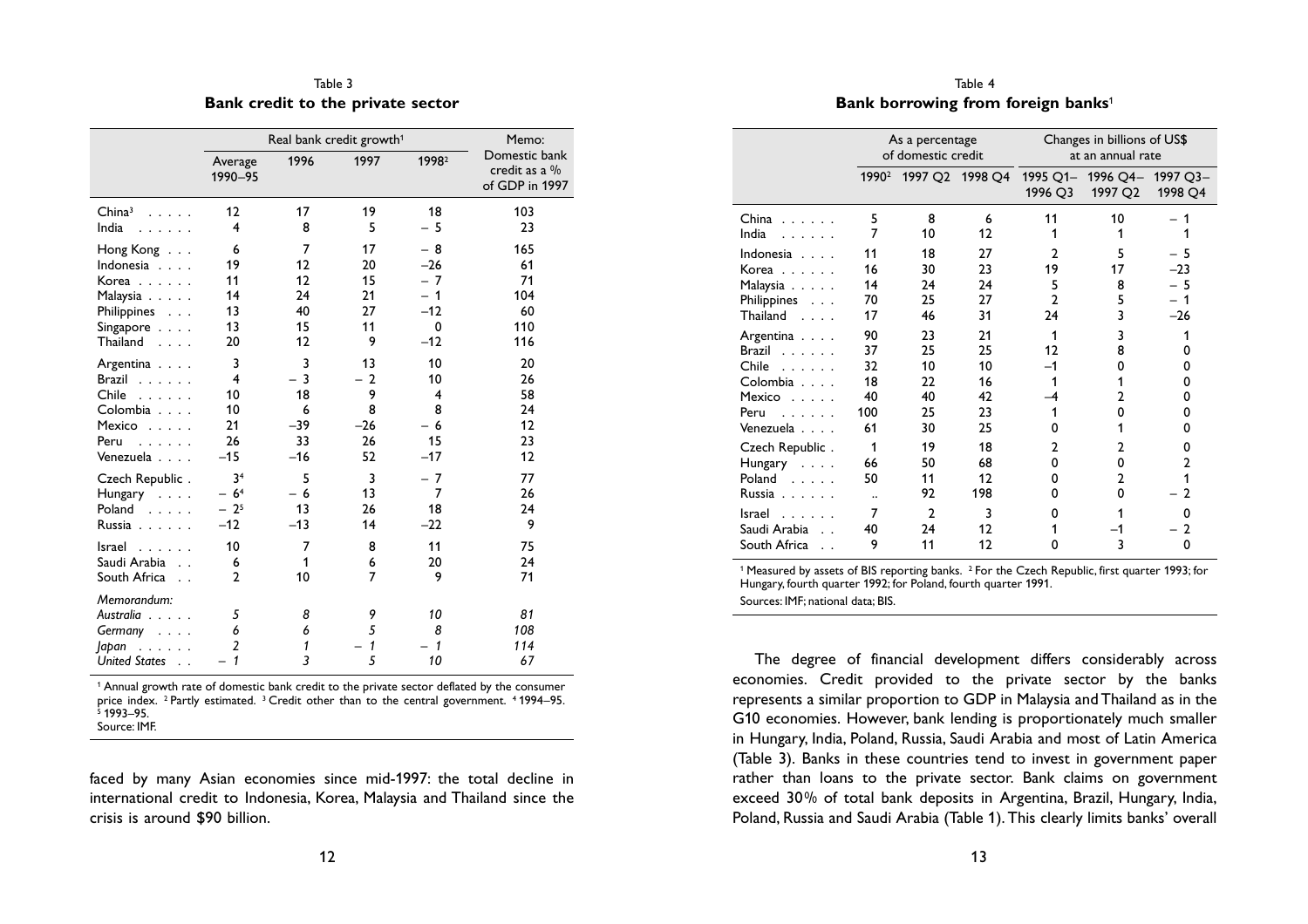exposure to credit risk<sup>2</sup>; by the same token, however, banks are less useful in meeting the borrowing needs of domestic business. In some cases, a reduction in government deficits meant banks that were used to investing a substantial proportion of their assets in government bonds had to expand lending to the private sector and thus assume greater credit risks.

The degree of concentration in the banking industry also varies considerably. In some emerging market economies, the five largest (usually domestic) banks account for over two-thirds of bank assets. In China and India, state-owned banks still predominate. In several markets, however, a large and growing presence of foreign banks (including minority stakes not captured in Tables 1 and 21) probably makes competition in the industry more vigorous than figures on domestic concentration might suggest.

Banks' published accounts suggest substantial differences in efficiency and profitability across economies (Table 5). Overheads (operating costs in the table) have been particularly high (albeit gradually diminishing) in most Latin American economies, and have generally led to higher interest margins. "Other income" appears to be a high proportion of earnings in the accounts of most Latin American banks; this may reflect interest on their relatively large holdings of government bonds, which is sometimes included in this item rather than in interest income. Loan losses have been particularly high in the eastern European economies due to their inheritance of loans to uncompetitive state-owned enterprises. The net result of these features is an apparently greater variation in profitability across the emerging markets' banking industries and over time than is observed in the advanced economies. The profitability of banks deteriorated sharply in the late 1990s, especially in East Asia.

Most Asian countries are in the middle of a major process of bank restructuring. A comparison of the different responses to the two most serious banking crises in the industrialised world in recent years – Japan versus Scandinavia – suggests that quick and decisive action would give these countries the best chance of promoting an early recovery. In both cases, the crisis was preceded by many years of bank credit expansion

### Table 5**Banking sector performance** As a percentage of assets

|                                                                                                          |                       | East Asia <sup>1</sup>          |                                |                                 |                                | Latin America <sup>2</sup> Eastern Europe <sup>3</sup> |                                 | G3 <sup>4</sup>                 |  |
|----------------------------------------------------------------------------------------------------------|-----------------------|---------------------------------|--------------------------------|---------------------------------|--------------------------------|--------------------------------------------------------|---------------------------------|---------------------------------|--|
|                                                                                                          | 1990–96               |                                 |                                |                                 | 1997 1990-96 1997 1990-96 1997 |                                                        | 1990–96                         | 1997                            |  |
| Net interest 3.4<br>Other income<br>Operating costs<br>Loan losses $\ldots$ 0.5<br>Pre-tax profits . 1.8 | $\frac{16}{2}$<br>2.7 | 2.4<br>0.9<br>1.7<br>1.1<br>0.4 | 6.6<br>3.5<br>7.5<br>1.3<br>19 | 5.6<br>2.9<br>5.7<br>1.2<br>1.5 | 5.1<br>19<br>3.0<br>19<br>1.8  | 3.3<br>13<br>29<br>0.9<br>0.9                          | 2.2<br>1.2<br>2.3<br>0.4<br>0.8 | 2.0<br>1.2<br>2.1<br>0.4<br>0.8 |  |

<sup>1</sup> Simple average of Indonesia, Korea, Malaysia, Philippines and Thailand. <sup>2</sup> Simple average of Argentina, Brazil, Chile, Colombia, Mexico, Peru and Venezuela. <sup>3</sup> Simple average of Czech Republic, Hungary and Poland. <sup>4</sup> Simple average of Germany, Japan and the United States. Source: Fitch IBCA Ltd. (October 1998; only includes those banks for which a run of income data is available).

well in excess of GDP growth (see Graph 1). In Scandinavia, effective bank restructuring policies and a period of strong growth have contributed to bringing the bank credit/GDP ratio back to earlier levels. In Japan, however, this ratio has remained high: it has become clear that earlier hopes that the economy could "grow out" of its nonperforming loans were unrealistic. Large-scale measures to address the problem have been implemented only recently. The latest data suggest that the crisis-hit Asian economies are following the path of the Nordic countries, rather than that of Japan. In most cases, prudential rules have been tightened and bank credit is being sharply scaled back.

### *Identifying the causes*

Identifying the causes of unfolding banking difficulties is important because it may have a bearing on the appropriateness of competing solutions. Although usually mixed in practice, several distinct causes can be identified, at least in theory.<sup>3</sup>

<sup>2</sup> However the recent Russian experience shows there can still be some credit risk in holding government paper.

<sup>&</sup>lt;sup>3</sup> For a more detailed discussion of the causes of banking crises, see Goldstein and Turner (1996) pp. 9–32, The Economist (1997), and Klingebiel and Caprio (1996). The latter authors suggest that while some studies regard fraud as the major cause of US banking collapses, it generally occurs after other causes have driven a bank to insolvency. There is also a generational aspect: bankers who survive a crisis tend to be more conservative, but their successors gradually seek more risk.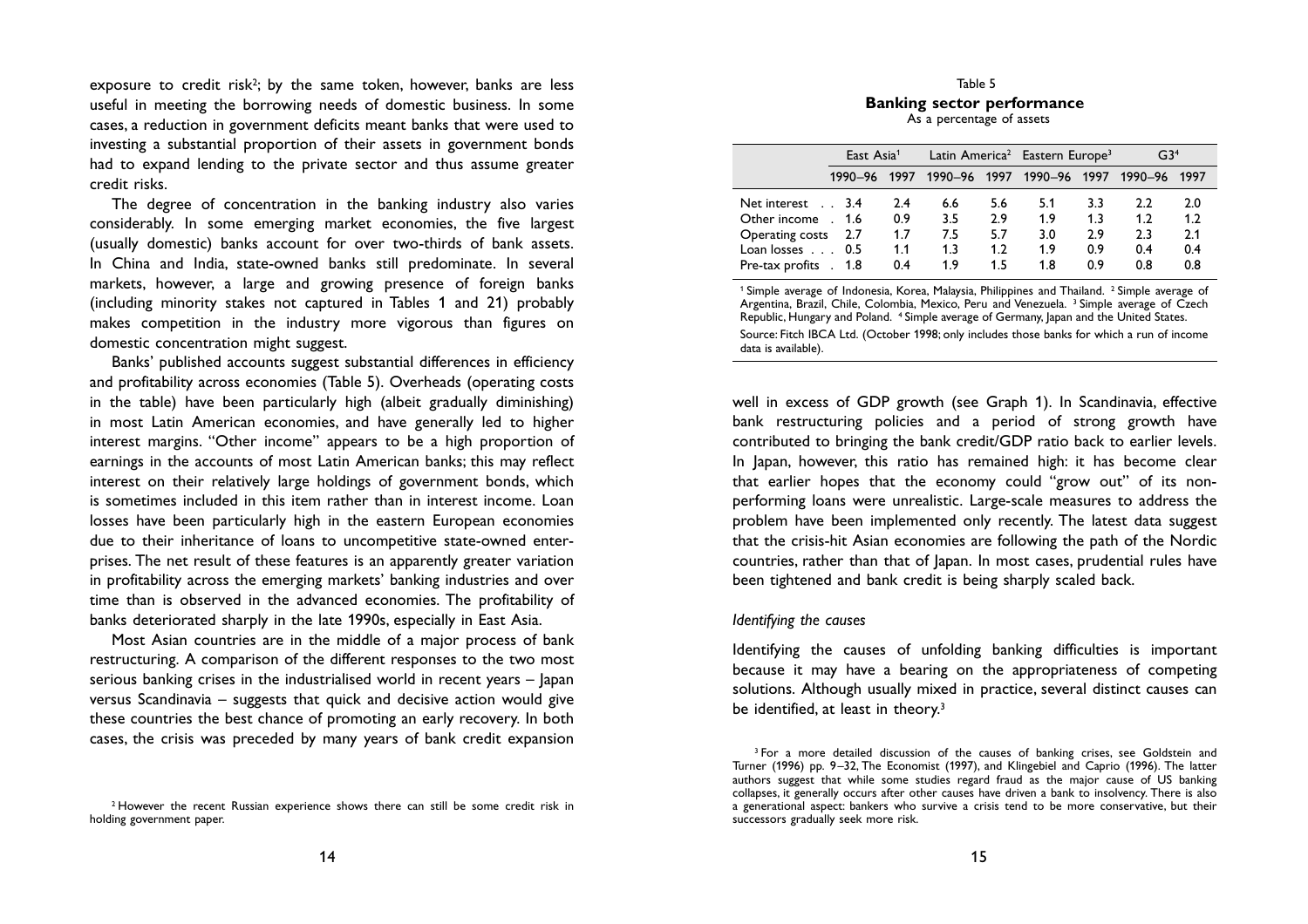

**GDP growth relative to trend<sup>4</sup>**



<sup>1</sup> Simple average of Indonesia, Korea, Malaysia and Thailand.  $2$  Weighted average of Norway and Sweden. 3 Based on first quarter 1999 domestic credit data with an 1999 GDP estimate. age GDP growth rate over the period 1980–99 (for Japan 2.6%, for the Nordic countries 2.0%).

The first set of causes is *microeconomic.* The literature on banking crises has tended to focus on poor banking practices, notably inadequate capital and failures of loan policy: inadequate assessment of credit risks; an insufficiently diversified loan book (with specialist banks overdependent on the particular region/sector served); lending to connected enterprises; or excessive maturity and currency mismatches. However other

microeconomic shortcomings may be equally important. Principal-agent incentive problems have been significant, notably when loan officers are rewarded on the basis of the volume of loans extended withoutadequate attention to the risks to which the bank is thereby exposed. Overstaffing has often been a chronic problem, particularly in stateowned banks. Restrictive labour practices often impede the adoption of new technology which may reduce employment (or radically alter its character). In one developing country, trade unions actually succeeded in delaying banks computerising their operations.

The second major cause is *macroeconomic.* This does not of course refer to changes in macroeconomic variables that are within the range of "normal" experience. Prudent banks should provide themselves with enough of a cushion to be able to cope with cyclical downturns, exchange rate depreciation, declines in asset prices and similar manifestations of normal cyclical movements. Moreover, what is normal for one country may not be in another: banks in emerging market countries, for instance, have had to cope with much greater macroeconomic volatility than banks in the industrial world. Banks should plan to cope with the degree of volatility that is usual in their market. In practice, however, bankers may be tempted not to take sufficient precautions against macroeconomic crisis: they follow the crowd because they are loath to lose market share to banks taking greater risks. For this reason, macroeconomic crises should not be seen as absolving banks of their responsibilities. Nevertheless, macroeconomic shocks of an unprecedented magnitude can strain even those banks that *have* taken proper precautions. Examples include the oil shocks in the 1970s, the loss of confidence in Latin America in the aftermath of the debt crisis in theearly 1980s and, more recently, the fallout from the succession of crises in the emerging markets (Table 2). By creating difficulties for *all* bank debtors, a severe macroeconomic crisis can make it harder for individual banks to identify the long-term-viable clients.

The third is *system-related* in the sense that the environment is not conducive to the development of an efficient banking industry. There have been several important examples of this:

• A large state-owned banking sector can distort the banking industry, both in the extension of loans and in the collection of deposits. Special quasi-state banks enjoying special privileges may also distort competition and limit banks' diversification possibilities.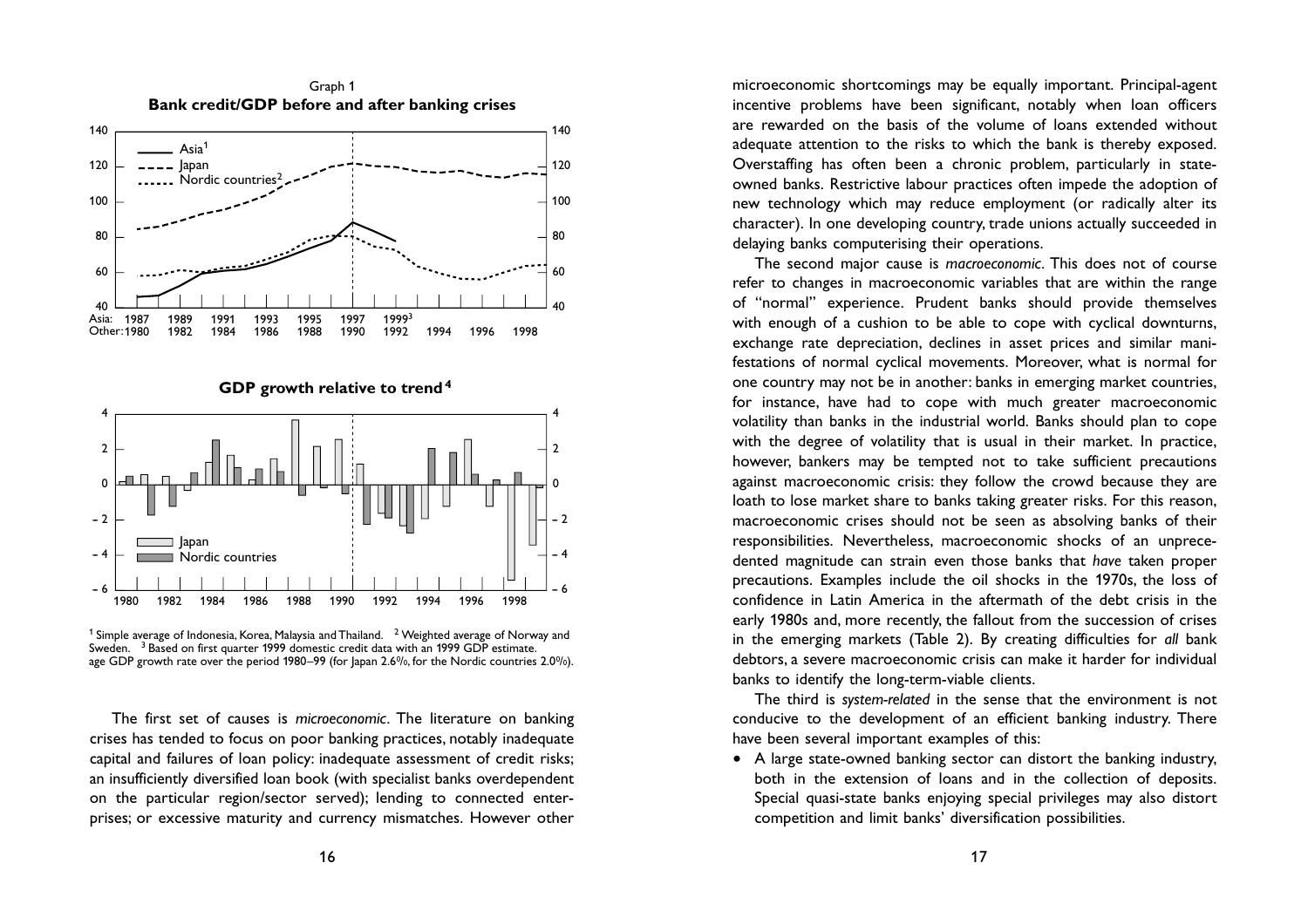- Government direction of credit may prevent banks from developing loan assessment skills.
- An inadequate legal framework may limit the effectiveness of the banking system.
- An underdeveloped securities market, especially the absence of a market for long-term securities, which means that all long-term lending has to be done by the banks. This may concentrate too much risk on the banks, although several countries have managed to develop rapidly relying almost exclusively on banks.
- An inadequate regulatory or supervisory regime has often been a major source of trouble.

Banking crises may result after rapid changes in the environment in which banks operate. These "regime changes" make the system more vulnerable, but do not necessarily doom it to a crisis.4 Gil-Díaz (1998), for instance, documents how some of these changes took place in Mexico. A rapid privatisation of the commercial banks in the early 1990s (with some of the banks acquired by investors with no previous banking experience), coupled with financial liberalisation measures and the sudden reduction of the borrowing requirements of the public sector, constituted a completely new regime for banks. The rapid expansion of credit that followed these changes and the weak supervisory capacity led to mounting problems well before the 1994 devaluation.

The nature of the underlying causes may have an important bearing on the optimal official response. Where the underlying cause is bad banking practices in a few specific banks, the case for official intervention in the management is much stronger. And it is necessary that bank shareholders suffer losses. But when the difficulties are due to extreme, or unexpected, movements in macroeconomic variables that affect all or most banks (e.g. a collapse in the exchange rate or very high interest rates), there may be a case for more lenient treatment. The moral hazard risks from rescuing banks in difficulties through relatively little fault of their own may be very small. This obviously has a bearing on the question of how far penalties should be imposed on the existing owners or management as a condition for rescue.

There may even be a tactical case for regulatory forbearance. This can be *transparent* (i.e. an open relaxation of normal regulatory standards) or *disguised* (i.e. official collusion with the banks to conceal the magnitude of the problem). It can avoid the costs of long-term dislocation and buy time until a better climate has emerged. One example of this was the lenient regulatory treatment of a number of major money centre banks whose loans to heavily indebted countries exceeded their capital in the early 1980s. There have been several other examples, notably in cases of banks having to cope with extreme macroeconomic misalignments or shocks that are likely to be temporary. In such cases, there can be a case for giving banks a breathing space until a return to normal conditions allows banks that are fundamentally sound to improve their income and balance sheet statements.

The biggest danger with disguised regulatory forbearance is that the market may see through it so that it becomes ineffective. Moreover, once the authorities have been "caught out" understating problems in the banking system, future assurances may not be believed even when they are true. Because of this risk of damaging official credibility, regulatory forbearance should be used very sparingly and should ideally be combined with visible progress towards stronger standards in the medium term.

Addressing problems that occur in a poor competitive environment gives rise to similar dilemmas. It takes time to change the environment and institutions take time to adjust to a new environment. How far are present problems a legacy of an old environment that is now changing and how far do they reflect intrinsically poor management? What can be done to improve the signals governing banks' reactions? These questions have no easy answers.

# *Scale of non-performing loans (NPLs)*

The proportion of loans that have become impaired during banking crises in emerging markets has generally been much greater than that in the industrial world (Tables 6 and  $7$ ).<sup>5</sup> At the crisis-year peaks, NPLs in

<sup>5</sup> Frydl (1999) shows there are varying estimates of the timing and resolution costs of banking crises; Table 6 should be considered as giving a general impression of orders of magnitude rather than precise figures.

<sup>4</sup> Honohan (1997) provides several examples of these "regime changes".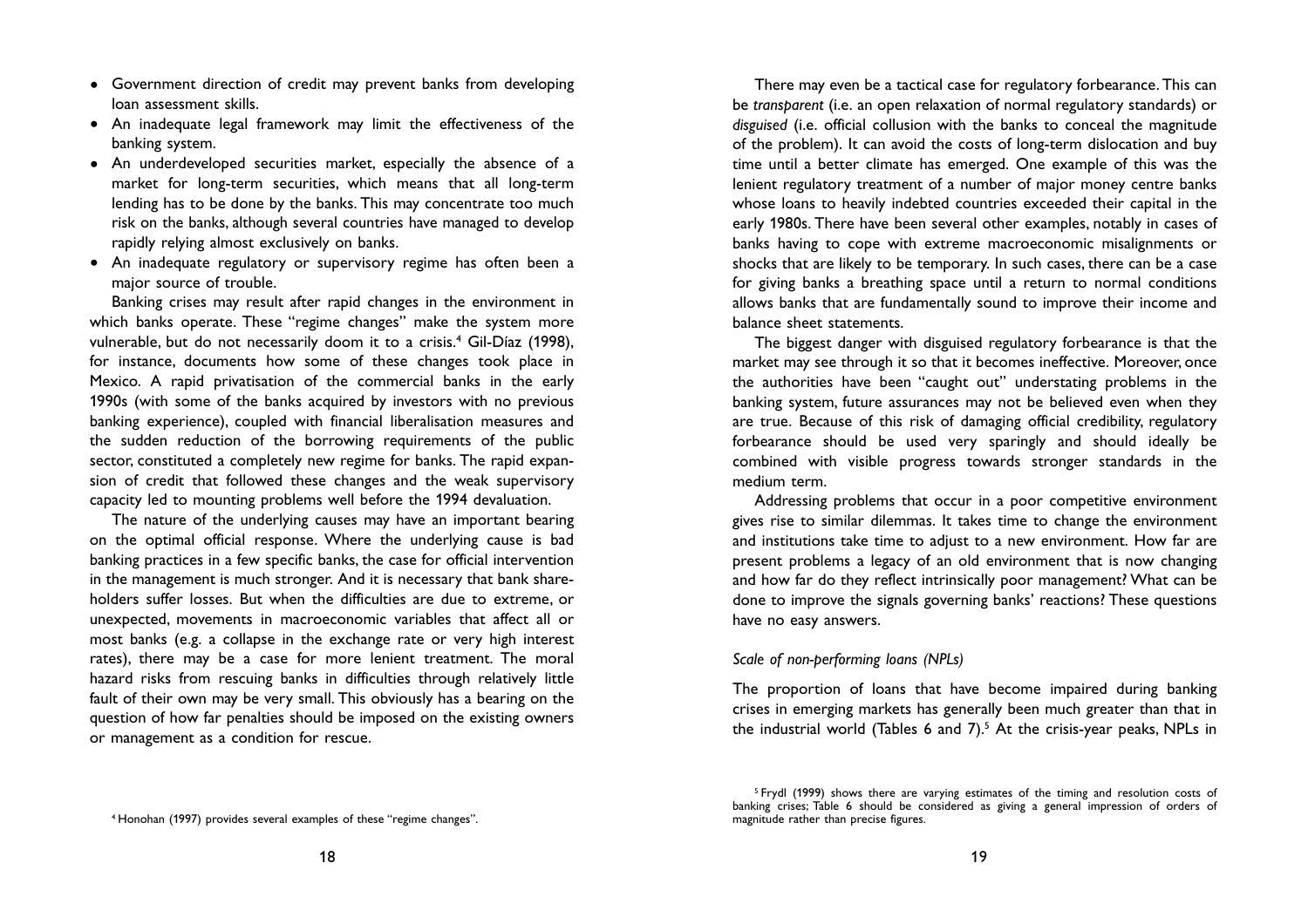the Nordic countries were around 10% of total loans; in the United States it was much less.

It is now conceded that over one-quarter of loans are nonperforming in China, Indonesia,Thailand and the Czech Republic. In many emerging economies, the proportion is still rising. While part of the reported rise may reflect the more accurate classification of loans, a disturbing lesson from the Asian financial crisis is how rapidly NPLs can increase as economic conditions deteriorate. Even so, many private sector analysts believe that NPLs in many countries continue to be understated. In contrast, NPLs in some eastern European economies have fallen from the peak of around a third of loans seen in the early 1990s.

# *Impact on the economy*

The impact of a banking crisis on the real economy will depend on the size of the financial system. The credit/GDP ratios given in Table 3 suggest the impact would be much larger in Asia than in most of Latin America and eastern Europe. The large volume of NPLs has

| Table 6               |  |  |  |  |  |
|-----------------------|--|--|--|--|--|
| <b>Banking crises</b> |  |  |  |  |  |

| Crisis<br>period | Peak non-performing loans<br>financial sector         | Cost of restructuring |
|------------------|-------------------------------------------------------|-----------------------|
|                  | as a percentage of total loans as a percentage of GDP |                       |
| $1981 - 85$      | 16                                                    | $19 - 41$             |
| 1982-87          | 25                                                    | $5 - 6$               |
| $1991 - 93$      | 9                                                     | $8 - 10$              |
| 1985-88          | 33                                                    | 5                     |
| 1995-97          | 13                                                    | 14                    |
| 1988-92          | 9                                                     | 4                     |
| 1989-93          | 35                                                    | 9                     |
| $1991 - 93$      | 11                                                    | $4 - 5$               |
| $1983 - 87$      | 15                                                    | 1                     |
| 1984-91          | 4                                                     | $5 - 7$               |
|                  |                                                       |                       |

Note: See Table 7 for estimates of non-performing loans in current crises.

Sources: IMF (1998a); Banco de México.

### Table 7**Non-performing loans (NPLs)** National definition

|                                                                                                                                   | <b>NPLs</b><br>as $\%$ of<br>loans<br>(1) | Capital<br>as $\%$ of<br>loans<br>(2)       | Provisions<br>as $\%$ of<br><b>NPLs</b><br>(3) | <b>NPLs</b> less<br>provisions<br>as $\%$ of<br>capital $(4)$ | As at<br>(1998)                               | <b>NPLs</b><br>as $\%$ of<br>loans:<br>1995        |
|-----------------------------------------------------------------------------------------------------------------------------------|-------------------------------------------|---------------------------------------------|------------------------------------------------|---------------------------------------------------------------|-----------------------------------------------|----------------------------------------------------|
| $China \dots \dots$<br>India                                                                                                      | 25<br>8                                   | 4<br>                                       | <br>                                           | $\ddot{\phantom{a}}$                                          | Dec<br>Dec                                    | 20 <sup>1</sup><br>20                              |
| Hong Kong<br>Indonesia<br>Korea $\ldots$<br>Malaysia<br>Philippines<br>Singapore $\ldots$ .<br>Thailand                           | 5<br>36<br>7<br>92<br>11<br>8<br>48       | 19<br>2<br>5<br>13<br>$\ddotsc$<br>12<br>10 | 65<br>33<br>$\ddotsc$<br>56<br>28<br>54<br>24  | 8<br>1,430<br>47<br>$\ddotsc$<br>32<br>370                    | Dec<br>Aug<br>Dec<br>Dec<br>Aug<br>Dec<br>Dec | 3<br>10<br>5<br>6<br>$\ddot{\phantom{a}}$<br><br>7 |
| Argentina<br>Brazil<br>Chile<br>$\sim$<br>Colombia $\ldots$ .<br>Mexico<br>Peru<br>$\mathbb{R}^n$ . The set of the $\mathbb{R}^n$ | 9<br>11<br>1<br>7<br>11<br>7              | $\ddotsc$<br>30<br>10<br>12<br>12<br>14     | 65<br>120<br>129<br>58<br>66<br>92             | <br>0<br>$\Omega$<br>23<br>32<br>4                            | Aug<br>Dec<br>lune<br>Dec<br>Dec<br>Dec       | 12<br>8<br>1<br>4<br>7<br>5                        |
| Czech Republic <sup>3</sup><br>Hungary <sup>4</sup><br>Poland<br>$\sim$<br>Russia<br>Saudi Arabia                                 | 27<br>3<br>10<br>11<br>9                  | 13<br>26<br>12<br>13<br>29                  | 33<br>$\ddotsc$<br>47<br>54<br>82              | 126<br><br>30<br>38<br>6                                      | Dec<br>lune<br>Dec<br>Dec<br>lan              | 33<br>20<br>3<br>                                  |
| South Africa<br>$\ddot{\phantom{a}}$                                                                                              | 4                                         | 8                                           | 61                                             | 16                                                            | Dec                                           | $\ddot{\phantom{a}}$                               |

Column4=Column1 \* (100-Column3)/Column2.

 $^{\rm 1}$ 1993.  $^{\rm 2}$  On 'three-month-overdue' basis, NPLs are 13% of loans.  $^{\rm 3}$  Excludes Konsolidační Banka. <code>4</code> Hungary excludes 'substandard' loans from <code>NPLs</code>. Including them, <code>NPLs</code> are 5% of loans and 18% of capital.

Sources: Central banks; BIS, *67th Annual Report 1997,* Table VI.5; Kamin,Turner and Van 't dack (1998).

been the financial counterpart of overinvestment in real assets during the boom years. The excess capacity that resulted is the main factor depressing demand: even if the banking system were healthy, bank credit would decline because of the lack of investment opportunities. The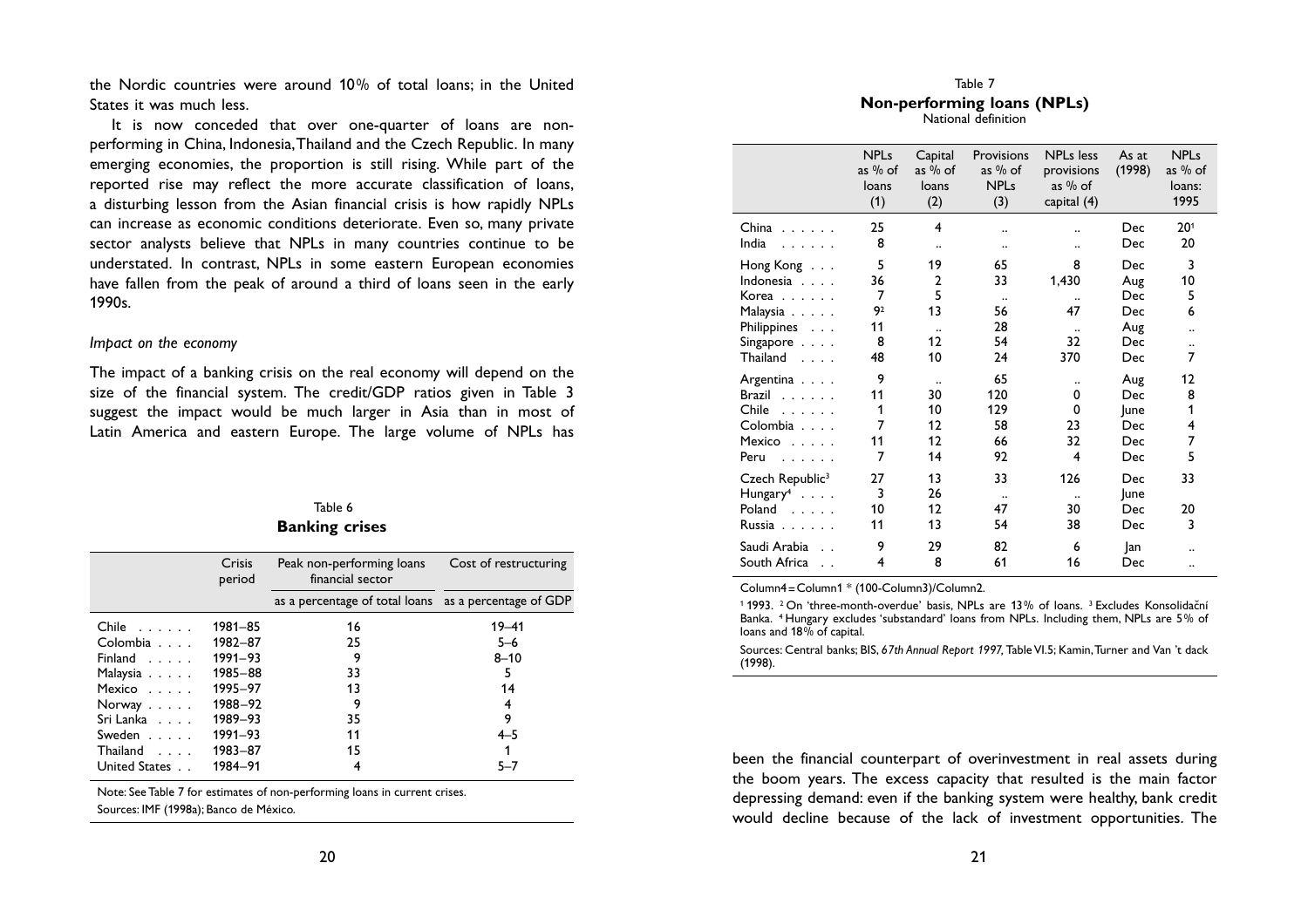weakening of the banking system, however, may exacerbate this *credit contraction.*<sup>6</sup> If banks are closed, even solvent borrowers will lose "their" bank and will usually find that access to credit from other banks will be limited. If banks are kept afloat, they will apply stiffer loan standards and reduce lending. The cumulative effect can be very great as a first-round contraction of bank credit weakens aggregate demand, causing further problems for all borrowers and banks. A vicious circle may ensue of sharp declines in asset prices, rises in delinquent loans and further credit contraction. Following earlier banking crises, real bank credit in Mexico halved in two years, while that in Finland and Sweden contracted by over one-third. Real bank credit contracted during 1998 in Indonesia, Korea, Malaysia, Mexico, the Philippines, Russia and Thailand (Table 3); as well as in several other economies that have not had overt banking crises.

Compounding this credit crunch is the credit rationing effect first highlighted by Stiglitz and Weiss (1981). Because of adverse selection (as only higher risk borrowers are still willing to borrow at very high rates), there may be a level of interest rate at which banks will find further increases self-defeating, and they will then resort to credit rationing. The refusal to extend credit at any interest rate because of an excessive risk-aversion on the part of the banks in a crisis may amount to a market failure. Very high interest rates and credit rationing may encourage the larger enterprises either to borrow abroad or to take out foreign currency loans – thus increasing corporate vulnerability to exchange rate changes.

The second adverse result is the *very large fiscal burden* (Table 6). As a rule-of-thumb, it seems that less than half the value of NPLs is recovered from the sale of the underlying collateral and governments usually end up meeting most of this shortfall. In November 1998 the IMF estimated the total cost of bank restructuring in the current crises at about 30% of GDP in Thailand and Indonesia and almost 20% in Korea and Malaysia.7 Allowing not only for recapitalisation costs but also for the

 $^{\rm 6}$  The concern about the danger of a credit crunch is well placed. US studies, such as Bernanke and Lown (1991), have found that lower bank lending does exert an effect on activity that is independent of interest rates. Other studies, such as Bank of Japan (1996) and Gertler and Gilchrist (1994), have established a similar effect for Japan. In both countries, it is investment by small and medium-sized enterprises that is hardest hit.

7 IMF (1998c), some similar private sector estimates are given in Keenan et al (1998). A more recent study by Armstrong and Spencer (1999) has much higher estimates for Indonesia. higher. Policymakers designing bank restructuring programmes have the task

of minimising the immediate damage to the domestic economy while putting in place a more robust banking system in the medium term. This job is made all the more difficult when bank restructuring has to be carried out in an adverse macroeconomic situation. And restructuring almost always has to take place in such circumstances, because macroeconomic shocks often provide the trigger for the onset of banking crises. Many emerging markets have recently had to face falling real income, depreciating exchange rates, much wider risk premia in international markets, higher (nominal and real) interest rates and reduced availability of external financing (Tables 2 and 4). These have contributed to a major deterioration in the quality of bank assets and a shortening of maturity of bank liabilities.

lost output during the economic disruption, the total cost will be much

## *Classification of loans*

An essential early step in any bank restructuring programme is to *measure correctly how far loans are impaired.* Since practices of loan classification have often been rather lax, $8$  and the quality of loans itself varies with the economic environment, this is a major task. This section reviews loan classification procedures at present in place.

Table 7 shows the proportion of loans currently non-performing, according to the criterion used by each supervisory authority. Even after subtracting provisions, NPLs are in many cases substantial relative to banks' capital.

Supervisors now generally require banks to distinguish three types of NPLs: substandard, doubtful and loss. In line with general G10 practice and recommendations of the Basle Committee on Banking Supervision there is a growing tendency to define loans that are more than three months overdue as "substandard". Some supervisors in emerging markets have even adopted a very strict standard of one month. An exception to this convergence is Malaysia, which has reverted

 $^{\rm 8}$  Borish et al (1995) report that in transition economies banks often carry on their loans to former state-owned enterprises which have been privatised but with neither the old nor the new owners assuming responsibility for the loan.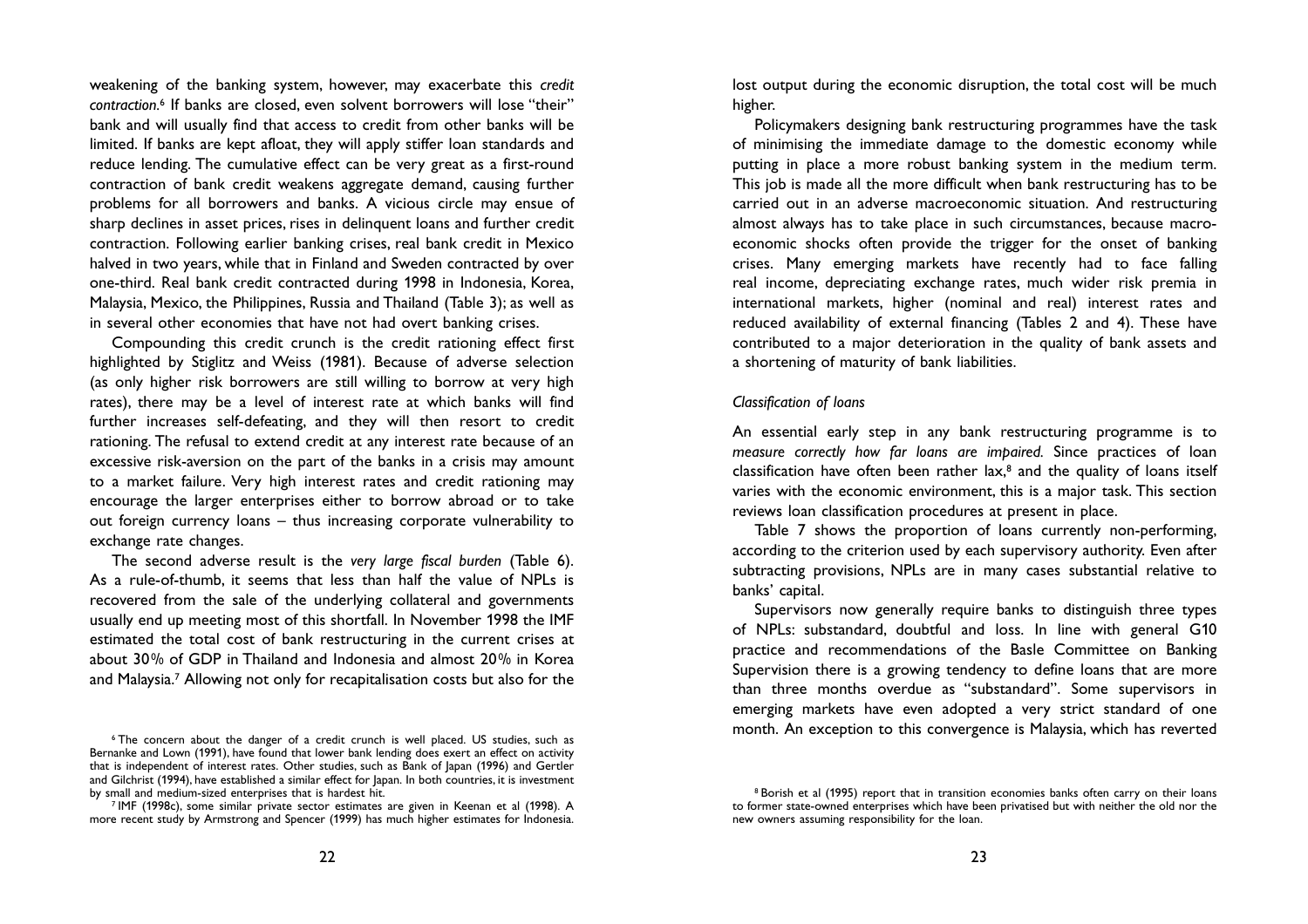from a three-month definition to six months, apparently because of poor macroeconomic conditions<sup>9</sup>

Yet formal adherence to mechanical rules on overdue payments (as compared in Table 8) does not by itself guarantee that loans are being properly classified. Overdue payments should be regarded as a sufficient but not necessary condition for classifying a loan as doubtful. Regard should also be paid to the debtor's financial status and credit rating, its future prospects, a realistic (and realisible) valuation of collateral and the likelihood of support from guarantors or related companies if it faces difficulties. One common trick against which supervisors need to guard is "evergreening"; that is, a debtor being advanced new loans to meet repayments or interest on old loans just to keep it technically out of arrears. A bank may then argue that no bad debt recognition or provisioning is required. The authorities in several countries specifically underline the importance of checking for these practices during on-site inspections.

The proper recognition of, and provisioning for, NPLs is important for supervisors, potential investors, depositors and their advisers. The Basle Committee on Banking Supervision recommends greater disclosure of NPLs and the basis of their calculation; however, some argue that publication will make banks more reluctant to make realistic assessments.

Moreover, applying the general rule that bank loans should be "marked-to-market" is difficult because markets for bank assets usually do not exist. This problem is often acute in emerging market economies where markets are less developed and often dry up (especially during turbulent times when values may be falling sharply). The supervisory authority in Argentina has tried to address this problem by comparing the treatment of loans to large firms by different banks. If a couple of large banks rate the chances of being repaid by a firm as low, then other banks will also be required to classify loans to that firm in the same way.

These difficulties make it all the more important that there is *adequate general provisioning for NPLs as well as specific provisions for*

#### Table 8**NPLs classification**Period overdue

|                              | Substandard                                                                                               | Doubtful                                         | Loss                                      |
|------------------------------|-----------------------------------------------------------------------------------------------------------|--------------------------------------------------|-------------------------------------------|
| $China$ ,,,,,,<br>India      | overdue<br>7 M                                                                                            | 25 M                                             | loss identified but                       |
|                              |                                                                                                           | (19 M from March<br>2001)                        | not written off;<br>no collateral: fraud  |
| Hong Kong $\ldots$           | borrowers displaying<br>definable weakness likely<br>to jeopardise repayment<br>(3 M used for statistics) | collection in full is<br>improbable              | uncollectible                             |
| Indonesia $\ldots$ .         | 3 M                                                                                                       | 6 M                                              | 9 M                                       |
| Korea                        | cut from 6 M to 3 M<br>in July 1998                                                                       | "expected to be loss"                            |                                           |
| Malaysia                     | cut from 6 M to 3 M in                                                                                    | cut from 12 M to 6 M                             | cut from 24 M to 12 M                     |
| Philippines                  | Jan 1998; now back to 6 M<br>3 M or under litigation                                                      | in Jan 1998; now 9 M                             | in Jan 1998                               |
| Singapore $\ldots$ .         | 3 M or borrower in weak<br>financial situation                                                            | full liquidation of debt<br>appears questionable | debts uncollectable                       |
| Thailand                     | 3 M                                                                                                       | 6 M                                              | 12 M                                      |
| Argentina                    | 3 M                                                                                                       | 6 M                                              | 12 M                                      |
| Brazil $\cdots$              | 2 M                                                                                                       | 6 M                                              | 12 M                                      |
| Chile $\dots$ 1 M (mortgage) | 2 M (consumer)                                                                                            | 7 M (mortgage)<br>4 M (consumer)                 | 5 M (consumer)                            |
| Colombia                     | 4 M (housing)                                                                                             | 6 M (housing)                                    | 12 M                                      |
|                              | 1 M (other)                                                                                               | 4 M (commercial)<br>3 M (other)                  | (housing, commercial)<br>6 M (other)      |
| Mexico                       | 6 M (mortgage)<br>3 M (other)                                                                             |                                                  |                                           |
| Peru $\ldots$                | 3 M (mortgage)                                                                                            | 4 M (mortgage)                                   | 12 M (mortgage)                           |
|                              | 1 M (consumer)                                                                                            | 3 M (consumer)                                   | 4 M (consumer)                            |
|                              | 2 M (commercial)                                                                                          | 4 M (commercial)                                 | 12 M (commercial)                         |
| Venezuela                    | "past due" = $1 M$                                                                                        |                                                  |                                           |
| Czech Republic.              | 3 M                                                                                                       | 6 M<br>"in line with                             | 12 M                                      |
| Hungary $\ldots$ .           | "in line with<br>international standards"                                                                 | international standards"                         | "in line with<br>international standards" |
| $Poland \dots \dots$         | 1 M or borrower                                                                                           | 3 M                                              | 6 M; borrower subject                     |
|                              | in poor state                                                                                             |                                                  | to bankruptcy etc.                        |
| $\lvert$ srae $\lvert$       | "in arrears"                                                                                              |                                                  |                                           |
| Saudi Arabia                 | 1 M                                                                                                       | $3-6$ M                                          |                                           |
| South Africa                 | 4 M                                                                                                       |                                                  |                                           |

<sup>9</sup> In addition, the adoption of more lax standards is probably an important plank of the governmen<sup>t</sup>'s policy of inducing banks to expand loans. The banks were told that the value of their loans outstanding at end-1998 should be at least 80 /0 higher than at end-1997 and (despite this not being achieved) a similar guideline is in place for 1999.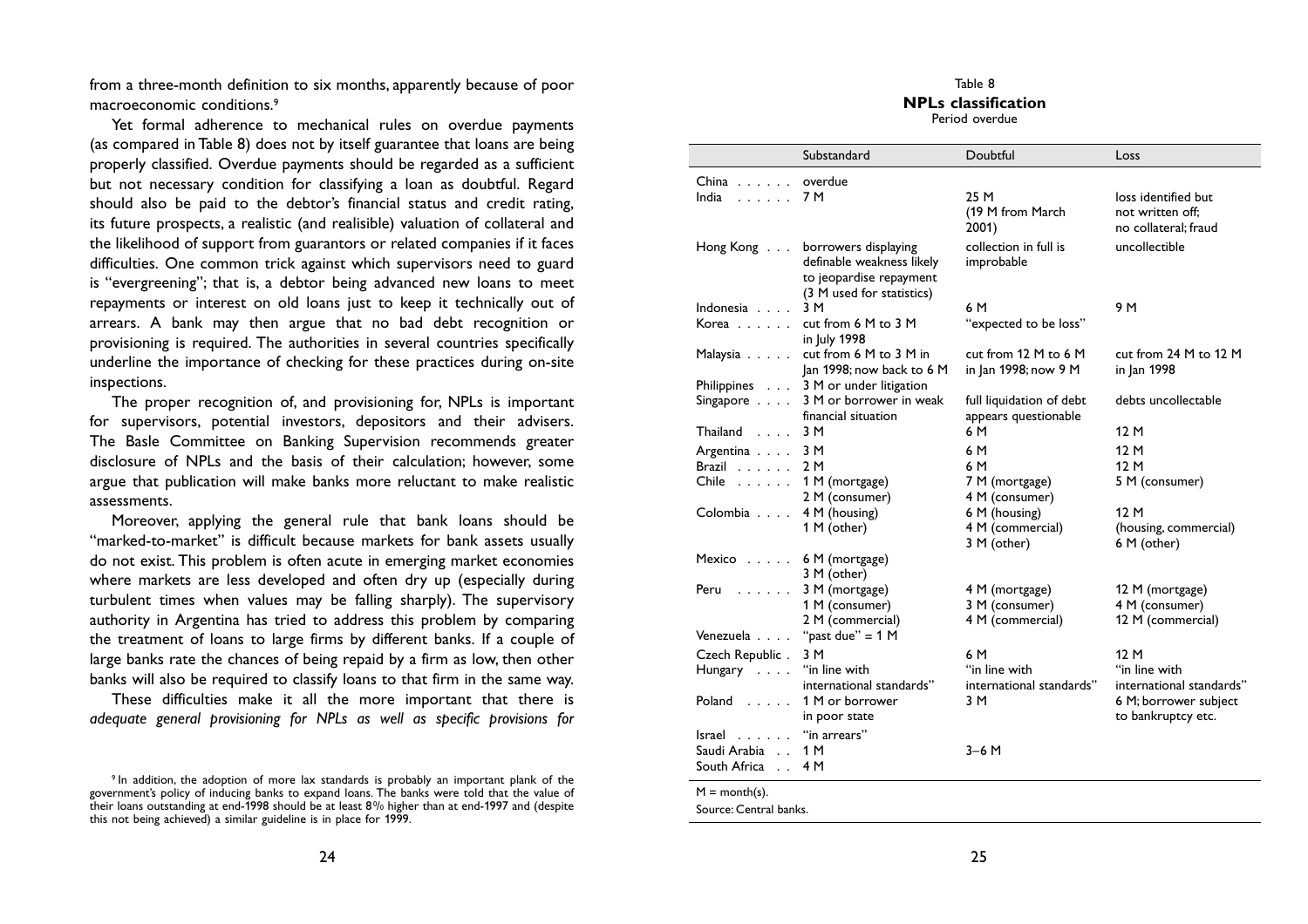*individual loans* known to be at great risk.10 The mix between the two varies across countries reflecting national legislation and the nature of the loan book; see Basle Committee (1998). Specific provisioning may be more suited to large commercial loans and general provisioning (using appropriate statistical models) for small homogenous household loans. General allowances are sometimes used as an interim step pending the identification of losses on individual impaired loans, but should not be regarded as a substitute for the establishment of adequate specific allowances or the recording of appropriate charge-offs. In recent years, there seems to have been a trend towards increased specific provisioning, but this does not of course obviate the need for general provisioning because no loan is entirely risk-free and exposure to macroeconomic fluctuations cannot be readily diversified away.

Supervisors require minimum provisions to be made against each of the loan categories given in Table 8. The most common requirements are a small amount for performing loans, 20% for substandard loans, 50% for doubtful loans and 100% for losses. The requirements set in each economy are given in Table 9. The proportion of NPLs covered by some kind of provision varies from as little as a quarter to all (Table 7).

Supervisors generally follow the Basle Committee recommendation that "when a loan is identified as impaired, a bank should either cease the accrual of interest or continue to accrue the interest but set aside aspecific allowance for the full amount of interest being accrued". Another influence on banks' provisioning will be the extent to which it is allowed as a deduction from taxable income. In some jurisdictions, the tax authorities refuse to allow banks to deduct provisions until the loan has been written off: their motive is to prevent the banks accumulating tax-free profits. In other jurisdictions, the tax authorities go further and insist on the formal bankruptcy of the borrower before a loan can be written off: the motive in this case is often to guard against the write-off of loans to connected parties (especially bank directors).

While there is general agreement on the need for rigorous loan classification rules, there is some controversy about the timing of measures to tighten these rules. It has been argued that regulatory rules should not be tightened when macroeconomic conditions are adverse

# Table 9**NPLs provisioning requirements**

As a percentage of original loan value

|                                                 | Performing                                                        | Substandard                                       | Doubtful                                              | Loss                                                   |
|-------------------------------------------------|-------------------------------------------------------------------|---------------------------------------------------|-------------------------------------------------------|--------------------------------------------------------|
| China $\ldots$<br>India<br>$\frac{1}{2}$        | general 1<br>general 0.25<br>from March 2000                      | 10                                                | 20-50 (coll.)<br>100 (uncoll.)                        | 100                                                    |
| Hong Kong $\ldots$<br>Indonesia                 | general 1<br>special mention 5                                    | 20<br>15                                          | 50<br>50                                              | 100<br>100                                             |
| Korea                                           | normal 0.5:<br>precautionary 2                                    | 20                                                | 75                                                    | 100                                                    |
| Malaysia<br>Philippines                         | general 1.5<br>general 1<br>(2 by Oct 1999)<br>specific mention 2 | 20<br>25                                          | 50<br>50                                              | 100<br>100                                             |
| Singapore $\ldots$ .                            |                                                                   | 10 (of unsecured<br>portion)                      | 50                                                    | 100                                                    |
| Thailand                                        | pass 1<br>special mention 2                                       | 25                                                | 50                                                    | 100                                                    |
| Argentina<br>Brazil                             |                                                                   | 25<br>20 (coll.)<br>50 (not coll.)                | 50 (coll.)<br>100 (not coll.)                         | 100                                                    |
| Chile $\ldots$ .                                | potential risk 1;<br>expected loss 20                             | 60                                                | 90                                                    | 100                                                    |
| Colombia                                        | subnormal 1<br>deficient 20                                       | 20                                                | 50                                                    | 100                                                    |
| Mexico                                          | low risk 1                                                        | 20 (medium risk)                                  | 60 (high risk)                                        | 100<br>(irrecoverable)                                 |
| Peru $\ldots$ $\ldots$ .                        | generic 0.6<br>special mention 1.5                                | 8 (with guarantees)<br>30 (without<br>guarantees) | 28 (with<br>guarantees)<br>60 (without<br>guarantees) | 54 (with<br>guarantees)<br>100 (without<br>guarantees) |
| Venezuela                                       | generic 2                                                         |                                                   |                                                       |                                                        |
| Czech Republic.<br>Hungary<br>Poland<br>$\cdot$ | watch 5<br>watch 0-10                                             | 20<br>$11 - 30$<br>20                             | 50<br>$31 - 70$<br>50                                 | 100<br>$71 - 100$<br>100                               |

coll = collateralised.

Sources: Central banks; Caprio (1998); World Bank (1998).

<sup>10</sup> The terms "provisions" and "allowances" are used interchangeably in this paper. They are sometimes referred to as "reserves" but this usage may be misleading.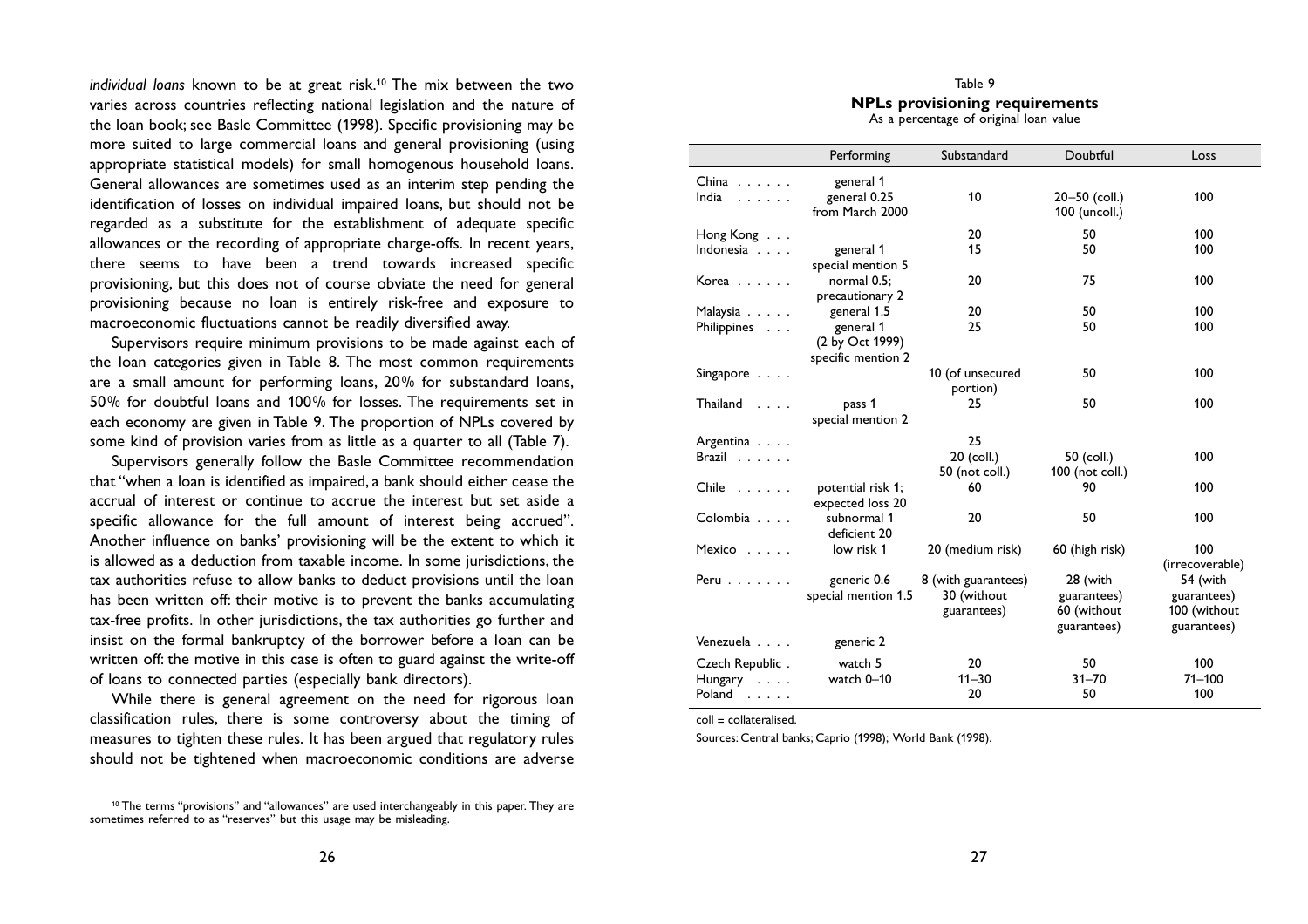because the very sharp change in reported bad loans that would result might undermine confidence. However, market suspicions that something is being hidden can hurt confidence much more than telling the truth. Only in exceptional cases, therefore, should the application of rigorous standards be postponed and any postponement should be of relatively short duration.

### *Valuation of collateral*

A second major area of fact-finding that will need to be undertaken when a bank runs into difficulties concerns the *valuation of collateral.* In theory, most (large) bank loans are collateralised, and this should provide a means by which a bank, or a restructuring agency taking over its affairs, can recoup the value of a loan from a delinquent borrower. In practice, however, the collateral is often worth considerably less than its book value (particularly when asset prices have been depressed by the crisis). Moreover, the underlying value of the collateral can be recovered only if bankruptcy procedures operate efficiently.<sup>11</sup>

Collateral takes many forms and the valuation rules that apply should reflect this. The most common collateral for commercial orhousing loans is real estate. Because property prices are variable, many supervisors (Chile, Korea, Poland) issue guidelines on the ratio of loan value to collateral. For example, several supervisory authorities limit mortgage loans to around 70% of valuation (Hong Kong, Hungary, India). In some countries, guarantees by third parties also play an important role (Mexico, Poland, Venezuela). In Hong Kong, Malaysia and Singapore, bonds and shares are widely used as collateral. In countries where securities are permitted as collateral, more rigorous and specific guidelines (often mark-to-market rules with accompanying calls for margin payments) are generally in place. This is appropriate as capital markets may be thin (indeed 'locking-in' securities as collateral will make markets thinner). For consumer loans, the object of the loan usually serves as collateral.

As aggregate demand weakens during banking crises, collateral values often drop steeply. Moreover, a large number of simultaneous "fire sales"

caused by banks or restructuring agencies realising collateral from bad loans would magnify the falls in asset prices. This raises the question of how long restructuring agencies should hold assets (this is addressed below).

The credibility of measures to realise collateral or other steps to enforce repayment of loans depends on an efficient, rapid and transparent legal process. Bankers in Argentina, Brazil, Malaysia and Thailand have often noted that deficiencies in their legal systems have created a culture of non-repayment, rendering threats of legal action against delinquents ineffective. Long cases are expensive, and justice delayed is justice denied. Realising pledged assets through the courts has often taken years in eastern Europe, India, Mexico, Peru and Thailand,

# Table 10**Bankruptcy procedures**

|                                                                                                      | Typical length<br>of time                                         | Priority of banks'<br>secured loans                        | Priority of banks'<br>unsecured loans                                                           |
|------------------------------------------------------------------------------------------------------|-------------------------------------------------------------------|------------------------------------------------------------|-------------------------------------------------------------------------------------------------|
| $China \dots \dots$<br>India<br>$\cdots$                                                             | a few years                                                       | after BF, W, T                                             | after BF, W, T                                                                                  |
| Hong Kong $\ldots$<br>Indonesia<br>Korea $\ldots$<br>Philippines<br>Singapore $\ldots$ .<br>Thailand | $4-6$ months<br>6-8 months<br>within a year<br>under 3 months     | first claim<br>high<br>after BF, W, T<br>after T, W        | after SC, BF, W, T<br>n.a.<br>after BF, W, T, SC<br>after T, W, SC<br>after SC, W, T            |
| Brazil $\ldots$<br>$Chile$<br>Colombia<br>Mexico<br>Peru<br>.                                        | years<br>6-12 months<br>$2-3$ years<br>$1-7$ years<br>2-12 months | after BF, W, T<br>after BF, W, T<br>after W<br>first claim | after W, T, BF, SC<br>after BF, W, T, SC<br>after BF, W, T, SC<br>after W, SC, T<br>after SC, W |
| Venezuela<br>Czech Republic.<br>Hungary $\dots$<br>Poland                                            | lengthy<br>a few years<br>2 years                                 | after BF, T, W<br>after BF, W                              | after BF, T, W, SC<br>after BF, W, SC, T                                                        |
| Saudi Arabia<br>South Africa                                                                         | 6-12 months<br>6-12 months                                        | first claim<br>after BF, T, W                              | after SC, BF, T<br>after BF, T, W, SC                                                           |

BF = bankruptcy fees; W = wages; T = taxes; SC = secured claims.

Source: Central banks.

<sup>11</sup> Chapter 6 of World Bank (1989) discusses how bankruptcy law and collateral rules evolved with the development of banking and limited liability companies.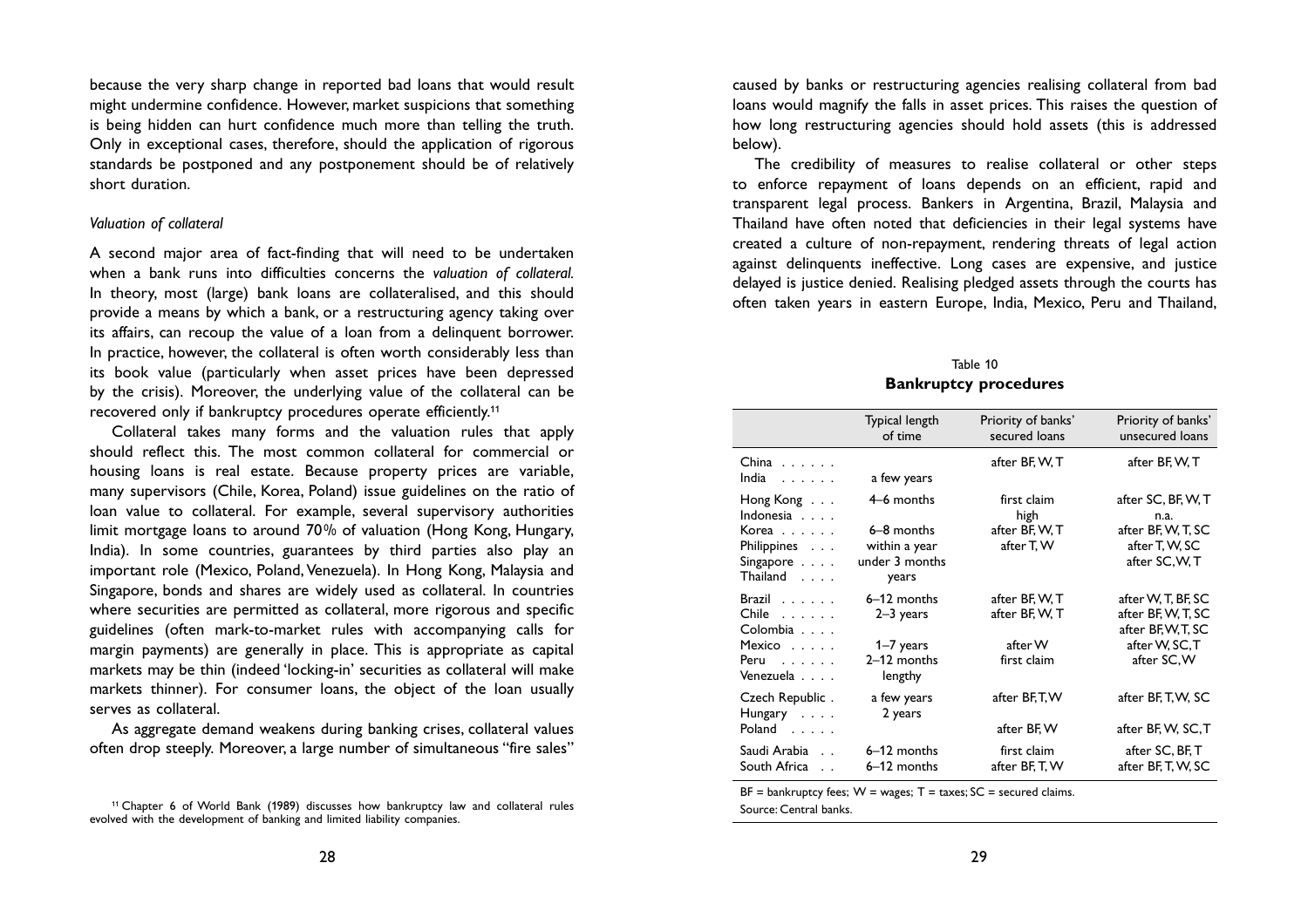although recent legislation in several countries should improve this. By contrast, proceedings take about half a year in Hong Kong and Korea and even less in Singapore. A weak legal system exacerbated banking problems in Saudi Arabia in the 1980s, but the system is now much improved.

The law may set priorities in the distribution of assets among unsecured claims. Even in the jurisdictions without explicit rules, however, it is usual to give priority for the administrative expenses of the bankruptcy proceedings, generally followed by employee and government claims (Table 10).

### **Corporate debt restructuring**

Most of the NPLs of a banking system in trouble are usually loans to non-financial enterprises which are no longer able to service their debts. Policies to deal with these NPLs will depend also on policies to deal with corporate debts.

### *Supporting viable companies*

During crisis periods, firms with reasonable longer-term prospects faced with recession and exceptionally high interest rates may find that they are temporarily unable to service their debts. Although such firms are technically insolvent, it is often desirable to ensure that a distressed firm can continue as a going concern. Not only would this reduce disruption in the real economy, but it may also result in banks and other creditors recouping more than they would by closing the firm (and scrapping its assets or selling them immediately at a very low price). Such arrangements should not of course impede the liquidation of companies with no long-term future.

Arrangements for helping corporations through temporary difficulties vary from country to country, depending on history and the structure of financial systems. In the United States, for instance, "Chapter 11" proceedings<sup>12</sup> involve a firm filing for bankruptcy but continuing to

operate under the same management. Managers specify how to compensate creditors in a reorganisation plan which then requires ratification by a majority of each class of creditor and shareholder. Provisions may also be made for additional loans to the debtor; such loans typically enjoy seniority. (If such support is not forthcoming, the firm is liquidated.) In Japan and Germany, by contrast, each firm usually has a single bank for most of its business; this bank will normally help resolve financial difficulties.

In the United Kingdom, an informal mechanism known as the "London Approach" has developed. Under this, a voluntary agreement among lenders to abstain from putting firms into receivership is sought. Lenders then share information and try to agree on a workout involving a sharing of losses. Unusually among advanced economies, the central bank has often been involved in these procedures, albeit in ways that have changed over the years. In the 1970s and early 1980s, the Bank of England frequently suggested possible terms for refinancing and persuaded lending banks that they should accept them. By the 1990s, the Bank had come to see itself more as a mediator or "honest broker". TheBank of England participated in discussions concerning 160 workouts in the early 1990s recession.<sup>13</sup>

Some have suggested the Approach has become less workable over the years. The Bank may have less influence now that it is no longer the supervisor of banks. Furthermore, the negotiations are becoming much more complicated as firms increasingly borrow across national borders and debts are securitised. This has led to calls for standard clausesgoverning any future workout arrangements to be included in initial loan agreements.

Key issues in putting together arrangements for corporate debt workouts include:

- Should the talks be co-ordinated by any neutral (probably public sector) party?
- Is agreement among holders of what percentage of debt sufficient to bind the minority debt holders?
- Is there any arbitration process?

<sup>13</sup> Smith (1996) describes the London Approach in more detail.

 $^\mathrm{12}$  After Chapter 11 of the Bankruptcy Reform Act, 1978, which relaxed the old absolute priority rule that gave creditor claims categorical precedence over ownership claims.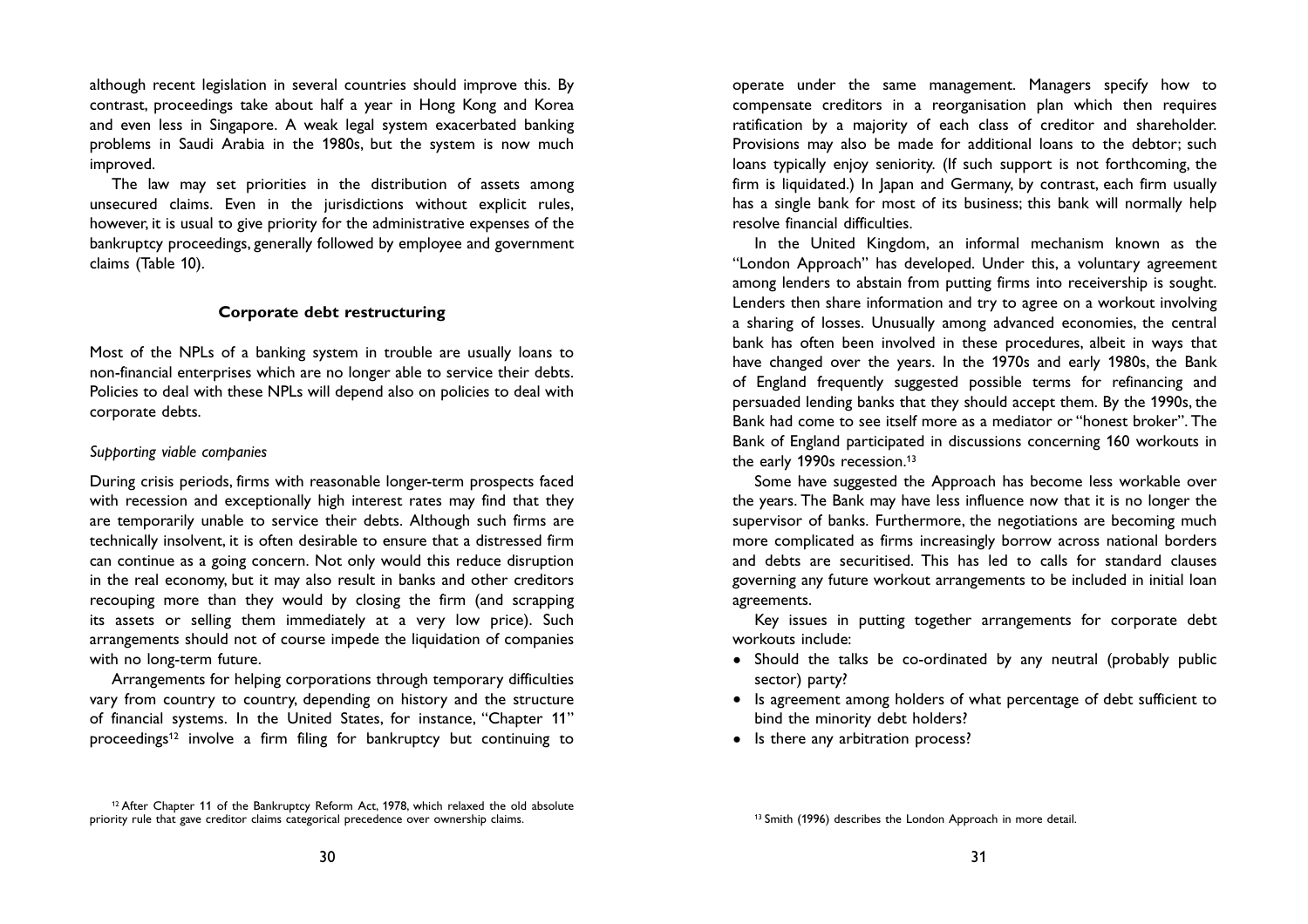- Does any interim new financing to keep the business going have priority over existing debt?
- Will any government funding be provided as part of the process? Some emerging market economies have addressed these issues and introduced procedures along the lines of the London Approach. A socalled Bangkok Approach to corporate debt restructuring was developed in Thailand during 1998. It calls for creditors to agree on a standstill, and perhaps provide new money senior to existing debt, while the firm and its advisers propose a restructuring plan. The most important principles

#### Table 11

# **General principles for corporate debt restructuring**

- 1. To further the long-term viability of the debtor, the plan should achieve a business, rather than just a financial, restructuring.
- 2. If the debtor's management is providing full and accurate information and participating in all creditor committee meetings, creditors should "stand still" for a defined (e.g. 60 days) and extendable period. Restructuring should not be used to hide NPLs.
- 3. Debt forgiveness should only be used as a last resort and only in exchange for stocks and warrants.
- 4. A lead creditor institution (and within it, a specified individual) must be appointed early in the restructuring process to co-ordinate according to defined objectives and fixed deadlines. In major multicreditor cases, a steering committee which is of a manageable size while representative of all creditors, should be appointed.
- 5. Decisions should be made on information that has been independently verified.
- 6. Creditors' existing collateral rights must continue.
- 7. New credit extended on reasonable terms to help the debtor continue operations must receive priority status.
- 8. Lenders should seek to lower their risk (e.g. through improved loan collateral), rather than to increase returns (e.g. by raising interest rates).
- 9. Any creditor that sells his debt claim should ensure the buyer does not impede the restructuring process.
- 10. Creditors should take account of the impact of any action on other creditors and on potentially viable debtors.

Source: Drawn from *A framework for corporate debt restructuring in Thailand.* Published by the Board of Trade of Thailand, the Federation of Thai Industries, the Thai Bankers' Association, the Association of Finance Companies and the Foreign Banks' Association.

are summarised in Table 11: many of these principles apply to other schemes, such as those in Malaysia and Indonesia.14

Around 200 Korean financial institutions have agreed to follow the guidelines set out in the Corporate Restructuring Agreement and be subject to binding arbitration by the *Corporate Restructuring Coordinating Committee* (CRCC). Under the guidelines, a meeting can be convened by a major bank or an institution holding more than a quarter of the company's debt. There is then a standstill on debt repayments while the creditors decide how to work out the debt or whether to liquidate the company. The plan could cover extending the maturity of shortterm loans, grace periods on servicing requirements and debt for equity swaps. The approval of holders of 75% of the debt is needed for a decision. If this is not obtained, the matter is arbitrated by the CRCC. The lead bank then works with the company on behalf of the creditors, with any problems arbitrated by the CRCC.

In Hong Kong, the Association of Banks released "Guidelines on Corporate Difficulties" based on the London Approach, in April 1998, with the support of the HKMA. The present scheme has been quite successful, although the need for unanimous support and the sheer number of cases means that the workout process can be protracted. In about ten cases the HKMA has become involved, persuading minority banks to agree to a reasonable proposal.<sup>15</sup>

In some cases, Asian banks have incorporated swaps of equity for some debt in corporate debt restructuring. This has the advantages of easing some pressure on the corporate borrower and allowing the bank to share in any profit recovery in exchange for continuing its risky exposure. But, supervisors need to be wary of banks taking equity positions in firms because of the risk of exposure to non-banking risks; if exceptions are made during severe cyclical downturns, supervisors will need to verify that the bank has taken proper precautions.

In Mexico, informal solutions between debtors and creditors are usually sought due to the time and cost involved in bankruptcy proceedings. Hungarian law tends to encourage the financial reorganisation of insolvent industrial enterprises, rather than liquidation. By

<sup>&</sup>lt;sup>14</sup> The schemes in these three economies are described in more detail in the paper on "Bank restructuring in South East Asia" in this volume and in Stone (1998).

<sup>&</sup>lt;sup>15</sup> Carse (1999) gives more details.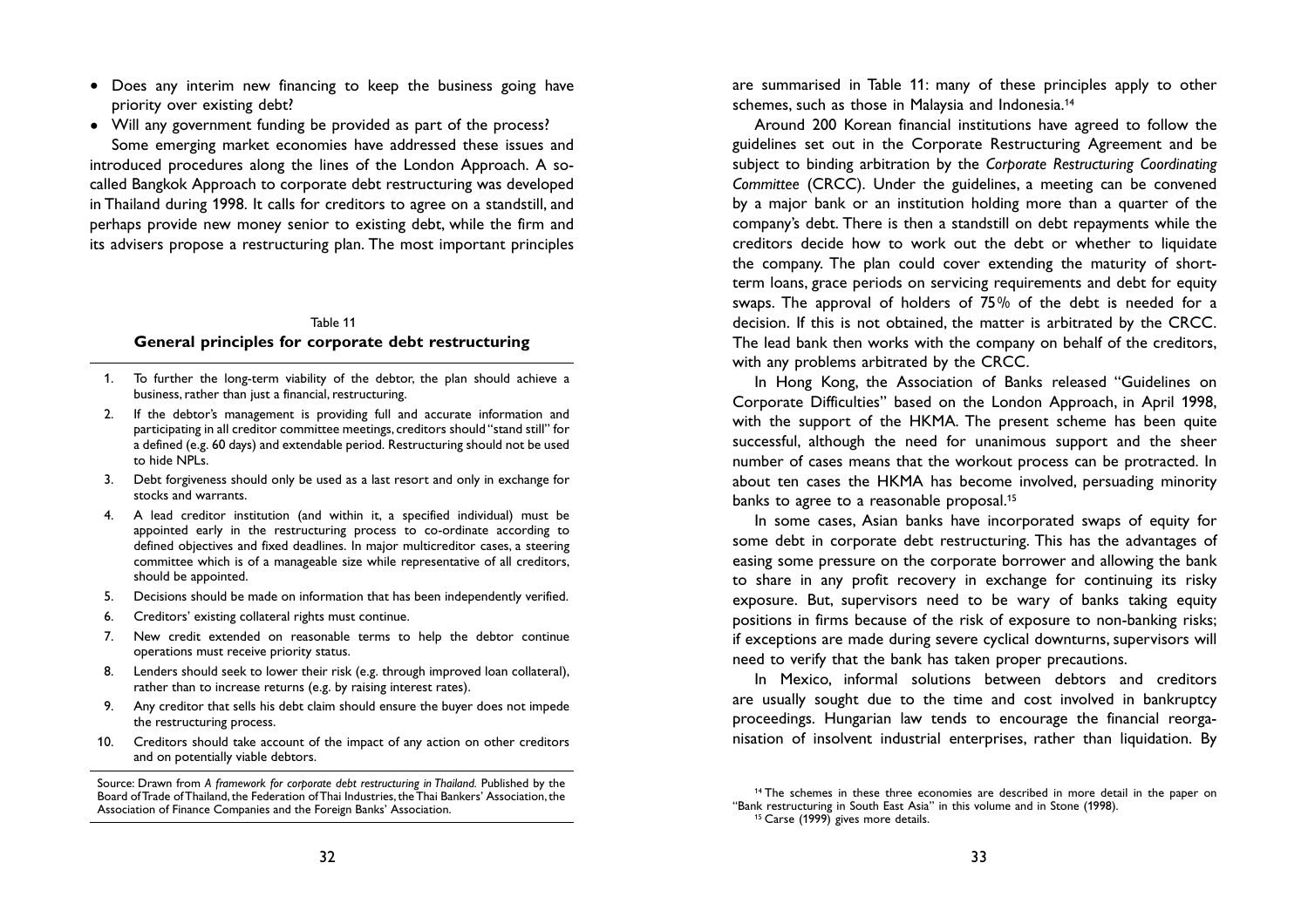contrast, laws in the Czech Republic tilt more towards liquidation of enterprises when their current liabilities cannot be met, regardless of their longer-term prospects. Poland included debt workouts in its bank restructuring programme of 1993. The large commercial banks were only recapitalised if they adopted "conciliation agreements" with their corporate debtors deemed appropriate by the finance ministry.16 These agreements involved banks negotiating a workout on behalf of all creditors subject to the agreement of holders of at least half the debt. In practice the number of debt/equity swaps was lower than had been initially expected. Wijnbergen (1998) attributes this to a combination of bureaucratic resistance and tax laws.

#### *Official assistance*

Where problems in the corporate sector are very widespread, governments may need to be more actively involved. In 1983 the Mexican government established FICORCA, a trust fund overseen by the central bank, to provide firms with a more stable environment in which to negotiate a restructuring of their debts. Around 2,000 corporations were assisted under the scheme to restructure over \$12 billion in debt. They were able to swap their foreign debt for pesodenominated debt under a fixed government-guaranteed exchange rate and the maturity of the debt could be extended to eight years or more with a four year grace period. This meant the government assumed the foreign exchange risk, but was able to borrow on better terms than the individual firms.

A similar approach has recently been adopted in Indonesia. The *Indonesian Debt Restructuring Agency* (INDRA) was established in July 1998 to help Indonesian debtors repay their foreign currency obligations to foreign creditors (including Indonesian branches of foreign banks). It

intermediates between the domestic debtor and the foreign creditor in servicing renegotiated debt. A condition of INDRA's participation is that creditor and debtor agree to restructure the loan so that repayments are spread over eight years or more with only interest paid for the first three years. Debt service payments are made to it in rupiah at a set exchange rate. The set rate in nominal terms is derived from the best 20-day average rate since August 1998. It is then adjusted to be stable in real terms. INDRA then pays the foreign creditor the agreed amount of dollars.

In the 1980s the Central Bank of Chile subsidised the banks toreschedule corporate and mortgage debt to give both a longer maturity and grace periods of one year for interest and five years for principal. Additionally, the central bank subsidised the rescheduling of banks' dollar denominated assets after successive devaluations, so that borrowers did not bear the full increase of the peso-denominated loan. This was an expensive exercise for the central bank.

In some emerging markets, problems in the corporate sector are so deep-seated that measures in addition to arrangements to work out their current debt are required. The governance structure of firms may need to be reformed to prevent banks that lend to them getting into further difficulties. In Korea, the government is strongly encouraging restructuring within the "chaebol", the large conglomerates that dominate the economy. Similarly, putting the banks in China on a sound footing is likely to require the government reforming the state-owned enterprises.

### *Secondary debt markets*

A secondary market in corporate debt is developing in Asia. The *Asia Pacific Loan Market Association* (APLMA) was established to develop standardised loan documents, facilitating sales of loans, and to compile data on them. Most sales have been of better quality loans by Japanese banks to European and US banks. While the development of a secondary market in distressed corporate debt may help some troubled banks, there is concern that it could complicate London Approach-type negotiations if it means different faces at the table at each stage of the negotiations and cause complications with insidertrading restrictions.

 $^{\rm 16}$  Borish et al (1995) report that policymakers in the transition economies thought banks could be the lead restructuring agents as they knew more about the condition of borrower enterprises than did other agents. This assumed that for viable enterprises banks would take the lead in the financial (debt), physical (property, plant, equipment, inventories) and operational (governance) restructuring and for nonviable firms would coordinate their liquidation. However, banks, being generally inexperienced in corporate restructuring techniques, were not able to fulfil this ambitious agenda and governments had to be involved.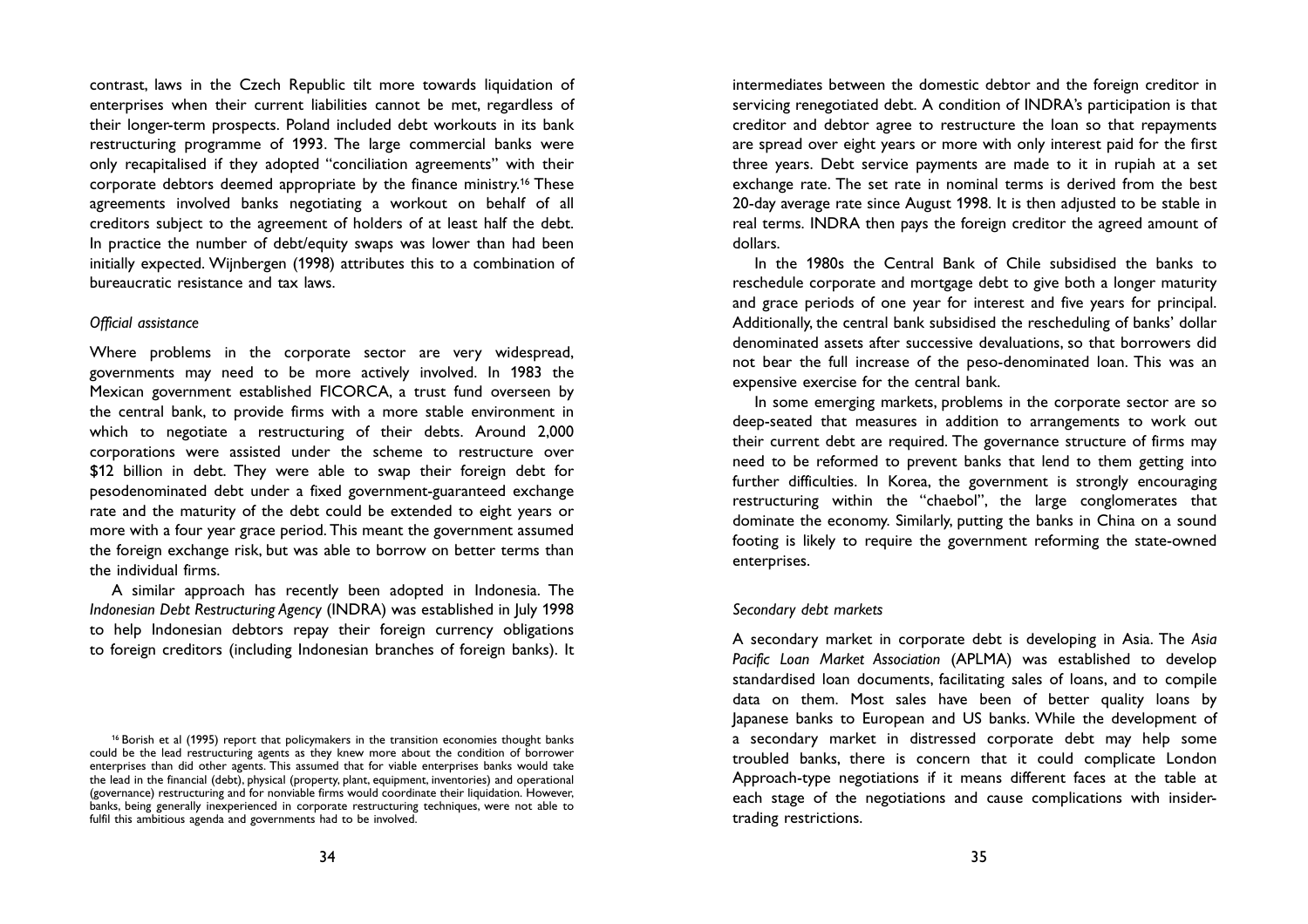# **Assisting banks: avoiding moral hazard versus pragmatic rebuilding**

#### *Bank liquidation: a last resort?*

Part of the normal competitive process in any industry is that individual firms should be allowed to fail. Allowing the weakest to exit increases the overall efficiency of the industry; conversely, maintaining overcapacity creates a more difficult environment for the stronger firms. This rationale applies also to the banking industry. As Bagehot put it,"any aid to a present bad bank is the surest mode of preventing the establishment of a future good bank". For this reason, the European Union has sought to establish a mechanism whereby strong banks or others have some form of legal redress against government aid to competitor banks in difficulties.

Yet medium-sized or large banks are in practice rarely closed: throughout history, governments have tried to keep banks afloat.17 Indeed, a large number of countries follow a more-or-less explicit policy of not letting any bank go bankrupt. In both industrial and emerging economies, bank rescues and mergers are far more common than outright closure of the bank. Moreover, almost all countries' legal systems distinguish between enterprise bankruptcy and bank bankruptcy. An important reason appears to be that a bankruptcy suit brought by creditors, even if the suit proves unjustified, may terminally damage confidence in a bank. Hence there is a consensus that the initiation of insolvency proceedings against a bank should be left only to the supervisor or other government agencies. Most agree that supervisors should have the power to initiate the bankruptcy process and restrict the bank's business pending the court's decision.

What are the main motives behind the marked reluctance to liquidate banks? Three main reasons appear to be important: the systemic threat to the financial system; the disruption of credit relations between a bank and specific borrowers; and the danger of a "credit crunch".

The *systemic threat* is that a bank failure may infect other, healthy banks and financial markets more generally. There are several mechanisms of infection. One is through the payments system, where one failure may provoke a chain reaction of non-payment by other participants. This was the key focus of Bagehot's (1873) classic study. How serious this is nowadays depends in part on the speed and efficiency of national payments systems. The experience of industrial countries is that Real Time Gross Settlement in domestic markets andbetter international netting arrangements have greatly reduced this risk. Another mechanism of infection is through interbank loans. However, it is not clear how far public money should make good losses by banks, which should be in a better-than-average position to monitor the health of other banks.

A final mechanism of infection works through the bank deposit market. The danger is that one failure may undermine the public's confidence in banks generally, provoking a generalised bank run. This risk is probably particularly present in countries with a recent history of bank failure – many Latin American countries are in this category – and in countries without a credible deposit insurance scheme. The potential size of a bank run is illustrated by the Argentine experience of early 1995, when 18% of deposits were withdrawn in three months (although in this instance macroeconomic factors rather than a bank failure triggered the run). Similarly, the invasion of Kuwait led to Saudi residents withdrawing 110 /0 of local bank deposits in August 1990.

On the other hand, where there is a long tradition of confidence in the banking system, a single bank failure is likely to prompt depositors not to withdraw from all banks in an indiscriminate way, but rather to move their funds from weak to strong banks. Hence the result would be a flight to quality, not a generalised run. The Argentine experience in 1995 is again instructive: the deposits returned to the banking system after the crisis were concentrated in larger and foreign banks. Some smaller and regional banks continued to experience difficulties and were eventually merged or liquidated.

Other reasons for not closing banks are the *fear of disrupting credit relations and causing a "credit crunch"*; a marked widening in interest rate spreads as well as a reduction in the availability of credit. Such effects have been evident in some emerging economies recently (as discussed above and shown in Table 3).

 $^\mathrm{17}$ The emperor Tiberius halted a bank run in Rome in 33 AD by transferring funds from the Treasury to the banks for them to lend on concessional terms (see Calomiris (1989) pp. 26–27). The most famous banking crisis is probably that of the 1930s in the United States – the policy lessons from it are still being debated. For a list of post-war banking crises, see Caprio and Klingebiel (1996) and the Annex in World Bank (forthcoming).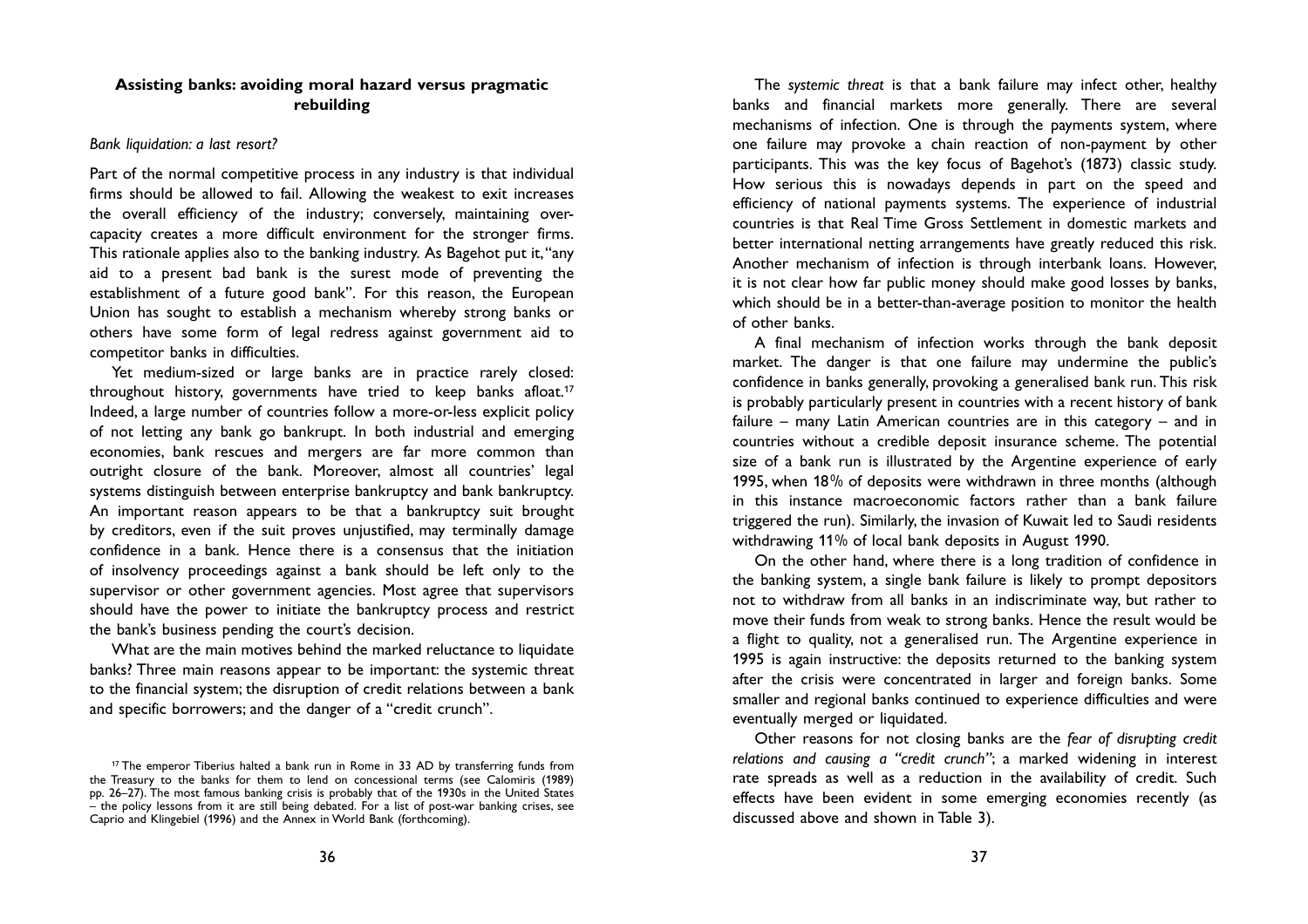In conclusion, then, there are good reasons to hesitate before liquidating a bank. Yet it is also true that the failure to liquidate has left many countries "overbanked" or has involved large fiscal expenditure that could have been better deployed elsewhere. The authorities in Hong Kong rescued some banks in the 1980s due to systemic concerns but, when BCCI got into difficulties, the absence of such systemic implications led the authorities to allow its local offices to be liquidated. But, as they comment, "the process was nevertheless not a painless one. There were demonstrations from depositors, rumours were widespread and [short-lived] bank runs started on several other banks".18

Finally, it might be noted that there are no international laws covering closure of banks, leaving the applicable law that of the country where the core assets reside. In the Herstatt case in 1974 bankruptcy proceedings were filed in Germany as well as in the United States. The disentanglement of branches and subsidiaries abroad and the treatment of international financial claims appear subject to ad hoc agreements.

### *Coordinating responses*

Bank restructuring seeks to achieve many (often conflicting) goals: preventing bank runs, avoiding a credit crunch, improving the efficiency of the financial intermediation process and attracting new equity into the banking industry to economise on claims on the public finances. It is therefore not surprising that there is no unique or optimal blueprint.<sup>19</sup>

There are, however, some general lessons from successful restructuring exercises. Goodhart et al (1998, p. 18) distill three basic principles: "ensure that parties that have benefitted from risk taking bear a large portion of the cost … take action to prevent problem institutions from extending credit to highly risky borrowers … muster the political will

<sup>18</sup> The paper in this volume on "Banking problems: Hong Kong's experience in the 1980s."  $^{19}$  As Dziobek (1998) notes, the style of response has changed over time. In the 1930s, the most typical responses to banking crises were the introduction of additional controls and limits on competition. Now "market-based" techniques are more commonly employed. However, the degree of recent innovation should not be overstated. Government equity injections, the establishment of an asset management corporation and domestic mergers were all used in the Austrian banking crises of the early 1930s, for example.

to make bank restructuring a priority by allocating public funds while avoiding sharp increases in inflation".20 Many senior officials involved in thoroughgoing restructuring affecting banks emphasise the importance of a political consensus for dealing effectively with banking crises. In Sweden the opposition political parties were represented on the board of the Bank Restructuring Agency. A plan to deal with a widespread banking crisis will need to be bold and comprehensive if it is to carry conviction. A series of piecemeal steps – often taken at the last moment without any sure grasp of the true magnitude of the problems – may not have a credible effect on expectations, and thus may prolong the difficulties. A plan should be transparent and action should not be delayed unduly.21

Moreover, the plan needs to address both "stock" and "flow" problems.22 The "stock" problem is dealing with the banks' current balance sheets; raising capital and removing NPLs. The "flow" problem is improving the quality of banks' earnings so the balance sheet does not quickly deteriorate again. This usually involves operational restructuring to improve efficiency, which encompasses improved credit assessment, specialisation, better information systems and cost cutting.

The diversity of possible approaches to restructuring (Table 12) creates the risk that piecemeal action will be taken in an uncoordinated fashion. To guard against this, some countries have established an agency

 $^{21}$  Sweden is often taken as a model. Ingves and Lind (1996), who were closely involved in the process, say that "it was a matter of priority to start the active support measures as soon as possible … there was no time to build a large organisation so the Bank Support Authority started with a small number of employees but instead hired many outside – mainly from abroad – consultants to benefit from their experience in other crisis situations and thus gaining valuable time."

<sup>22</sup> Sheng (1996).

 $^{20}$  There have recently been some empirical studies seeking the most effective forms of bank restructuring. Klingebiel and Caprio (1996) judge the performance of 64 recapitalisation schemes on whether they led to financial deepening, moderate growth in real credit, moderate positive real interest rates and no subsequent banking crisis. On this basis, they conclude there have been few clear successes (Chile (1981–83) and Malaysia (1985–88) and to a lesser extent Philippines (1981–87) and Thailand (1983–87) were the best among the emerging economies) but the better outcomes have been when restructuring is accompanied by successful macroreform, performance monitoring by outside auditors, tougher (and enforced) accounting and capital standards, lending halted to defaulting borrowers, and replacement of senior managers. In a similar vein, Dziobek and Pazarbaiolu (1997) suggest that progress in bank restructuring has been greater when separate loan-workout agencies are established (so long as there are enough skilled personnel to staff them) and reliance on central bank liquidity support is limited. Mergers and privatisations feature more heavily among economies making more progress.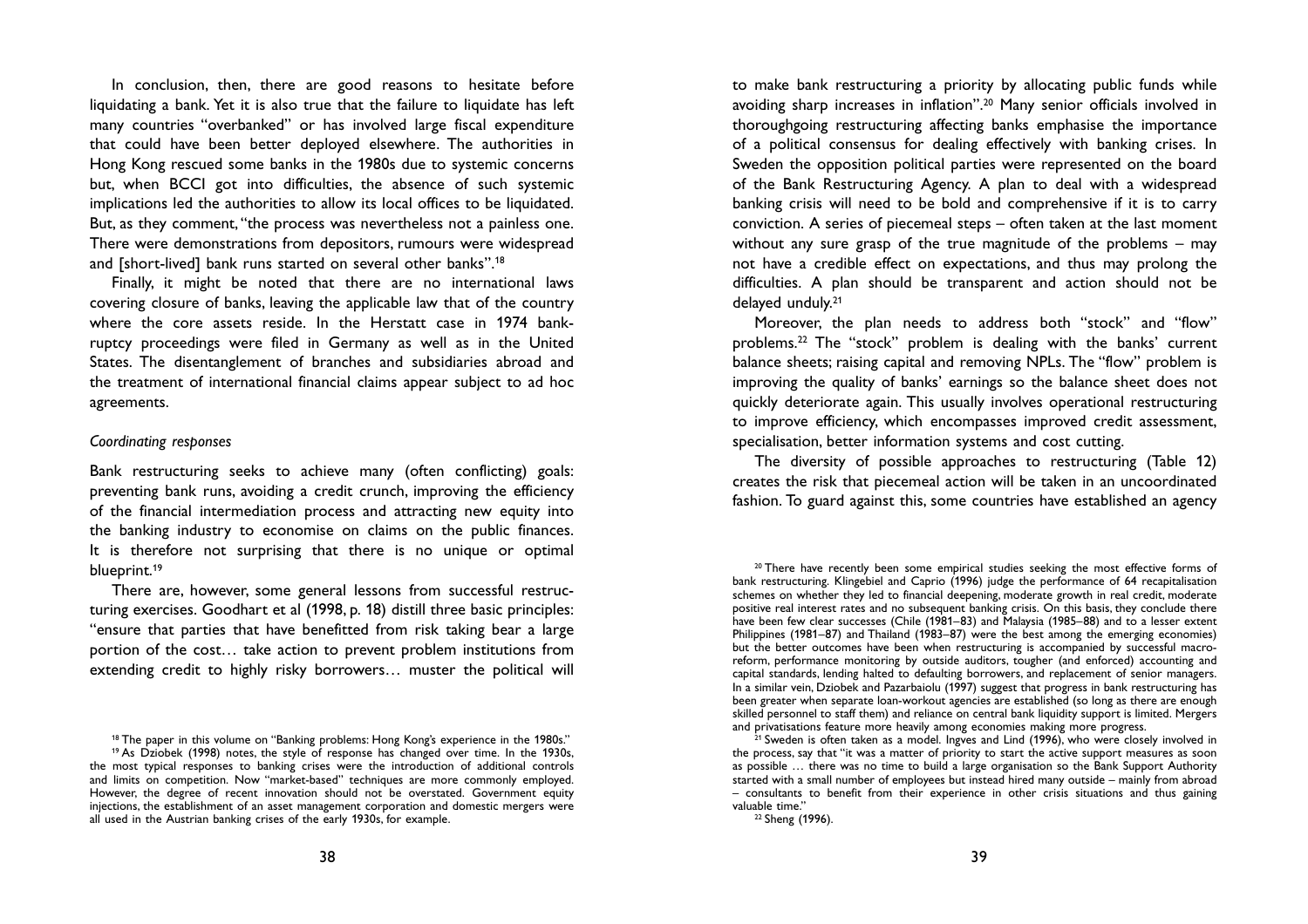# Table 12**Restructuring methods**

|                                 | Government<br>capital<br>injection | Asset<br>management<br>corporation(s) | Domestic<br>bank<br>merger | Foreign<br>bank<br>takeover |
|---------------------------------|------------------------------------|---------------------------------------|----------------------------|-----------------------------|
| China $\ldots$                  |                                    |                                       |                            |                             |
| India<br>.                      |                                    | under examination                     |                            | allowed                     |
| Hong Kong (in 1980s)            |                                    |                                       |                            |                             |
| Indonesia                       |                                    |                                       |                            | proposed                    |
| Korea                           |                                    |                                       |                            | allowed                     |
| Malaysia                        |                                    |                                       |                            |                             |
| Philippines (in 1980s)          |                                    |                                       |                            |                             |
| Thailand                        |                                    |                                       |                            |                             |
| Argentina                       |                                    |                                       |                            |                             |
| Brazil                          |                                    |                                       |                            |                             |
| Chile (in 1980s)                |                                    |                                       |                            |                             |
| Colombia                        |                                    |                                       | ✓                          | allowed                     |
| Mexico                          |                                    |                                       |                            |                             |
| Venezuela                       |                                    |                                       |                            |                             |
| Czech Republic                  |                                    |                                       | ✓                          | allowed                     |
| Hungary                         |                                    |                                       |                            |                             |
| Poland                          |                                    |                                       |                            | allowed                     |
| Russia                          |                                    |                                       |                            |                             |
| Saudi Arabia (1970s & 80s)      |                                    |                                       |                            |                             |
| Memorandum:                     |                                    |                                       |                            |                             |
| Finland (early 1990s)           |                                    |                                       |                            |                             |
| Norway (1988-93)                |                                    |                                       |                            |                             |
| Sweden (early 1990s)            |                                    |                                       |                            |                             |
| $Japan \dots \dots \dots \dots$ |                                    |                                       |                            |                             |
| Source: Central banks.          |                                    |                                       |                            |                             |

or committee specifically charged with coordinating the parties involved in bank restructuring. For example, Thailand's government is advised by the Financial Restructuring Advisory Committee, which includes officials from the central bank and finance ministry as well as some outsiders. In Malaysia, the central bank coordinates the organisations charged with managing bad debts and injecting capital into banks.

#### *Moral hazard: shareholders and managers*

Any government rescue can weaken a private institution's sense of responsibility for its own actions.23 It is therefore important that the terms of any rescue or bailout should not encourage irresponsible behaviour in the future: for this reason those who stood to benefit fromthe excessive risk-taking that led to the difficulties should pay the price. The *existing shareholders* should clearly bear a loss. In Korea, banks have been required to write down capital as a condition of assistance. Mexico took over bad loans only if fresh capital was injected by existing shareholders.

Under some much earlier arrangements, shareholders were exposed to double-liability if "their" institutions failed (i.e. they had to contribute an additional amount equal to their initial capital subscription). In a similar vein, supervisory authorities in Brazil and India have forced shareholders to put up additional capital. It is entirely appropriate for shareholders to lose more than their capital if they have been directing bank lending towards companies with which they are associated.

But not all shareholders can be held equally responsible. One example would be when losses have resulted from loans made at the behest of the government. It must also be remembered that transparency of the published accounts is essential to allow nonmanaging shareholders to detect signs of trouble early. Hence the importance of publishing frequent and accurate balance sheet information. In theory, the stock market might be expected to exert some automatic discipline, with the share prices of poorly managed banks falling. In practice, however, the evidence from industrial countries of the stock market's ability to detect in advance banks' problems is at best mixed. This is perhaps not surprising: the financial accounts of banks are difficult to read and the scope for misleading reporting is greater than with industrial companies. For example, until a few years ago banks in Hong Kong were allowed to use transfers to and from hidden reserves to smooth reported profits. Because the accounts are difficult to read,

 $^{23}$  Following a discussion of the Barings collapse, Goodhart et al (1998, p. 140) comment "Effective control of risk, in the end, requires that it be in the economic interest of financial institution owners, managers and major liability holders. Experience shows that there is no substitute for an occasional bankruptcy to drive this point home".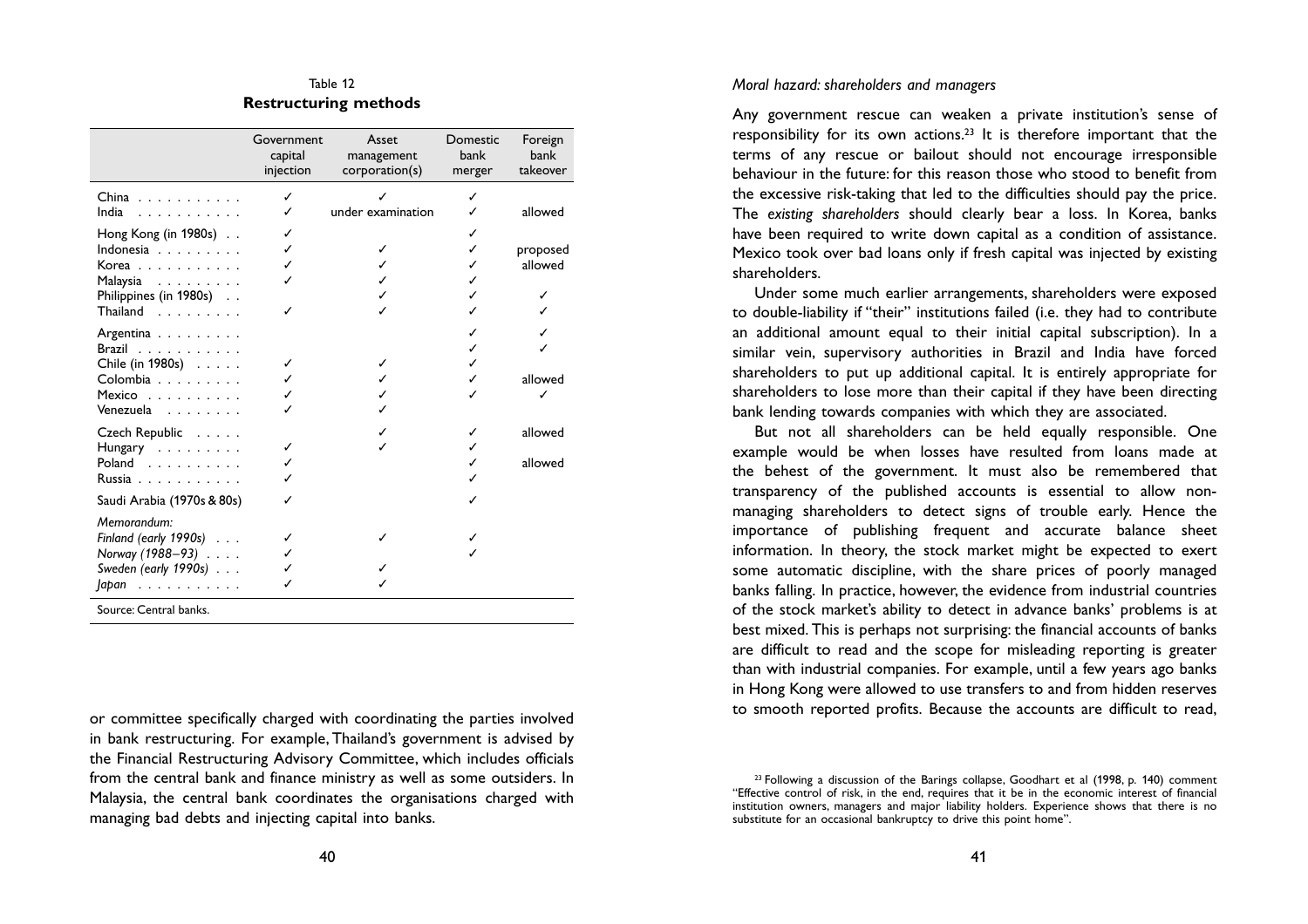credit ratings agencies, which can probe more deeply into such matters, could play an important role in informing market participants and some supervisors have incorporated them into supervisory arrangements. Argentina recently required banks to be rated by them, with ratings to be prominently displayed.

One key dilemma arises from the fact that forcing shareholders to accept the full amount of losses incurred may well mean that the shareholders are forced to give up their ownership of the bank. In practice, this will mean that the bank will become de facto state-owned. In countries with efficient state institutions that are not susceptible to corruption and with a well-established tradition of keeping economic activity in the private sector, a temporary state takeover of a private bank may work well (as in Sweden, for example). But in countries where these preconditions are not satisfied, it may be better to leave the bank with the original owners who may be more likely than governmentappointed administrators to implement the necessary restructuring, ensure that loans are extended on commercial criteria and keep up the pressure to collect on bad loans.

Political considerations also enter the calculation in other ways. Bank shareholders and managers are not usually poor, and the electorate will often suspect that they work hand-in-glove with the ruling elite. A treatment of them that is seen as too favourable will often provoke a political reaction that delays effective resolution. This has been a significant constraint in Mexico and Japan. Those who have had an effective voice in management should, in particular, be held to account and may, for example, be required to surrender their shares. Under recent restructuring exercises, several Latin American authorities have made official aid dependent on a complete change of bank ownership. In contrast, much of the criticism about bank restructuring in Mexico has centred on allegations that the treatment of bank owners was too lenient, even though some of them lost their capital and control of their institutions. In part, this was because the authorities elected for arrangements that gave existing owners some incentives to put in *additional capital.*

Supervisors will need to monitor very closely indeed the quality of new capital raised by a bank in distress. Equity capital must form the key element of new capital raised because equity provides the cushion to support bank losses and is a key element of a bank's ability to compete. However, the existing owners may be reluctant to issue ordinary equity that would dilute their control, perhaps in a significant way when equity prices are depressed. Hence there may be a certain temptation to look for other types of capital. The Basle Committee's capital standards have laid down certain important conditions for the legitimate constituents of a bank's capital base. These are summarised in Table A2.

Another approach is to allow banks a transitional period during which the owners are allowed to raise additional capital. In Thailand, for example, tighter requirements for loan-loss provisioning are being phased in over a two-to-three year transitional period. As each deadline during this period is reached, additional capital can be required. At the same time, the government offered to inject tier 1 capital; but this was subject to the condition that any bank taking up this offer would have to satisfy certain stringent conditions including meeting stricter requirements for loan-loss provisioning immediately (i.e. without a transitional period). This stance ensures that government capital is provided only when existing shareholders have lost most, if not all, of their capital. The drawback is that some banks, which need an injection of state capital, may be tempted to delay application for such assistance, thus prolonging uncertainty about the banking system.

*Managers* should clearly lose their "fit and proper" status in cases of localised bank failure reflecting individual or bank-specific errors. In the case of fraud they should be more harshly treated. But victims of a generalised crisis may – but not necessarily – be treated more leniently. The replacement of the bank's head, and perhaps the deputies, may be necessary to restore confidence; but this may not apply to the next level of senior management. In any case, managers can be replaced only if there are enough capable and honest people to put in place of departed managers.

In discussing the replacement of failed managers in banks, De Juan (1998) distinguishes between what he calls "war generals" and "peace generals". He suggests initially appointing on short-term contracts tough managers skilled in restructuring companies (to close subsidiaries, shrink operations and cut costs) and later appointing more conventional bankers to operate the banks.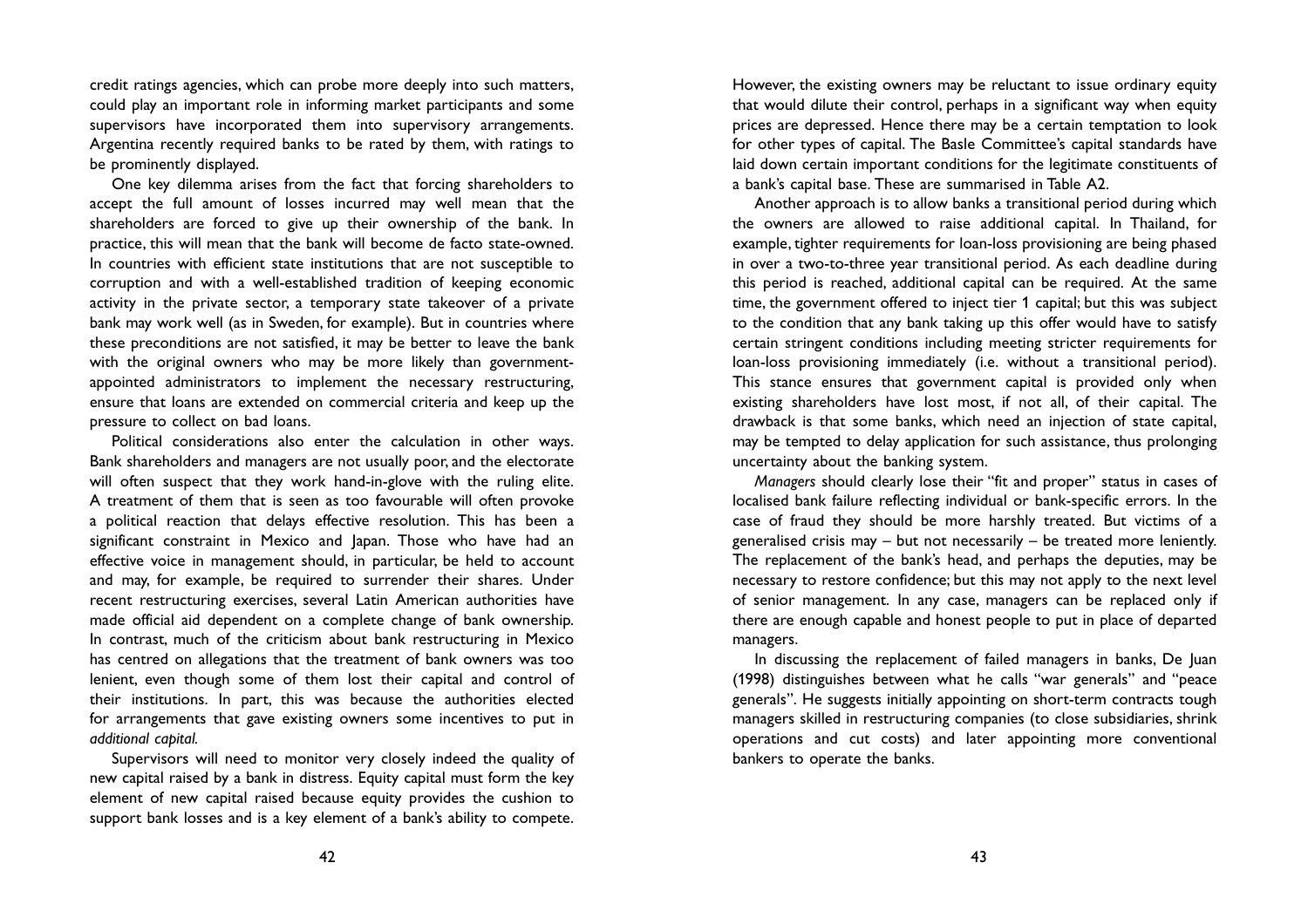### *Moral hazard: depositors*

The treatment of *depositors* – both local and foreign – is much more contentious. In practice, most bank deposits are usually guaranteed because fears of a bank run at home tend to weigh more heavily with policymakers than concerns about moral hazard. Moreover, once depositors of large banks are protected (for systemic reasons), it can be seen as inequitable to deny similar protection to depositors in small banks.

But guaranteed returns may tempt depositors to put their money in high-risk, high-return banks. In the early 1980s, for instance, deposit insurance (covering not only principal but also accrued interest) allowed depositors in Argentina to seek out the weakest financial institutions as these offered the highest interest rates. This further aggravated the weakness of the overall financial system and magnified the cost of potential future restructuring efforts. It was also an important ingredient in the S&L crisis in the United States. This has led some to argue that guarantees should be limited, such limitations being announced in advance. This may take the form of explicit deposit insurance schemes (see below) or priority payment for small depositors during bank liquidations, as in Australia, Hong Kong and Malaysia.

Occasionally depositors have been forced to share some of the cost by having (part of) their deposits forcibly converted into equity or longterm debt.<sup>24</sup> It might be argued that this is justified to the extent that depositors benefited from interest payments or other services provided by a bank that could really not afford to do so.<sup>25</sup> But such action is very uncommon as it leads to many of the same problems as an outright default.

Governments may sometimes discriminate between different classes of creditors on political grounds or because of contagion fears. When the Japanese jusen were liquidated, banks lost all their loans to them but the agricultural cooperatives only lost a tenth of their loans, even though this then required public funds to meet the remaining shortfall. Milhaupt (1999) ascribes this favourable treatment to fears of causing the cooperatives to fail and the disproportionate political strength of farmers.

The treatment of *foreign bank creditors* turns in part on the need to maintain access to international capital markets. For this reason, the Norwegian and Swedish authorities both protected the holders of foreign currency deposits and subordinated debt, largely international banks; the Korean government likewise assumed responsibility for banks' debt. Governments of other countries, such as Chile and Mexico, also supported the domestic banks to meet their foreign obligations. Such action can contribute to a restoration of confidence (and may be useful in persuading creditor banks to extend loan maturities). But it does raise a major risk of moral hazard. In contrast, the Chinese authorities recently decided not to guarantee automatically the foreign liabilities of certain financial institutions (notably the ITICs). While this may have contributed to the downgrading of some Chinese banks' credit ratings in late 1998, it had the advantage of forcing lenders to monitor the intrinsic quality of investments.

To some extent, *future customers* may meet the cost of bank restructuring. One way of recapitalising banks is to engineer wider interest margins. Easier monetary policy restoring an upward-sloping yield curve would help here, as would less pressure on banks to lower loan rates. In addition, banks are likely to pass onto customers some of any increase in deposit insurance premia or taxes. However, this cannot be pressed too far as higher interest rates for smaller or newer businesses may damp any recovery.

#### *Forestalling bank runs: deposit insurance*

In many cases, financial crisis has accelerated moves to introduce and strengthen *formal schemes for protecting depositors.* The US scheme, for instance, dates back to the bank runs of the 1930s. Colombia established its scheme in 1985 after a banking crisis. The Tequila crisis forced Argentina to establish a new deposit insurance scheme in April 1995, just three years after the authorities had decided to abolish deposit insurance in favour of arrangements which gave small depositors

<sup>&</sup>lt;sup>24</sup> Sundararajan and Baliño (1991) cite instances in Malaysia and Uruguay of conversion to equity and in Thailand of conversions to long-term debt.

 $^{25}$  A number of types of culpable depositors are listed by Glaessner and Mas (1995, p. 69); "bank insiders and related parties who may have benefited from excessive lending or preferential treatment; clients with deposit balances and overdue loans; official or institutional depositors that influenced lending decisions (because they had a stake in the activities in which the distressed institution concentrated its portfolio); recent depositors attracted by high interest rates, who should accept the risks implicit in those returns; or very large, informed depositors who should have exercised some market discipline." But as a practical matter, it is hard to apply such distinctions in a crisis.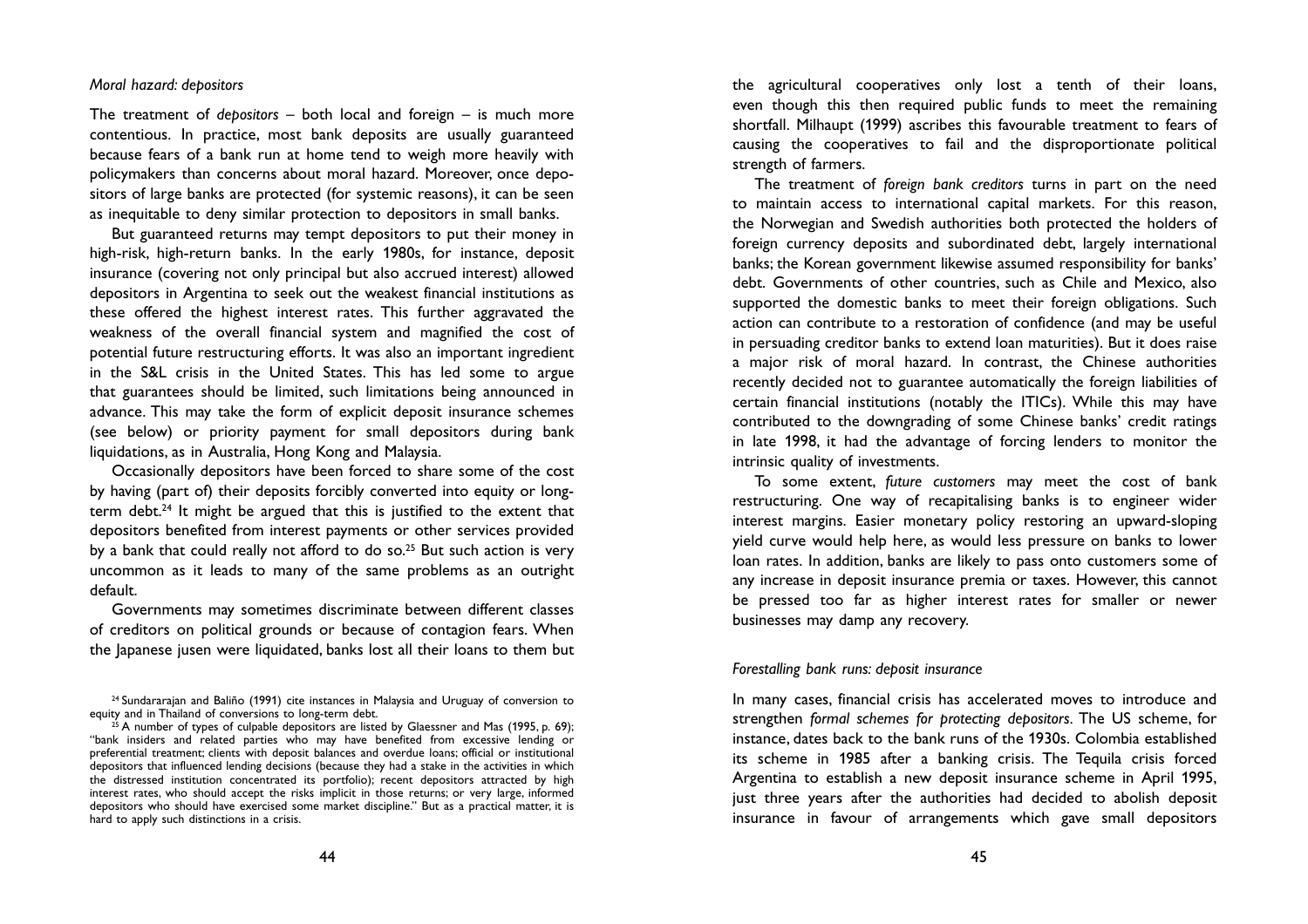preference over bank assets in cases of bank liquidation. Brazil also introduced a deposit insurance scheme encompassing all financial institutions subject to liquidation or intervention following the adoption of the *Real* Plan. The increased incidence of banking crises has been associated with a rapid rise in explicit deposit insurance arrangements. Of 68 such schemes identified by Garcia (1999), 52 have been established since 1980 (and 18 extensively modified during this period).

The existence of guarantees for banks' deposits helps the process of bank restructuring in at least two ways. Firstly, it defuses political pressure for delays in resolving the banking problems which depositors might otherwise exert. A system-wide deposit insurance scheme also means that depositors in different failed banks are treated similarly, which leads to public support for resolution measures. This had been a problem in the Venezuelan banking crisis of 1994. Second, it could prevent an avalanche of lawsuits from depositors, which could unnecessarily delay or even block the resolution of a bank crisis. This was one reason why the Hong Kong authorities introduced in 1995 a scheme to ensure that small depositors receive priority payment in the case of the liquidation of a licensed bank.

There are, of course, other reasons for introducing a system of deposit insurance. One is to protect small depositors who cannot be expected to monitor the soundness of their bank's asset portfolio. Another is to promote savings and better exploit the benefits of a large-scale payments system. Level-playing-field considerations may also argue in favour of an explicit deposit insurance scheme. Where such a scheme does not exist, depositors may uncritically avoid smaller financial institutions in favour of state-owned banks (which enjoy implicit protection), large banks (which may be considered too-big-to-fail) or foreign banks (which may be able to rely on financial backing in their home countries).

Any assessment of the merits of deposit insurance depends on the trade-off between the greater financial stability today that insurance provides and the potential problems of bank fragility tomorrow that moral hazard risks may create. This trade-off depends to a large extent on the conditions on which deposit insurance is provided and financed (Table 13). In particular, the extent of the coverage provided by deposit insurance and its pricing are two important influences on the degree of moral hazard.

One way to minimise moral hazard is to impose a *ceiling on the size of deposit covered*: in this way, large depositors are held responsible for monitoring the deposit-taking institutions. The IMF suggests, as a rule-ofthumb, a maximum coverage of twice per-capita income. Garcia's (1999)

# Table 13**Deposit protection schemes**

| China                   | Informal stated policy of protecting the interests of depositors; more<br>formal system for medium and small-sized deposit-taking financial<br>institutions is planned                                                                                                             |
|-------------------------|------------------------------------------------------------------------------------------------------------------------------------------------------------------------------------------------------------------------------------------------------------------------------------|
| India                   | Deposit Insurance and Credit Guarantee Corporation; established<br>1962; limit of rupee 100,000 per person                                                                                                                                                                         |
| Hong Kong               | No formal scheme is in place, but since 1995 small depositors (less<br>than HK\$ 100,000) receive priority payment                                                                                                                                                                 |
| Indonesia               | Informal promise in late January 1998 to guarantee commercial bank<br>obligations to depositors and creditors; formal scheme is under study                                                                                                                                        |
| Korea                   | Korea Deposit Insurance Corporation; established 1996; limit of won<br>20 million after 2001 and interim arrangements                                                                                                                                                              |
| Malaysia<br>Philippines | No deposit protection scheme in place<br>Philippines Deposit Insurance Corporation insures deposits up to<br>peso 100,000.                                                                                                                                                         |
| Singapore<br>Thailand   | No deposit protection scheme in place<br>Financial Institutions Development Fund; unlimited                                                                                                                                                                                        |
| Argentina               | New deposit insurance fund for financial institutions (FGD run by<br>SEDESA); established in 1995; limit of US\$ 30,000 per person                                                                                                                                                 |
| Brazil                  | Credit Guarantee Fund for financial institutions; limit of real 20,000<br>per person                                                                                                                                                                                               |
| Chile                   | State deposit guarantee system for time deposits; limit of 90% of<br>deposit up to 120 Unidade de Fomento (about US\$ 3,700); demand<br>deposits enjoy priority over other deposits and are fully guaranteed<br>by the central bank                                                |
| Colombia                | Guarantee Fund for Financial Institutions (FOGAFIN); established in<br>1985; pays 75% of deposit with limit of pesos 10 million per person<br>per institution                                                                                                                      |
| Mexico                  | Under the previous scheme (via FOBAPROA), there was a full<br>implicit guarantee. Under the present scheme, implemented in<br>January 1999 (via IPAB), there will be limited guarantee of<br>approximately US\$ 100,000 per person, to be gradually reached by<br>31 December 2005 |
| Peru                    | Insurance Deposit Fund; established in 1991; current limit of NS<br>62,822 (about US\$ 18,000) per person                                                                                                                                                                          |
| Venezuela               | Bank Deposit Guarantee and Protection Fund (FOGADE) established<br>1985; legal limit of Bs 4 million per person, but reimbursements of up<br>to Bs 10 million were made in mid-1994                                                                                                |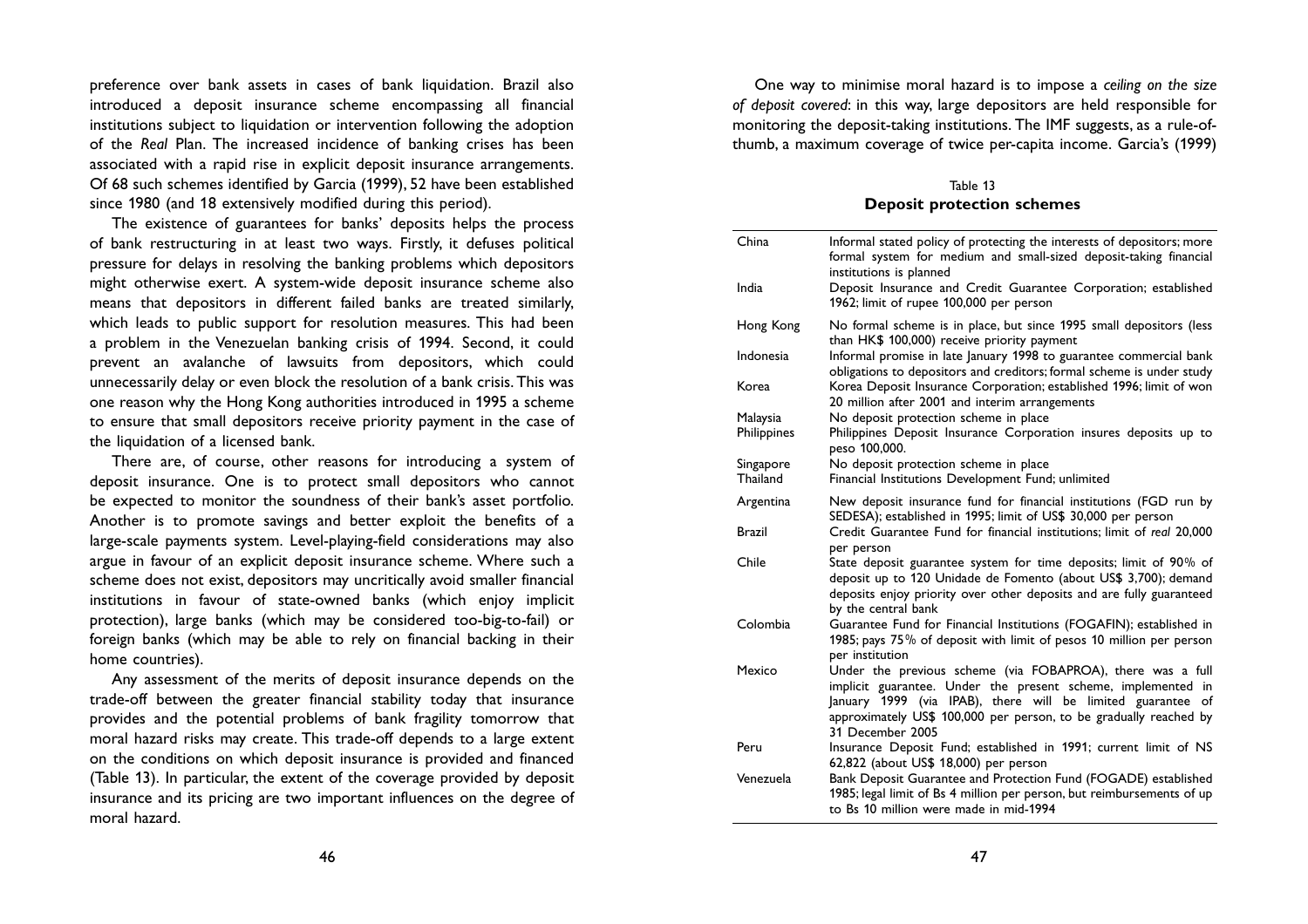## Table 13 (cont.)

## **Deposit protection schemes**

|                                               | Czech Republic Deposit Insurance Fund; established in 1994; limit of 90% of deposit<br>up to crown 400,000                                                                                                                                                                                               |
|-----------------------------------------------|----------------------------------------------------------------------------------------------------------------------------------------------------------------------------------------------------------------------------------------------------------------------------------------------------------|
| Hungary                                       | National Deposit Insurance Fund; established in mid-1993; limit of<br>forint 1 million (about US\$ 5,000)                                                                                                                                                                                                |
| Poland<br>Russia                              | Banking Guarantee Fund; established in 1995; limit of $\epsilon$ 1,000;<br>90% reimbursement between $\epsilon$ 1,000 and 5,000; to be increased to<br>$\epsilon$ 20,000 prior to EU-membership<br>Law on Compulsory Insurance of Bank Deposits; limit of 90% of<br>deposit up to 250 times minimum wage |
| <b>Israel</b><br>Saudi Arabia<br>South Africa | No deposit protection scheme in place<br>No deposit protection scheme in place<br>No deposit protection scheme in place (but is under consideration)                                                                                                                                                     |
| Memorandum:<br> apan                          | European Union EU Directive on deposit guarantee schemes of May 1994; minimum<br>protection of $\in$ 20,000<br>Deposit Insurance Corporation; limit of yen 10 million                                                                                                                                    |
| <b>United States</b>                          | Federal Deposit Insurance Corporation and the National Credit Union<br>Administration; limit of US\$ 100,000                                                                                                                                                                                             |
| Source: Central banks.                        |                                                                                                                                                                                                                                                                                                          |

survey found insurance typically covered 90% or more of accounts by number but only around 40% of the total value of deposits. For the emerging economies in this paper, the limits typically applied range from the equivalent of \$2,000 to \$20,000. In Mexico coverage will reach approximately \$100,000 by end-2005. In Argentina and Brazil, too, the ceiling is high.

Additional limitations of coverage have also been imposed. One increasingly common practice is to limit each depositor to a single claim (whatever the number of deposits they might hold). Another is to cover (a little) less than 100%; as in Chile, Colombia, Czech Republic and some other European countries. A third is to design arrangements for refunds in such a way that some value of the deposits is lost. Depositors may receive reimbursements spread over several years: for example, depositors of failed finance companies in Thailand in the mid-1980s were paid over a 10-year period without interest. The authorities may also maintain some discrimination as to the nature of deposits protected and the type of institution. Of the schemes surveyed by Garcia (1999), 27 excluded all or some foreign currency deposits and 45 do not cover interbank deposits. 16 guarantee only, or mainly, household deposits. Chile covers demand deposits in full (to protect the payments system) but limits coverage of time deposits. In Argentina deposits that pay more than 200 basis points above the reference rate are not insured.

A second technique is to design *pricing policy to minimise moral hazard*. Ideally, insurance premia should:

- be set high enough to cover the expected reimbursements that would need to be made in the event of one or more bank failures.
- vary with the riskiness of the individual bank with weak or poorly capitalised banks being forced to pay more. (There is a strong case for deposit insurance schemes being compulsory to avoid adverse selection and simplify matters for small depositors. This could be opposed by the healthiest banks. Another argument for risk-related premia is that they should reduce this opposition.)

In practice, however, both ideals may be difficult to attain. Given the difficulties of forecasting the timing, depth and spread of a financial crisis, it may be virtually impossible for the insurance fund to quantify the expected cost of a banking crisis.<sup>26</sup> Moreover, since any shortfall would usually be made up by the public sector, the deposit insurance agency may be less inclined to try to price risk accurately. (However, arrangements could be devised to cover any shortfall with a government loan to the deposit insurance agency, which then has to increase premia in order to repay).

Designing appropriate risk-related premia for individual banks is complicated. It is very difficult for any outsider to assess ex-ante banking risk. The "best" assessment would draw on factors such as the quality of management but the premia charged would need to be based on objective criteria such as capital ratios so they can be justified to the bank, and to the courts should the bank challenge the ruling. Another problem is that premia set too precisely would be prohibitively expensive for already weak institutions. Furthermore, the actual loss will also depend on how quickly the supervisory agency controls or closes a bank

 $^{26}$  It is also hard to build up sufficient reserves even once an expected cost is calculated. Garcia (1999) cites 17 countries with a target level for the fund, often expressed as a proportion of insured deposits. However only four of these countries have actually accumulated sufficient funds to meet their target.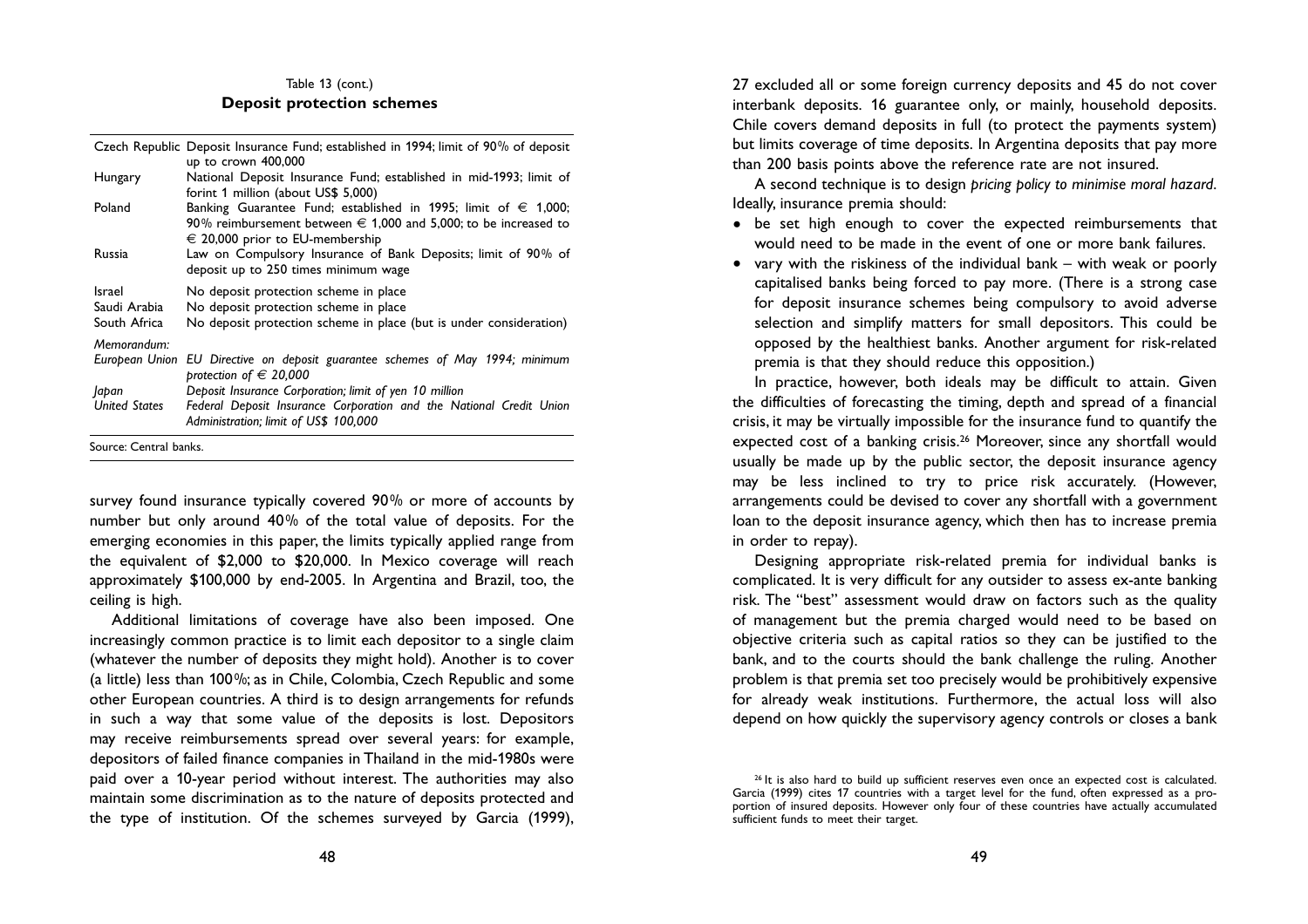as losses develop. Nevertheless, discriminating according to the nature of the institution insured, its credit rating or its past performance has become more prevalent in recent years, with a third of the countries surveyed by Garcia now using some form of risk adjustment. In Colombia, for instance, banks have to pay a higher insurance premium than savings and loans institutions. In the United States, risk-responsive premia are levied. Similarly, in Argentina factors such as the rating of an insured institution by the Superintendency of Financial Institutions, the size of its equity capital and the size of provisions to cover potential loan losses, play a role in determining the institution's monthly payments to the Deposit Insurance Guarantee Fund. An alternative approach might be to accept in the scheme only those institutions which have a proven record of sound risk management. Still another approach is to make a grouping of banks liable for its members' losses (mutual liability insurance) and so promote peer pressure for sound bank management.

While they may significantly reduce the degree of moral hazard, such restrictions run the risk of eroding the stability-promoting characteristics of deposit insurance. Is a depositor's tendency to withdraw a deposit from an unsound bank materially greater if it involves losing 100% of the deposit (i.e. no insurance) than when it involves a loss of, say, 25% (i.e. capped insurance)? Another question is whether the announced limitations to insurance coverage are in fact credible. Unless an insolvent bank is liquidated – still the exception rather than the rule – the negative net worth of a bank in need of restructuring tends to be borne by the public sector, thus implicitly offering total deposit insurance.

A privately funded deposit insurance scheme may not be adequate to cope with a generalised banking crisis. Furthermore, the government may feel obliged to offer a broad guarantee of all deposits to restore confidence, regardless of the modalities of the deposit insurance scheme. (It is hard to judge whether such guarantees will be necessary: in Venezuela, there were no bank runs on two occasions when the largest bank failed but there were runs the third time it happened.) Sweden and Finland offered full coverage during the Nordic banking crisis but have since limited it. Even in those countries where a number of banks wereliquidated in recent years, there were no reported losses to depositors associated with these closures. In the past, the absence of explicit insurance has not prevented the actual extension of protection in a crisis. Chile's experience in the late 1970s is one case in point. The rapid increase in the number of financial institutions in Chile, and the resultant difficulties in adequately supervising them, compelled the authorities to renounce depositor protection. But when the government rescued the first bank that got into difficulties soon thereafter, the public quickly assumed that its deposits were covered by implicit protection. A "no protection" policy is never very credible for banks regarded as "too big to fail".

Even when the deposit insurance scheme contains features to limit moral hazard, it will still need to be supported by action to strengthen regulatory and supervisory practice, promote higher capital adequacy standards and stimulate greater transparency and disclosure. Yet, once these steps have been taken, it might be argued that deposit insurance is no longer necessary. This view has been taken in Hong Kong and Singapore.<sup>27</sup>

Timing the introduction of a deposit insurance scheme is a difficult question. On the one hand, Garcia (1999, p. 10) regards "starting a deposit insurance scheme while the banking system is unsound" as a "departure from best practice" as it is likely to lead to a scheme with very wide coverage. On the other hand, restoring public confidence and avoiding runs are important elements in restoring the health of the banking system, which would argue for an earlier introduction.

In some recent crises, governments have given blanket guarantees to virtually all bank liabilities. At the same time, plans were announced for more limited deposit insurance schemes. Deciding when to withdraw the blanket guarantee, leaving depositors with a formal deposit insurance scheme will be delicate.

Sheng (1996, p. 47) stresses that if a deposit insurance scheme is established, the agency needs adequate powers: "The creation of deposit insurance schemes with insufficient resources or legal powers to deal with the problems can be disastrous. These institutions give the illusion of a responsible agency without the substance. Deposit protection agencies in Kenya and the Philippines were not provided with sufficient resources to deal with the rising level of bank problems, and in the end the rescuer had to be rescued."

 $^{27}$  However, both are reviewing the need for deposit insurance.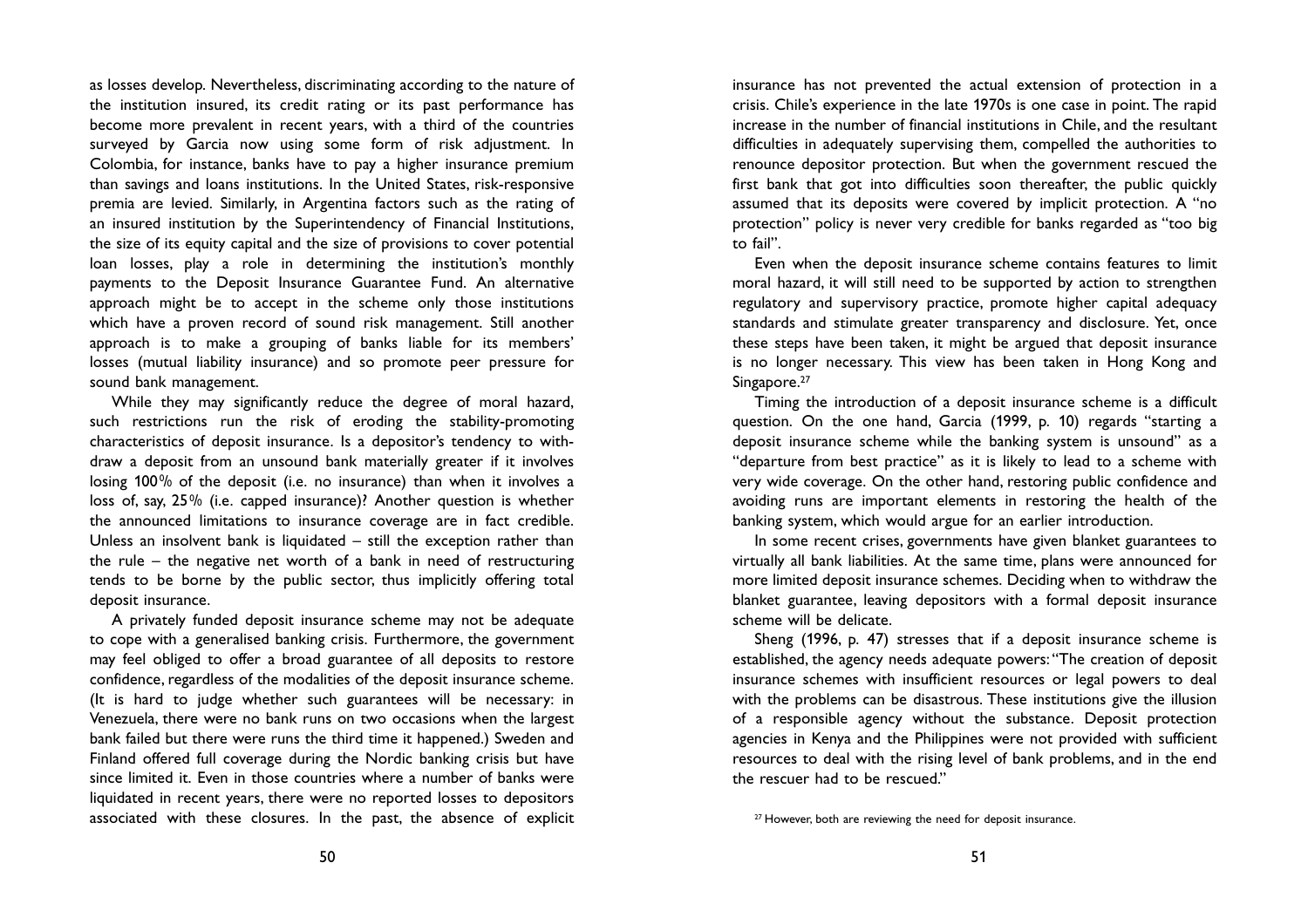### *General assistance*

In many cases, the central bank or the government will decide to help the banking system without attempting to change the structure of either ownership or management. This may be the case particularly when the banking system as a whole is in difficulty. There are several ways this can be done: by extending central bank credit, relaxing regulations, easing monetary policy, giving tax breaks, assisting private capital raising, shifting government deposits and assisting borrowers.

The first central banks were established to provide *lender of last resort facilities.* The classical Bagehot (1873) prescription was to "lend unlimited amounts to solvent but illiquid banks at penal interest rates". The difficulty lies in distinguishing between illiquid and insolvent banks, given that many bank assets do not have a ready market value.28 For this reason, central banks usually prefer to lend against collateral. Even with collateral, the ability to provide liquidity may be limited by macroeconomic considerations. For example, central banks operating fixed or quasi-fixed exchange rate regimes may be constrained in the amount of liquidity they can provide.

However, even limited support can buy time while solutions to underlying solvency problems are explored. Because the timing of resolution measures can be dictated by the withdrawal of liquidity support, central banks have a powerful weapon to force the bank owners to accept the terms of resolution decided upon. Central banks may prefer to maintain some 'constructive ambiguity' about the conditions under which they will provide assistance so as to discourage banks from relying on it. The worst case is to announce pre-specified rules and then not adhere to them.29

Accountability requires that details of central bank liquidity support be disclosed at some time. However it may not be desirable to announce it immediately because of the risk of triggering a run on the banks concerned. In 1991 the Bank of England organised discreet liquidity support for some small banks who were unable to continue funding

 $^{28}\,$ As an example, a US study cited by Garcia (1999, p. 23) found that 90% of lender of last resort credit extended by the Federal Reserve went to banks that subsequently failed. <sup>29</sup> Enoch et al (1997) discuss this in more detail.

themselves from the interbank market following the BCCI collapse and steep falls in property prices which had raised concerns about their asset quality. Details were only revealed a couple of years later once the pressure had passed.

There is always a danger that government reluctance to provide longer-term finance for troubled banks will lead to reliance on central bank liquidity that is too prolonged. In effect, central banks may, in a crisis, be induced to provide some *longer-term finance* for troubled banks. This may be inadvertent if short-term loans cannot be repaid. In Venezuela, for example, eight banks thought to have been solvent used special liquidity lines to meet withdrawals, but were subsequently unable to repay. In other cases, finance is deliberately long-term, with the aim of maintaining a stable banking system during a financial crisis and giving banks sufficient time to restructure. One example of more explicit longer-term assistance is provided by the National Bank of Poland, which purchased both shares and low-yield long-term bank bonds. Deliberate, longer-term lending by the central bank is often contingent on the receiving bank presenting a plan indicating the actions to be taken, the projected financial impact and the time required to resolve its difficulties (Table 14). In Indonesia, some central bank liquidity support is at present being converted into government equity in the recipient banks. When the central bank lent to the banks in Finland in 1991, the loans had a rate of interest that increased over time to encourage banks to repay early.

*Relaxing regulations* is another possible approach. White (1991) notes that as the S&Ls in the United States first incurred significant losses during 1980 –82, mostly due to maturity mismatches, the main policy response was to allow them to offer first adjustable rate mortgages, then consumer credit and commercial real estate loans. While reducing the concentration on home loans, this permitted the S&Ls to move into riskier lending where they lacked experience. This expansion of activities was not matched by increased resources for supervisors: the number of examiners was reduced. Around the same time, interest rate ceilings on deposits were eased. The limit on deposit insurance was raised and the minimum net worth requirement lowered from 5% of liabilities to 3% and this was calculated on a 5-year average. Assets could be reported at higher values than standard accounting rules allowed (including liberal provisions for "good will"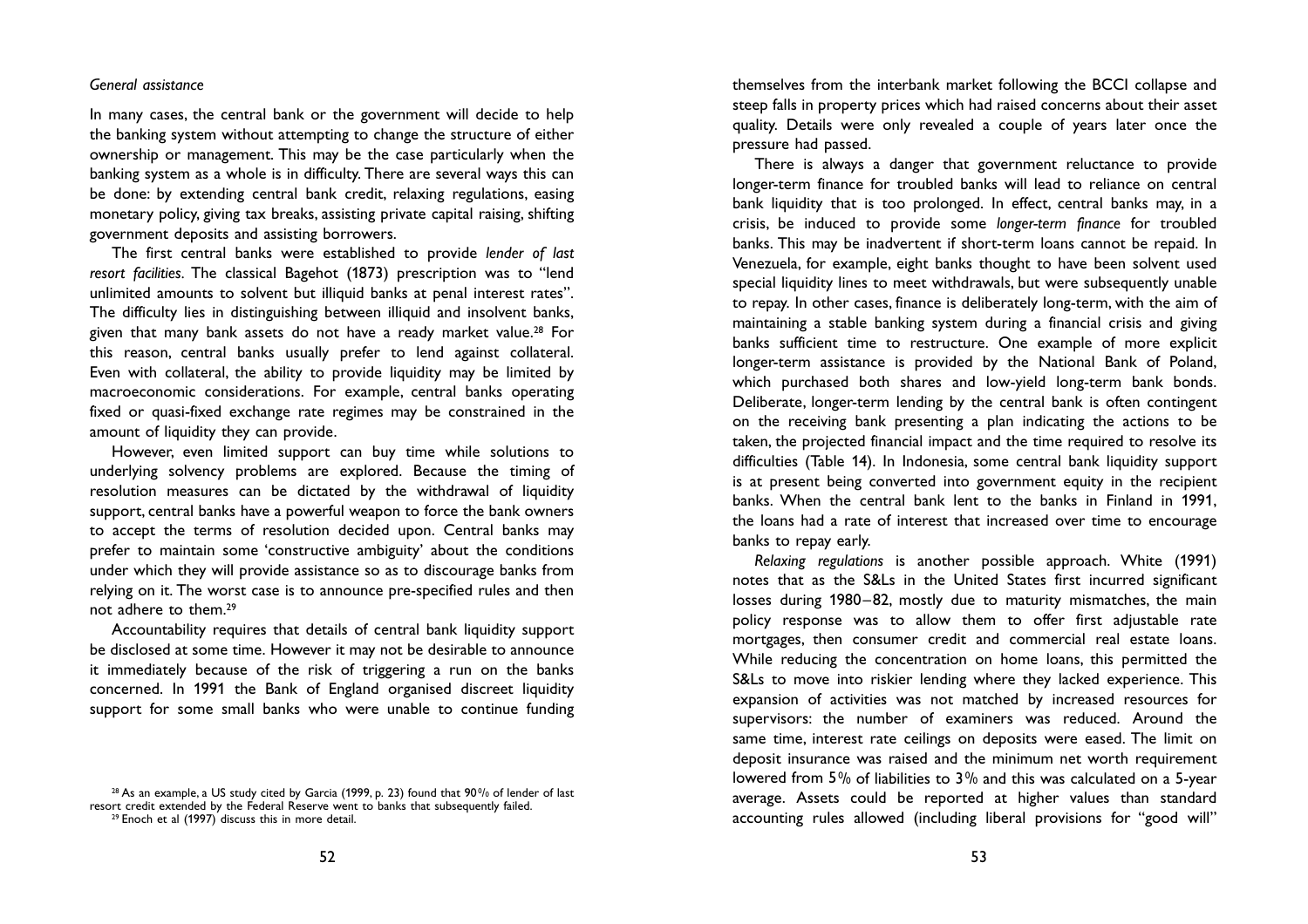acquired during take-overs) and losses written off over ten years. It is now generally accepted that these measures only made the eventual cost of restructuring the industry even higher.<sup>30</sup>

*Reducing reserve requirements* (or raising the interest paid on them) is another way of helping banks. For instance, Brazil released some reserve requirements on sight deposits to provide finance for the purchase of the time deposit certificates issued by institutions participating in its bank restructuring scheme. Allowing banks more flexibility in the assets they hold may also raise their profitability, but at the risk of further reducing their asset quality.

A more *expansionary monetary policy*, resulting in very low short-term interest rates and a steeper yield curve, may assist banks directly (by widening their net interest margins) and indirectly (by stimulating demand). Such a policy was pursued with some success by the Federal Reserve in the early 1990s. As the recent crisis has eased, yield curves in Asia have reverted to an upward slope, which should assist the banks.

However, if monetary policy becomes too expansionary, it may weaken confidence. In addition, an extremely low level of interest rates may have the effect of relaxing pressure for effective resolution because the carrying cost of bad loans is kept low. It has been suggested that Japanese banks' lack of urgency in addressing their problems stems in part from the low costs to banks of carrying non-performing assets.

A more extreme version is to run a very loose monetary policy in the hope that *high inflation* would raise banks' income, erode the real value of NPLs and increase collateral values. Such an approach was used in Latin America in the early 1980s and has (arguably) been used more recently in some Eastern European countries. However, whatever its temporary benefits, high inflation in the medium term will weaken banks and cause them further problems during any subsequent disinflation.

Generally, relatively little use has been made of *special tax privileges* for banks under restructuring, perhaps because troubled banks are making losses anyway. Brazil, however, has used tax incentives to encourage takeovers: the bank that is taken over can deduct the value of

NPLs and the acquiring bank receives a credit equal to the difference between the price of the acquisition and the book value of the stock acquired. In addition, some countries grant tax incentives to stocks and bonds issued in relation to the restructuring exercise (Table 14).

Governments may *assist the raising of private capital.* For example, Chile offered cheap government loans for equity purchases in banks and tax credits for taking up new issues. Government agencies in Chile and the Philippines have helped underwrite new equity issues by troubled banks.

In some cases, governments have supported a troubled bank by *transferring deposits* of public sector bodies to it. This has two disadvantages: it increases the exposure of the government to the troubled bank (in a very non-transparent way) and it may weaken the bank from which the deposits are withdrawn.

Some countries have put in place *programmes that support borrowers* as an indirect way of supporting banks. Such programmes may be particularly useful when borrowers have reached the stage where the incentive to continue repayments is much reduced, such as when collateral value is less than the outstanding debt. The main drawback, however, is that debtors may stop servicing their debts with the expectation that the government will increase its support in a subsequent programme. These programmes vary from those assisting borrowers in foreign currency (e.g. Chile) to others which assist specific industries (e.g. the Agricultural, Livestock and Fisheries Loan Support Programme of Mexico) or low- and middle-income families with mortgages (e.g. the recent measures in Colombia) (Table 14).

In Mexico, the sharp rise in nominal interest rates as inflation rose sharply after the 1995 devaluation had the effect of concentrating the real repayment burden of variable rate loans in the early years of a loan. To deal with this, the authorities helped banks to restructure a significant proportion of loans into fixed rate indexed loans.<sup>31</sup> Other measures included, for small debtors, sizeable interest rate relief and, for large enterprises, the replacement of liabilities at Mexican banks with longterm bonds issued by the government. Mortgagors and other debtors were subsidised on condition that they adhere to the rescheduled

 $^{\rm 30}$  Goldstein and Folkerts-Landau (1993, p. 22) suggest this as one of two key unheeded lessons from banking crises: "what was a profitable activity for early entrants can become a significant source of losses if later arrivals expand the size of that activity beyond reasonable risk/return trade-offs and their own expertise."

 $\rm{^{31}}$  See the paper "Policy responses to the banking crisis in Mexico" in this volume.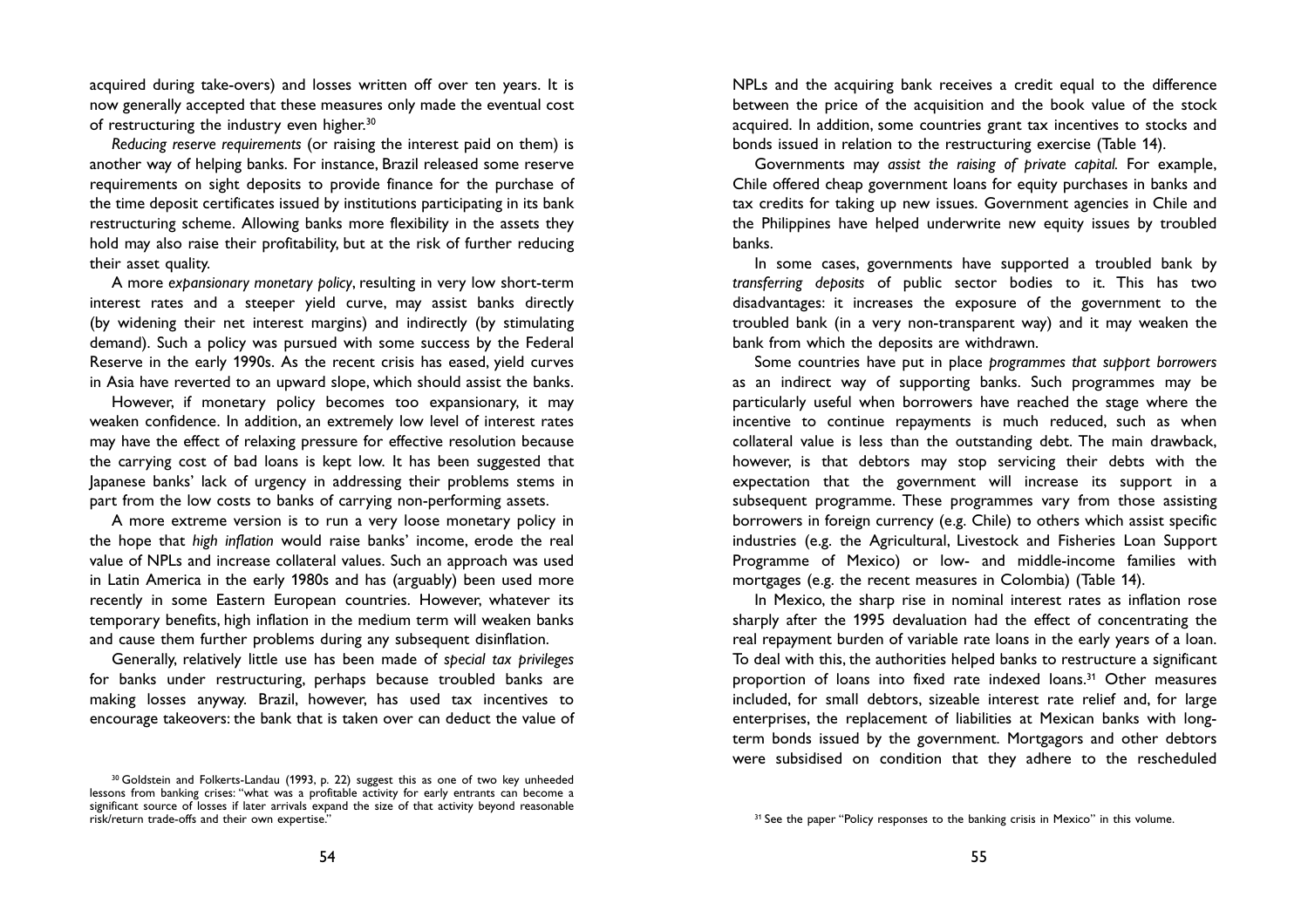# Table 14**Official support measures**

|                                         | Support by<br>Central Bank                                       | Tax<br>concessions*                              | Support for<br>borrowers                                                                                                                                                               |
|-----------------------------------------|------------------------------------------------------------------|--------------------------------------------------|----------------------------------------------------------------------------------------------------------------------------------------------------------------------------------------|
| India $\ldots$                          |                                                                  |                                                  | Govt support for some sick industries                                                                                                                                                  |
| Hong Kong (in 1980s)                    | liquidity support<br>by Exchange Fund                            |                                                  |                                                                                                                                                                                        |
| Indonesia $\ldots$                      | yes; converting<br>some to Govt equity                           | no                                               | Jakarta Initiative encourages out of<br>court settlements                                                                                                                              |
| Korea                                   | yes; some extended<br>over a year; some<br>$1\%$ below usual i/r | yes<br>on real estate<br>and securities<br>sales | agreement with banks to support<br>viable illiquid firms; CB raised credit<br>ceiling and cut i/r for loans to small<br>firms:<br>Govt contributed to credit guarantee<br>institutions |
| Malaysia                                |                                                                  |                                                  | support for some companies                                                                                                                                                             |
| Philippines                             | emergency<br>advances                                            | no                                               | none                                                                                                                                                                                   |
| Thailand                                | not from CB<br>but from FIDF                                     | no                                               | none                                                                                                                                                                                   |
| Argentina<br>Brazil $\ldots$            | only LOLR<br>liquidity assistance                                | no<br>yes                                        | none<br>not to support the banks                                                                                                                                                       |
| Chile (in 1980s)                        | yes                                                              | yes<br>for investors<br>buying bank<br>equity    | CB subsidised borrowers after<br>devaluation, subsidised maturity<br>extensions and i/r cuts for<br>household and productive loans                                                     |
| Colombia                                | yes                                                              | no                                               | Govt low-i/r loans to families<br>behind on mortgage repayments                                                                                                                        |
| Mexico                                  | not by CB but<br>some from deposit<br>insurance fund             | no                                               | UDI created to hold constant real<br>value of loans; other programmes<br>to help debtors facing volatile i/r<br>support for mortgagees                                                 |
| Peru                                    | only LOLR liquidity<br>assistance                                | no                                               | none                                                                                                                                                                                   |
| Venezuela $\dots$ , $\dots$             |                                                                  | no                                               | none                                                                                                                                                                                   |
| Czech Republic<br>Hungary $\dots \dots$ | LOLR<br>banks excused<br>from reserve<br>requirements            | no<br>no                                         | considered<br>Govt bought many debts of 12 large<br>SOEs; banks got $90-100\%$ of<br>book value                                                                                        |
| Poland<br>.                             | yes (penal i/r)                                                  | no                                               | none                                                                                                                                                                                   |
| Saudi Arabia                            | yes (1970s-80s)                                                  | no                                               | none                                                                                                                                                                                   |

Govt = government; CB = central bank; SOE = state-owned enterprises; FIDF = Financial Institutions Development Fund;  $i/r =$  interest rate; LOLR = lender of last resort.

\* In addition to allowing tax deductions for write-off or provisioning of bad and doubtful loans. Source: Central banks.

programme of debt servicing. Under one of the Mexican schemes the support provided by the government increased in proportion to the amount of new credit provided by the banks. One goal of such measures was to avoid a culture of default developing. However, the programmes were not entirely successful because the real value of debt was maintained while real asset values continued falling: the resultant situation of negative equity created incentives to default on the loans. It is important to avoid government assistance to borrowers becoming a regular feature of the financial system, which may erode payment discipline.

### *Capital injections*

A direct way of helping troubled banks is by *capital injection* by government agencies (Table 15). Such injections are usually not offered to all banks. In theory, it is necessary to draw a three-way distinction between those banks strong enough not to require government capital, those viable only with a capital injection and those unlikely to survive even with substantial assistance. Only banks in the middle category should then be eligible. Making this three-way distinction operational, however, is far from simple. The use of simple numerical criteria (subject of course to auditing to ensure realistic valuations done on a reasonably comparable basis) seems to be the most transparent approach.<sup>32</sup> Indonesian supervisors relied on capital ratios. In Sweden a computerbased forecasting model was used to predict a bank's financial development over the next three-to-five years, which formed the basis for this classification. However, many subjective elements (notably, for instance, the quality of management) could also enter into consideration.

The design of both sides of such transactions must take account of the incentives created for owners to manage their banks effectively.

 $^{\text{32}}$  In Sweden each bank had to compile a comprehensive list of all problem loans. These were then grouped, so that if one branch had an NPL to a company all the bank's loans to that company were regarded as suspect. Particular emphasis was given to valuing property. A special property valuation board of independent experts developed standards for the banks to apply and verified the accuracy of a sample of each bank's valuations. If a bias was discovered, the restructuring authority would adjust the bank's accounts accordingly. All the valuations by banks were required to be based on common assumptions about the macroeconomy and sensitivity analyses to these assumptions were also required.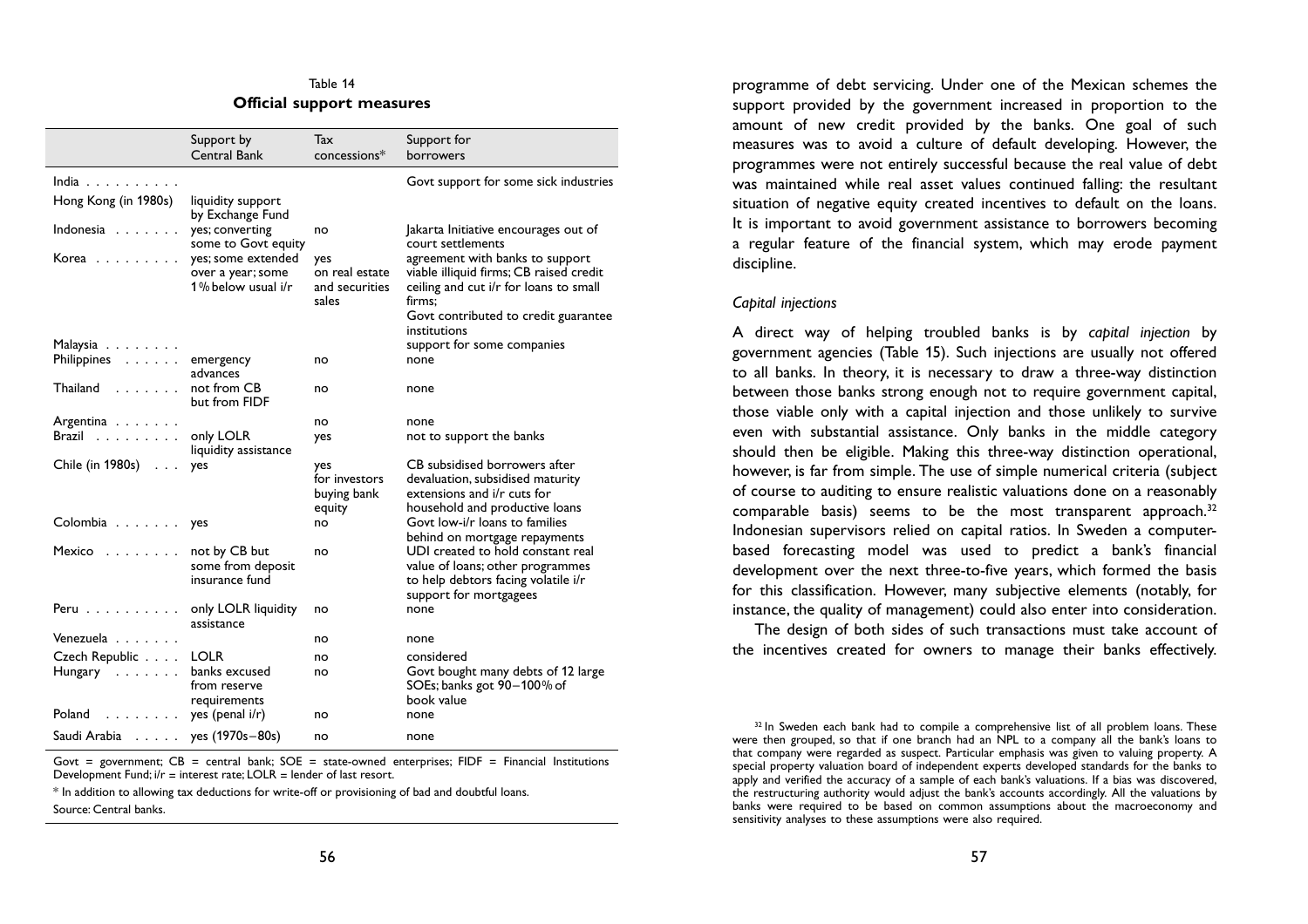One side concerns the nature of banks' liabilities transferred to thegovernment. There are arguments for the government injecting pure equity. This will count as Tier 1 capital; it will enable the government to ensure the bank undertakes genuine operational restructuring; it does not impose any repayment burden on a weak bank; and, finally, the government will share fully in the increased value created as the bank recovers.

However, often governments instead inject some form of Tier 2 capital<sup>33</sup> such as subordinated bonds. This may be because they feel it inappropriate for the government to have a controlling role in the bank; or it may be because it costs the government less. Preference shares, equity warrants or options could also be issued to allow the government to share in any subsequent post-crisis recovery in the value of the bank. As they explicitly rank behind deposits and other credits, such instruments do not reduce the ability of the bank to attract funds from private sources.

The second side of the transaction is what the government uses to pay for the shares or bank-issued liabilities it acquires. Capital injections usually take the form of government bonds. This raises tactical issues of the kind of bonds best employed. While zero-coupon bonds mean the government does not need to provide immediate cash, it does not help banks to meet interest payments on deposits. They may also tempt governments to postpone the repayment of the bonds. Tradable bonds make it easier for banks to fund lending to the private sector by selling the bonds, which may help avoid a credit crunch. However, they carry the risk that banks may resume the risky lending to the same (often connected) borrowers who caused them to get into previous difficulties. A compromise might be to use bonds that can only be sold after a set period. (Of course, in some emerging markets there is not an active bond market on which to trade them.) In some jurisdictions, offering a coupon slightly lower than the standard government bond would encourage banks to hold onto the bonds by making the face value (counted as capital) greater than the market value. However, large departures from market values have to be avoided if the accuracy of banks' financial statements is not to be compromised. While government

Table 15**Public sector capital injections and privatisations**

|                                                                 | Public sector<br>equity contribution                                                                                                     | Disposal                                                                               | Privatisation<br>of SOBs                        |
|-----------------------------------------------------------------|------------------------------------------------------------------------------------------------------------------------------------------|----------------------------------------------------------------------------------------|-------------------------------------------------|
| India<br>.                                                      | Govt has recapitalised<br>some SOBs                                                                                                      | holdings diluted by<br>issues of shares                                                | partial by issues of<br>shares                  |
| Hong Kong (in 1980s) $\ldots$<br>Indonesia<br>Korea<br>Malaysia | Govt bought 3 banks<br>via IBRA, subject to<br>restructure plan<br>Govt & DIF<br>special agency<br>(Danamodal) funded<br>by CB and bonds | sold to private banks<br>planned<br>planned                                            | n.a.<br>planned                                 |
| Thailand                                                        | MoF up to $2.5\%$ car,<br>jointly thereafter                                                                                             |                                                                                        | in preparation                                  |
| Brazil<br>Chile (in 1980s)                                      | no<br>СB                                                                                                                                 | replaced by<br>subordinated<br>debt after 2-4 years                                    | yes<br>no                                       |
| Colombia<br>Mexico                                              | DIF<br>DIF                                                                                                                               | equities to be<br>auctioned                                                            | auctioned<br>18 banks privatised<br>$1991 - 92$ |
| Venezuela                                                       | DIF replenished capital<br>of 3 banks, funded by<br>loan from CB and<br>equity from Govt                                                 | banks sold within<br>$2-3$ years                                                       |                                                 |
| Czech Republic $\dots$ .<br>Hungary                             | no<br>10% of GDP spent<br>bringing car up to 8%                                                                                          | n.a.<br>sold to foreigners                                                             | in preparation                                  |
| Poland                                                          | CB acquired shares<br>in 4 banks                                                                                                         | shares in most banks<br>sold at auction:<br>some sold to existing<br>large shareholder | all sold by end-1998                            |
| Russia                                                          | CB bought shares                                                                                                                         |                                                                                        |                                                 |
| Saudi Arabia (in 1960s)                                         | CB acquired shares of<br>directors not repaying<br>loans                                                                                 |                                                                                        | Govt share diluted<br>by new share issues       |
| Saudi Arabia (in 1980s)                                         | <b>Public Investment Fund</b><br>invested in shares at<br>CB's behest                                                                    |                                                                                        |                                                 |

Govt = government; CB = central bank; DIF = deposit insurance fund; MoF = ministry of finance; SOBs = state-owned banks; car = capital adequacy ratio.

Sources: Central banks; Drees and Pazarbaşioğlu (1998).

 $^{\rm 33}$  The distinction between these two types of capital is set out in Table A2.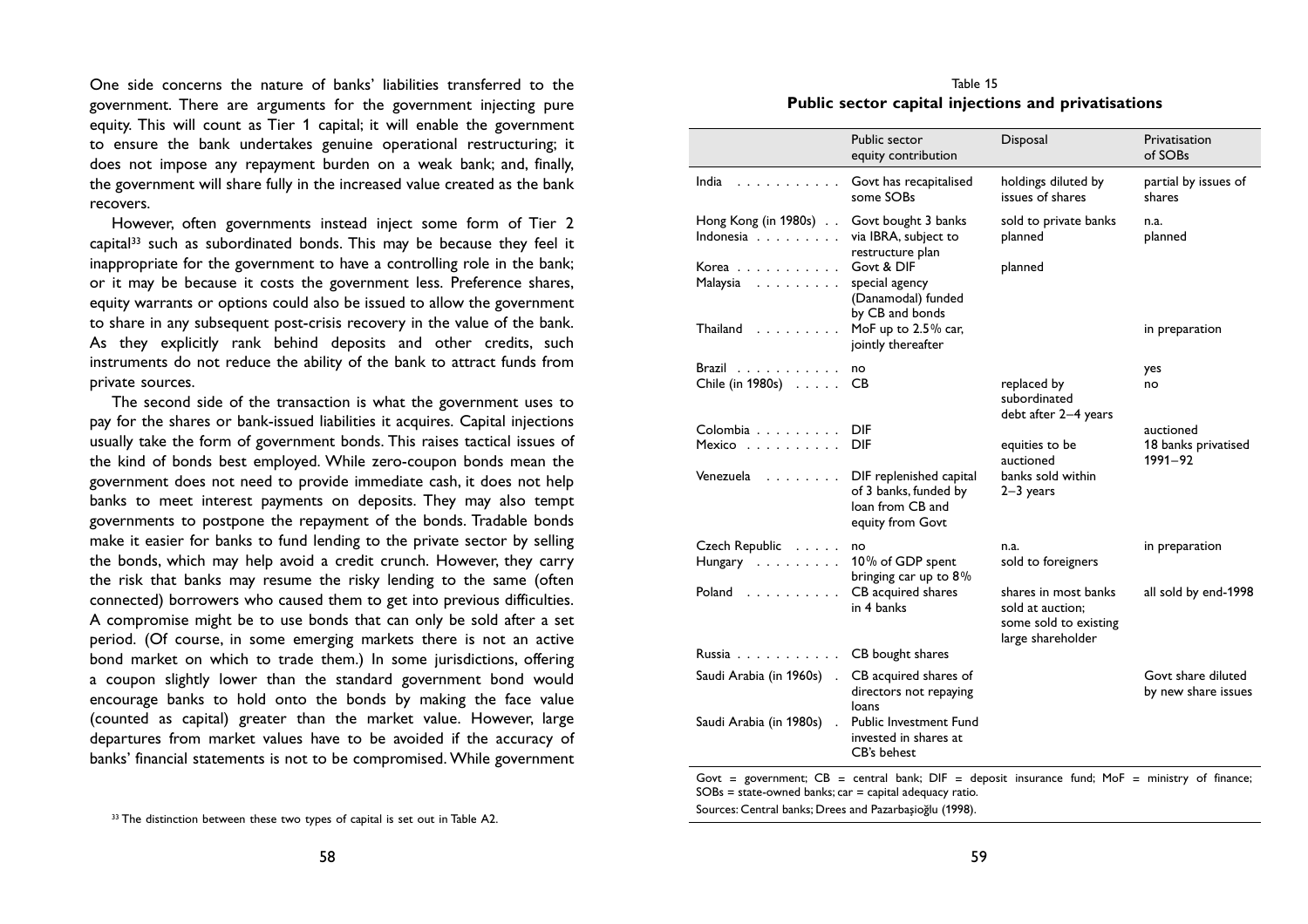bonds are generally fixed-rate instruments, it could be argued floatingrate bonds would provide a better match with banks' assets.

Capital injections are often carried out by separate government agencies, and so do not appear directly in the government budget. In Mexico, the deposit insurance agency (FOBAPROA) purchased subordinated debt instruments convertible to capital either if the bank's capital deteriorated further or after five years. This gives an incentive to banks receiving aid both to halt any further deterioration in their capital and to repay these loans before the five-year period elapses. FOBAPROA funded this by a loan from the central bank that in turn required banks to place extra deposits with it. Five banks received this type of support during 1995 and were able to repurchase the subordinated debt within two years.

In Malaysia a special institution, Danamodal, was established, with some initial finance from the central bank but mostly funded from the issue of government-guaranteed 5 –10 year zero-coupon bonds. Some of these bonds were sold to the healthy banks, which were required to subscribe to them using funds released from a decrease in their required reserve ratio. Danamodal takes a management role in those banks in which it buys equity, seeking improvements in operational efficiency and possibly merger partners.

Capital injections are usually highly conditional. In Thailand banks receiving capital injections are required to meet more rigorous provisioning requirements, which will reduce the stake of existing shareholders. Once government capital has rebuilt the capital adequacy ratio up to 2.5%, further injections will have to be matched by private sector capital injections. The new capital has preferred status over existing capital. In some countries, assistance has been made conditional on management changes, properly defined procedures for dealing with NPLs and strict limits on new lending (especially to related or delinquent borrowers).34

In some cases, banks may be reluctant to accept such capital injections, even if stringent conditions are not attached. Commenting on an earlier recapitalisation fund established in Japan in 1998, Milhaupt (1999, p. 27) says "bank managers were reluctant to accept capital from the fund out of the fear that their institutions would be perceived as weak by the market. Ultimately, 21 banks received virtually equal and insignificant amounts of new capital."

In assessing how much capital to inject, governments or their agencies must avoid giving some banks a competitive edge over others. Lifting the capital ratios of some assisted banks above others (or above those of unassisted banks) would be inequitable and could undermine the competitive process.

#### *Intervention: discretion versus rules*

If banks are not to be allowed to fail, it is essential that corrective action be taken while the bank still has an adequate cushion of capital. This is particularly important since low or negative capital will tempt bank managers to try desperate remedies such as offering very high interest rates on deposits to fund credit to high-risk borrowers ("gambling for resurrection"). The Basle Committee has strongly endorsed the need for supervisors to take timely corrective action when banks fail to meet capital adequacy ratios or other prudential requirements. Yet one of the commonest complaints about bank supervisors is that they intervene too late in problem banks.35 This has led many observers to suggest that interventions should be guided by rules rather than left to the discretion of supervisors.

The case for automatic rules is that they will lead to prompter action, which is important as the costs of restructuring a bank are likely to rise the longer that action is delayed. Several arguments can be advanced to support this case. Forbearance, or hoping the problem will solve itself, is always tempting, especially given the usual lack of precise information

<sup>34</sup> Such conditions may depend on the health of the bank. For example, in the new recapitalisation scheme for Japanese banks, banks with a capital adequacy ratio between 0–2 $\%$ are eligible to receive capital only if they agree to drastic management and structural reforms, provided that their continued operation is deemed indispensable to the regional economy. Banks with a capital adequacy ratio in excess of 8% are eligible to receive capital only if they agree to acquire a failing bank or it is deemed necessary to prevent a credit contraction. Banks with capital of between  $8\%$  and  $4\%$  are required to undertake various restructuring efforts that could include resignations of top management and reductions in shareholder capital.

 $^\text{35}$  De Juan (1998) observes that in twenty years' experience he knew of no cases where regulators closed a bank that would have been viable but many insolvent banks were allowed to stay open. Goldstein and Folherts-Landau (1993, p. 21) observe that forebearance in the US S&Ls crisis "produced very poor results because many institutions used the extra time not to adjust but to redouble their bets." Jordan (1998) suggests the banking crisis in New England was resolved at far less cost because action was taken quickly and strict regulatory oversight prevented bankers increasing the riskiness of their operations.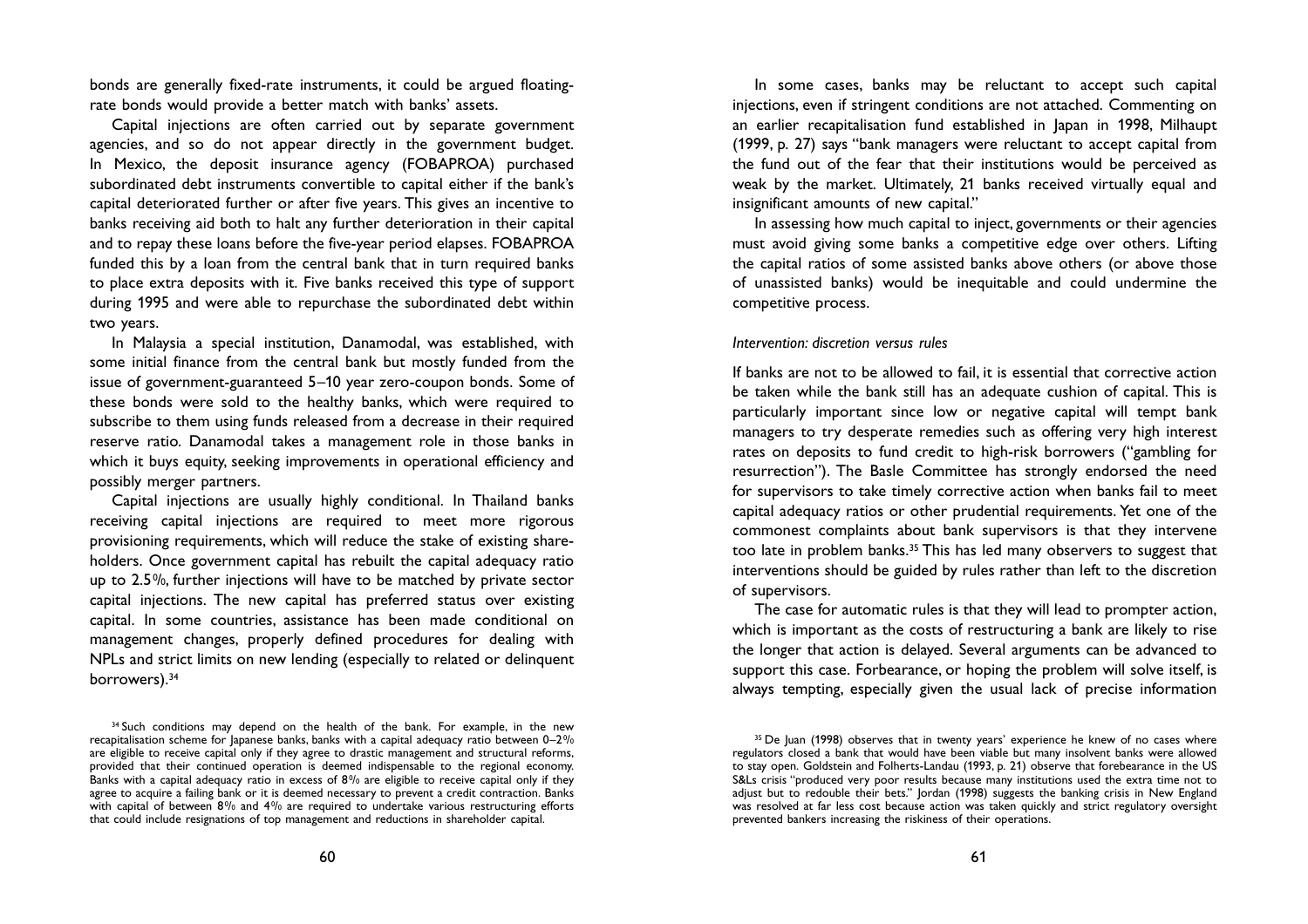Table 16**United States FDICIA System**

| Capital level trigger                                                       | Mandatory and distrectionary actions                                                                                                                                                                                                                                                                       |
|-----------------------------------------------------------------------------|------------------------------------------------------------------------------------------------------------------------------------------------------------------------------------------------------------------------------------------------------------------------------------------------------------|
| 10%> car $>8\%$ or<br>$5\%$ core $>4\%$<br>car $\leq 8\%$ or<br>core $<$ 4% | Cannot make any capital distribution or payments that<br>would leave the institution undercapitalised<br>Must submit capital restoration plan; asset growth<br>restricted; approval required for new acquisitions,                                                                                         |
| $car \leq 6\%$ or<br>$core < 3\%$                                           | branching and new lines of business<br>Must increase capital; restrictions on deposits' interest<br>rates and asset growth; may be required to elect new<br>board of directors                                                                                                                             |
| $car < 4\%$ or<br>$core < 2\%$                                              | Must be placed in conservatorship or receivership within<br>90 days; approval of the FDIC for: entering into material<br>transactions other than usual core business, extending credit<br>for any highly leveraged transaction; changes in accounting<br>methods; paying excessive compensation or bonuses |

car = capital adequacy ratio; core = core capital.

about the extent of a bank's problems. If a large number of banks are simultaneously in trouble, there may be no political will to contemplate the short-run costs of radical action.36 Other factors may also make supervisors cautious. Closing a whole bank may destroy value in the sound parts of its operations. Supervisors may fear that intervention in one bank could spark a run on others, as occurred in Indonesia in November 1997. They may hope a merger will resolve the problem or be awaiting a comprehensive set of reforms for the banking system as a whole. They may also fear legal consequences: in Argentina, judges forced the central bank to compensate the shareholders on the grounds that a bank was solvent at the time of intervention, and that the insolvency actually resulted from mismanagement during the intervention. Rule-based methods of intervention, especially if enshrined in legislation, may be particularly helpful for supervisors who operate in an environment of strong political pressures. They may also help counter a frequent bureaucratic preference for delay.

The best-known example of rules are the compulsory quantitative triggers (in relation to bank capital levels) for action by the supervisors set in the 1991 US Federal Deposit Insurance Corporation Improvement Act (FDICIA).

Similar rules have been adopted in some industrial economies and in a number of emerging economies (Table 17). Once capital falls below 8 –90 /0, such rules typically require banks to draw up plans for recapitalisation, limit or prohibit dividends and impose limits on risk-taking. Restrictions often involve limiting new acquisitions or restricting interest rates on deposits. When capital falls to very low levels, the authorities can force mergers or acquisitions, or proceed to closure. Such rules, however, have yet to be applied to a large bank – in such a case some believe that greater discretion would inevitably condition supervisors' responses. In Chile, the authorities can act in a forward-looking way: if they estimate that current losses may bring a bank's capital ratio down to critical levels in the subsequent six months, they can start imposing restrictions<sup>37</sup>

Other emerging markets do not rely on a rule-based framework for policy actions. The first case for discretion is that the multifaceted aspects of a bank's operations that determine its viability cannot be reduced to a single number. Second, the appropriate response to banking difficulties will to some extent depend on the cause and the context of the difficulties. Finally, discretion may also allow the supervisory authorities to encourage a bank's top management to take action well before difficulties are manifest in the accounts.<sup>38</sup> Supervisors will often prefer to do this secretly.

 $\rm{^{36}}$  The incentives for regulators to delay are discussed further in Glaessner and Mas (1995). Factors raised in the literature include regulators' reluctance to alienate politicians, "regulatory capture" due to strong personal relations developing between supervisors and senior bankers (particularly if both come from a well-educated elite or if supervisors hope to move to better paid jobs in banks) or clashes between different government agencies. Where there are multiple supervisory agencies, banks may engage in "regulatory arbitrage"; shopping around for the laxest regulator. Sometimes constitutional or other legal reasons present supervisors acting against banks owned by the finance ministry or regional governments.

 $\rm ^{37}$  Capital/asset ratio is not the only variable used by Chilean authorities to trigger the intervention in a bank. They also take into consideration the frequency of accessing the central bank emergency liquidity window and the premium above the average cost of funding that individual banks offer to attract funding.

 $^\mathrm{38}$  As someone at the centre of the resolution of the US S&L crisis, Ryan's (1996) comments are worth quoting: "[after determining whether equity capital was positive or negative], we looked at management. If the capital level was poor but management, in our judgement, was good, our typical approach was to give management more time to try to work out the problem. And, in fact, some financial institutions that would have failed the capital test, but that had good management that we left in place, survived and are thriving today. Not shutting those institutions down saved US taxpayers billions of dollars."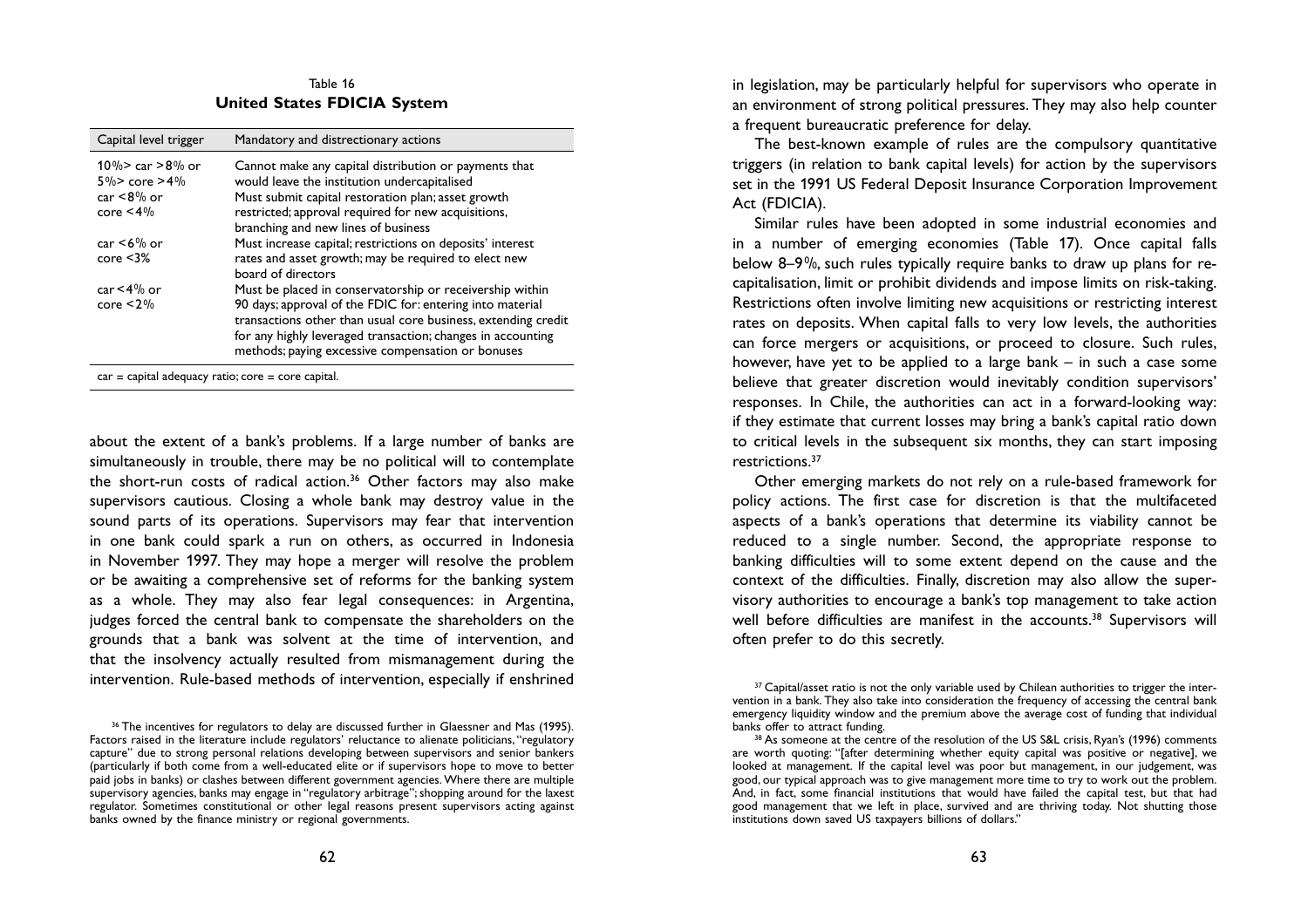# Table 17**Other explicit structured early intervention frameworks**

| Country                                | Capital level trigger                                 | Mandatory and distrectionary actions                                                                                                                                                                                                                                                                                                                                                                              |
|----------------------------------------|-------------------------------------------------------|-------------------------------------------------------------------------------------------------------------------------------------------------------------------------------------------------------------------------------------------------------------------------------------------------------------------------------------------------------------------------------------------------------------------|
| Korea 8% car > 6%                      |                                                       | Issue management improvement recommendation,<br>including rationalisation of branch management and<br>restrictions on investments, new business areas and<br>dividends                                                                                                                                                                                                                                            |
|                                        | car $\leq 6\%$                                        | Issue management improvement measures; including<br>freezing new capital participation, disposal of subsidiaries,<br>change management, draw up plan for merger, take-over<br>by a third-party                                                                                                                                                                                                                    |
|                                        | distressed institution <sup>1</sup>                   | Issue management improvement order; including<br>cancellation of stocks, suspension of board of directors;<br>merger, take-over or request the Finance Ministry to<br>revoke banking licence                                                                                                                                                                                                                      |
| Argentina $\ldots$ car < 11.5%         |                                                       | Bank is fined, must submit recapitalisation plan, limit<br>deposit raising, pay no dividends or bonuses and is<br>restricted in opening branches                                                                                                                                                                                                                                                                  |
| Chile $\ldots$ $\ldots$ car $\leq 8\%$ | or core $<$ 3%<br>car $\leq$ 5%<br>or core $\leq 2\%$ | Bank has to raise new capital; if unable supervisors<br>prohibit extension of new credit and restrict the<br>acquisition of securities (those issued by central bank)<br>Bank has to prepare credit restructuring agreement<br>(expanding debt maturity, capitalisation of credits and<br>subordinated bonds, forgiveness of debt). If the agreement<br>is not approved by supervisors (first) and bank creditors |
| Colombia car <9%                       | $car < 50\%$ of Tier I                                | (second) the bank is declared under liquidation<br>Re-capitalisation plan agreement with supervisor to be<br>carried out in one year. Discretionary application of<br>sanctions<br>Supervisors take immediate possession after approval of                                                                                                                                                                        |
| Czech Republic . car $\leq 5.3\%^2$    | car $\leq 2.6\%$ <sup>2</sup>                         | <b>Finance Ministry</b><br>Plan to increase capital; restrictions on acquisition of new<br>assets, interest rates on deposits, credit to related parties<br>Revoke banking licence                                                                                                                                                                                                                                |

car = capital adequacy ratio; core = core capital.

1 Defined as one whose liabilities exceed their assets, have incapable management (because of a major financial scandal), have excessively large amount of NPLs, have suspended payment on deposits or borrowing from other financial institutions or are deemed by the authorities as unable to pay deposit claims without outside financial support.  $^{\text{2}}$  Based on the current minimum capital adequacy ratio of 8%.

Source: Central banks.

# Table 18**Discretionary policies of intervention**

| Situations allowing authorities to act<br>Economy |                                                                                                                                                                                             | Measures                                                                                                                                                                                                                                                                                                                                                                                                                                                                                                                                            |  |
|---------------------------------------------------|---------------------------------------------------------------------------------------------------------------------------------------------------------------------------------------------|-----------------------------------------------------------------------------------------------------------------------------------------------------------------------------------------------------------------------------------------------------------------------------------------------------------------------------------------------------------------------------------------------------------------------------------------------------------------------------------------------------------------------------------------------------|--|
| India<br>.                                        | bank activities detrimental to depositors authorities can instruct or remove<br>car $< 8\%$                                                                                                 | managers<br>infusion of new capital by government<br>(SOBs), rights issue (private banks) or<br>parent (foreign)                                                                                                                                                                                                                                                                                                                                                                                                                                    |  |
|                                                   | extreme cases                                                                                                                                                                               | assist take-over by strong bank                                                                                                                                                                                                                                                                                                                                                                                                                                                                                                                     |  |
| Hong Kong                                         | car falls below the minimum<br>(In practice, the HKMA sets an informal<br>"trigger" ratio above the statutory<br>minimum capital ratio)                                                     | HKMA may take control of the bank.<br>It will first discuss remedial action or<br>give directions (e.g. stop taking<br>deposits). It can appoint an Adviser or<br>Manager                                                                                                                                                                                                                                                                                                                                                                           |  |
| Indonesia                                         | before, BI would put pressure on banks<br>whose car fell below 8%. Now banks<br>with car below 4% may participate in<br>re-capitalisation programme.                                        | banks required to implement plan to<br>raise capital; may replace management                                                                                                                                                                                                                                                                                                                                                                                                                                                                        |  |
| Singapore $\ldots$ .                              | banks unable to meet obligations, doing<br>business detrimental to depositors or<br>creditors, affecting the public interest<br>or not complying with 12% min car                           | MAS could restrict or suspend<br>operations, after ringfencing banks and<br>instructing them to take necessary<br>actions                                                                                                                                                                                                                                                                                                                                                                                                                           |  |
| $Brazil \dots \dots$                              | illiquidity, insolvency, large losses due<br>to bad management, serious violation<br>of laws and regulations or abnormal<br>events                                                          | intervention: suspension of normal<br>activities, removal of directors. After<br>6 months, either return to normal<br>activities or extrajudicial liquidation or<br>bankruptcy;<br>temporary Special Management Regime<br>(RAET): removal of directors and<br>implementation of adjustment<br>programme. The authority can authorise<br>the merger, take-over, transfer of stock-<br>holding control or decree extrajudicial<br>liquidation;<br>extrajudicial Liquidation: cancellation of<br>office of the managers and Audit<br>Committee members |  |
| Mexico                                            | irregular operations affecting the<br>stability or solvency of the institution<br>or the public interest                                                                                    | can declare receivership-intervention                                                                                                                                                                                                                                                                                                                                                                                                                                                                                                               |  |
| Peru                                              | non-compliance with a set of<br>restrictions (liquidity, forex exposure,<br>etc.)<br>suspension of payments or non-<br>compliance with recovery plan; or loss<br>of half risk-based capital | regular inspection of the bank and<br>recovery plan, possibly through a Board<br>of Creditors<br>intervention by authorities for one day,<br>then bankruptcy procedure                                                                                                                                                                                                                                                                                                                                                                              |  |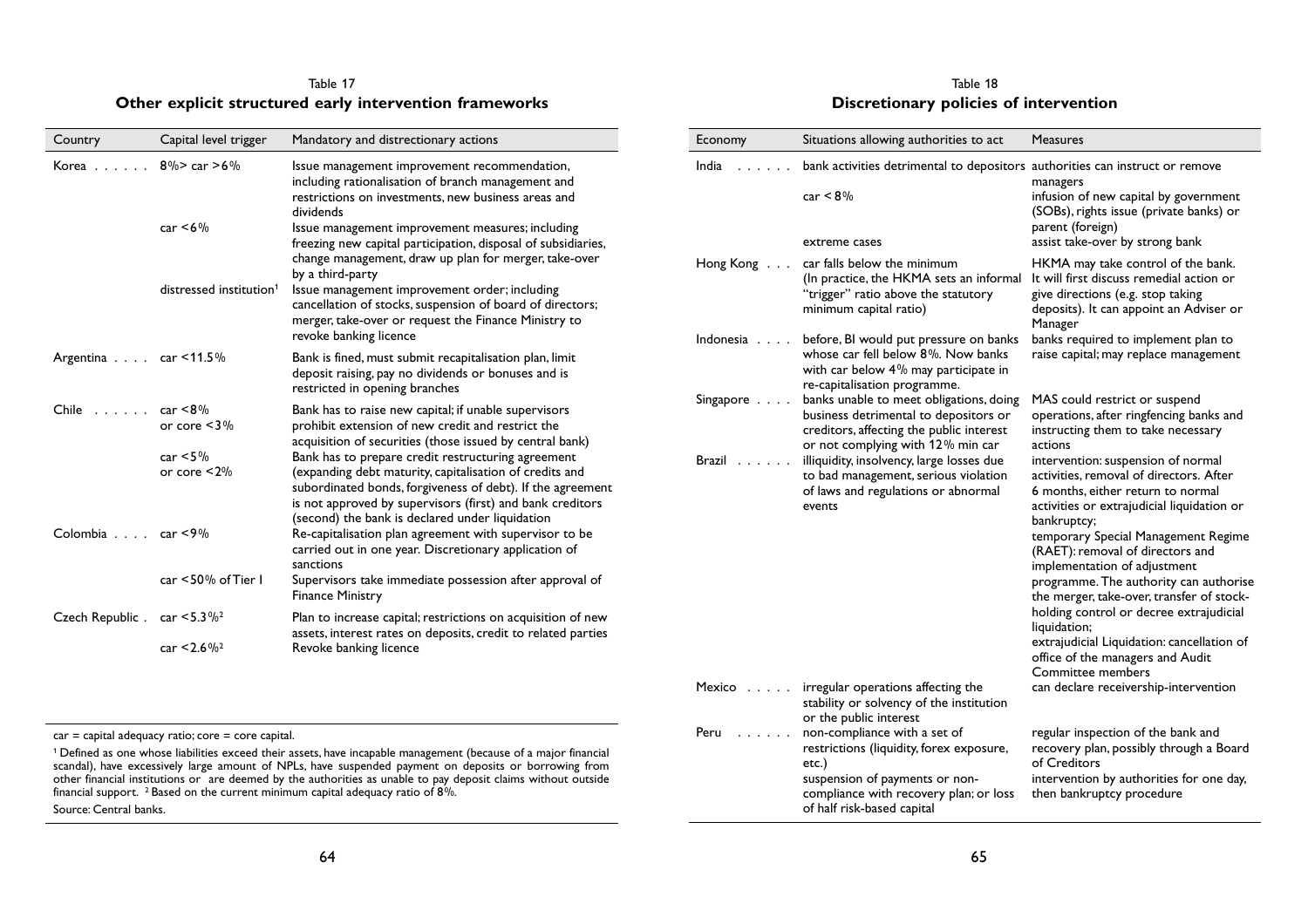#### Table 18 (cont.)

| Economy                           | Situations allowing authorities to act                                          | Measures                                                                                                                                                                                                                                                               |  |  |  |
|-----------------------------------|---------------------------------------------------------------------------------|------------------------------------------------------------------------------------------------------------------------------------------------------------------------------------------------------------------------------------------------------------------------|--|--|--|
| Venezuela $\ldots$ car $\leq 8\%$ |                                                                                 | if recapitalisation plan fails, new lending<br>and dividends can be prohibited,<br>directors removed and supervisors<br>appointed                                                                                                                                      |  |  |  |
|                                   | Hungary minor infringement                                                      | higher reporting obligations; negotiate<br>Plan of Action                                                                                                                                                                                                              |  |  |  |
|                                   | more serious infringement                                                       | on-site examination; revise internal<br>regulation; may prohibit payment of<br>dividend or earnings to managers                                                                                                                                                        |  |  |  |
|                                   | seriously undercapitalised                                                      | supervisory commissioners on site.                                                                                                                                                                                                                                     |  |  |  |
|                                   | (car $\leq 4\%$ for 90 days)                                                    | prescribe sale of certain assets.<br>proscribe attainment of certain car                                                                                                                                                                                               |  |  |  |
| Poland                            | imminent loss (or danger of insolvency)<br>programme does not work              | bank has one month to draft acceptable<br>programme of action, implemented<br>under Curator's supervision;<br>extraordinary meeting of shareholders,<br>possible replacement of management,<br>take-over or liquidation if situation does<br>not improve in six months |  |  |  |
| Saudi Arabia                      | solvency or liquidity at serious risk<br>liabilities exceed capital by 15 times | appoint advisor, remove directors,<br>limit or suspend new loans or deposits,<br>require other actions;<br>bank has 1 month to increase capital<br>or deposit 50% of excess liabilities in<br>central bank                                                             |  |  |  |
| $car = capital$ adequacy ratio.   |                                                                                 |                                                                                                                                                                                                                                                                        |  |  |  |
|                                   | Source: Central banks.                                                          |                                                                                                                                                                                                                                                                        |  |  |  |

Those supervisory regimes which allow some degree of "constructive ambiguity" are not necessarily easy on banks. For example, in Singapore the minimum capital adequacy ratio is 120 /0 and in Hong Kong the supervisors have stepped in to require banks to take additional precautions in property lending when overheating has emerged. Both their banking systems have proved resilient in the recent Asian crisis. Table 18 shows the main actions the national authorities are allowed totake under discretionary regimes. In a number of countries, <sup>a</sup>"curator" or "administrator" can be appointed by the supervisory authorities to manage a bank's affairs until it either once again meets prudential ratios or is regarded as "sound" by the supervisors.

In conclusion, it might be noted that some supervisory arrangements incorporate a blend of discretion and rules. For instance, the less rigid criteria under some discretionary regimes are accompanied by some quantitative "triggers", with the actions taken often similar to those in a rule-based system. Also, some of the rules-based systems are yet to be tested in a banking crisis: some more discretion may be used in practice. A recent report by a Willard sub-group led by Draghi and Guidotti (1998) suggested the compromise that supervisors could rely on automatic triggers but with a regulated procedure for overriding them. Whatever regime is in place, supervisors should have legal immunity for actions taken in good faith.

### **Managing bad assets**

### *Who manages the bad assets?*

One choice faced in a restructuring programme is whether to s*eparate the management* of bad debts from the originating bank. The case for leaving the loans with the originating bank is that the bank knows the borrower (it also allows the credit relationship to be rehabilitated if the loan is eventually repaid). This is more relevant for loans to enterprises (i.e. which are non-homogenous and for which bank-client information flows are more important) than for real estate loans. The argument for "carving out" the bad loans is that the originating bank may be less objective and may even continue lending to delinquent debtors. Furthermore, a bank preoccupied with managing bad debts may become very risk-averse, with little time or inclination for new lending. It is easier to give separate transparent goals if different people are charged with the ongoing banking operations and the resolution of bad loans. Moving bad assets off the balance sheet would also facilitate finding another bank to buy the troubled bank without complicated guarantee arrangements covering the NPLs.

However, there is also a case for not moving *all* NPLs away from the bank. It is desirable for the bank to maintain some experience with work-out procedures; this was one reason why in Sweden small NPLs were generally left with the bank. It is also unfair to the better managed banks if the distressed banks end up with no NPLs. In the Swedish case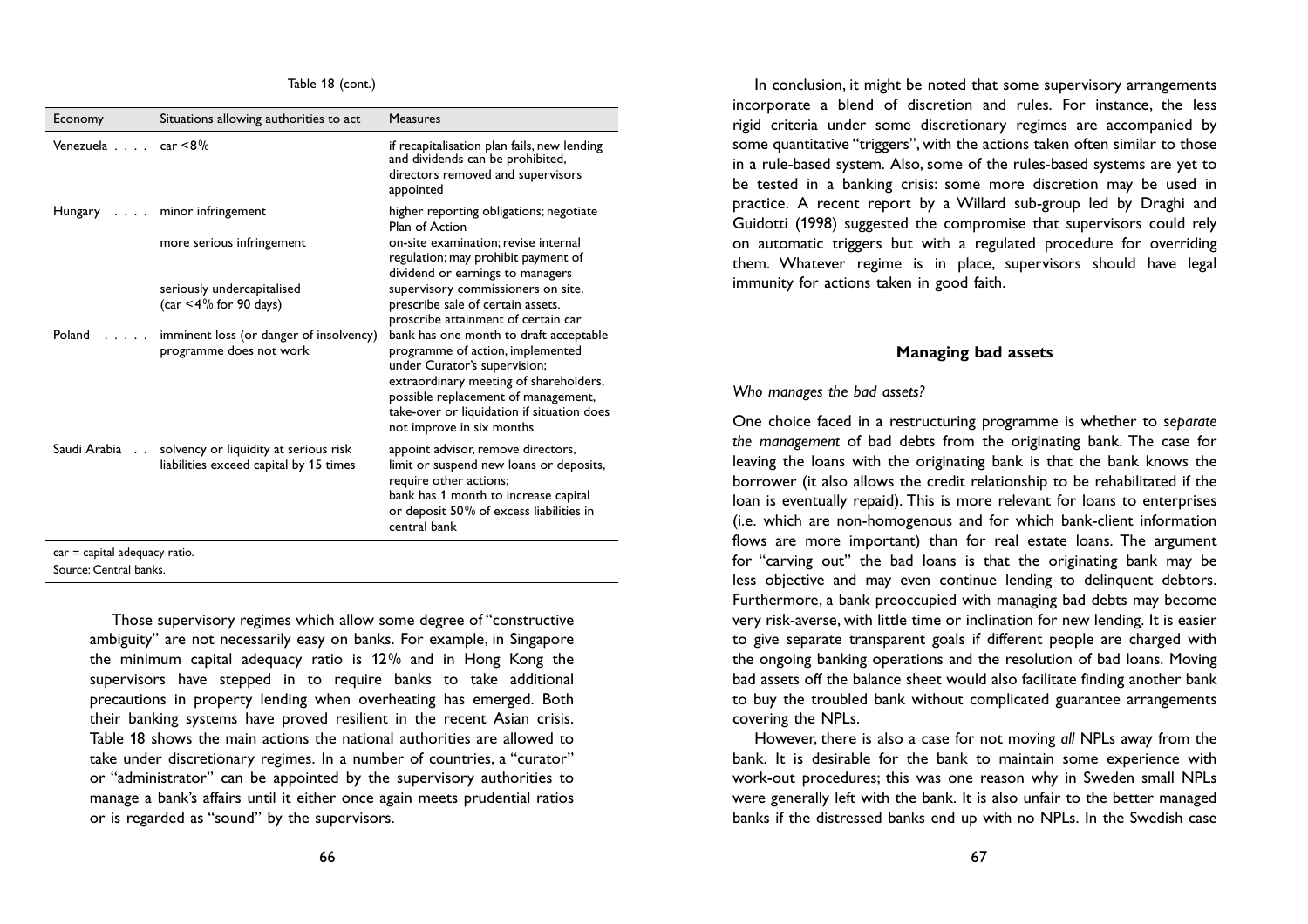the authorities aimed to leave the problem banks with a ratio of bad loans to assets similar to that of the other banks.

Another possibility is for a government agency to buy the NPLs from the bank but the bank to keep managing them and the two to share any value recovered. However it is hard to devise such arrangements in a manner that gives the selling bank a strong incentive to pursue the borrowers very diligently. This problem is addressed in Annex B.

Another choice is whether to *centralise the ownership* of the bad assets. In the cases shown in Table 19, a decentralised approach was adopted, with each troubled bank being split into a "good bank" and a "bad bank". This approach is probably best when only one or a few banks are in serious difficulty. It may also be preferable for industrial loans because the preservation of bank-client relationships can be desirable if the experience and familiarity of the loan officer with the borrower outweighs the risk that the problem is being left with someone who may have been responsible for it. It is important when such an approach is followed that the "bad bank" does not end up with all the "bad staff" as well as the "bad assets". In Hungary, the bad banks issued bonds, guaranteed by the government, which were bought by the good banks. In Poland, bad banks were not established as separate entities but many banks were required to establish a special organisational section for the management of impaired quality loans.<sup>39</sup>

The alternative approach, used by the HLAC (and its successor the RCO) in Japan and currently by Malaysia and Korea, is to establish a single asset management corporation to purchase NPLs from a number of banks: in effect, there will be one large "bad bank" for the whole banking industry. This seems to be becoming the predominant approach. When there are a large number of banks in difficulty, and where the assets acquired have a certain degree of homogeneity (e.g. real estate), a single entity may reap economies of scale and make the best use of scarce managerial talent. A centralised AMC may be better placed to negotiate restructuring agreements with large delinquent borrowers then would a large number of small banks. Further, a centralised AMC

## Table 19**Examples of good bank/bad bank**

|                                                                            |      | <b>Troubled bank</b>                            | Good bank                                                                      | Bad bank                                     |  |
|----------------------------------------------------------------------------|------|-------------------------------------------------|--------------------------------------------------------------------------------|----------------------------------------------|--|
| Australia 1994                                                             |      | State Bank of South<br>Australia                | Bank of South Australia, South Australia AMC<br>later sold to domestic<br>bank |                                              |  |
| Brazil $\ldots$                                                            | 1995 | <b>Bamerindus</b>                               | sold to foreign bank                                                           | liquidated                                   |  |
| Brazil $\ldots$                                                            | 1998 | Bank of Rio de Janeiro sold                     |                                                                                | awaiting liquidation                         |  |
| $China$ ,,,,,,                                                             | 1999 | China Construction<br>Bank                      | continues as CCB                                                               | Xinda AMC                                    |  |
| Czech Republic.                                                            | 1995 | Agrobanka                                       | sold                                                                           | liquidated                                   |  |
| Finland $\ldots$                                                           | 1991 | Skopbank                                        | nationalised; parts sold<br>to foreign bank                                    | gradually selling assets                     |  |
| Finland 1993                                                               |      | Savings Bank of Finland eventually taken over   | by Arsenal                                                                     | Arsenal                                      |  |
| Finland 1993                                                               |      | STS Bank                                        | sold to domestic bank                                                          | STS Bank, controlled<br>by government agency |  |
|                                                                            |      | Hungary  1994–96 Magyar Hitel Bank,<br>Mezobank | hloz                                                                           |                                              |  |
| Sweden<br>$\ldots$ . 1992                                                  |      | Nordbanken                                      | continued as<br>Nordbanken                                                     | Securum, gradually<br>selling off assets     |  |
| Sweden<br>. 1992                                                           |      | Gota Bank                                       | merged with<br>Nordbanken                                                      | Retriva, gradually<br>selling off assets     |  |
| Thailand 1998                                                              |      | Bangkok Bank of<br>Commerce                     | sold to Krung Thai Bank sold to subsidiary                                     | of Bangkok Bank<br>of Commerce               |  |
|                                                                            |      | Banco Latino                                    | branch network sold off                                                        |                                              |  |
| Venezuela  1994<br>Sources: Central banks; Drees and Pazarbaşioğlu (1998). |      |                                                 |                                                                                |                                              |  |

may also be able to consolidate properties used as collateral to different banks to realise a better return on them, if necessary by purchasing complementary property to get a viable development site.

<sup>&</sup>lt;sup>39</sup> See Kawalec et al (1994). Their explanation is of interest. "We did not believe in our ability to create … a strong central institution [with] high quality staff … which could resist political pressure. We also felt that the centralised solution [would] not address banks' lack of experience in handling credit."

In Thailand, the loans have stayed on the books of the finance companies while the restructuring agency arranges auctions to sell off either the loans or the underlying collateral. More commonly, the AMC has its own balance sheet and buys the impaired assets from the banks.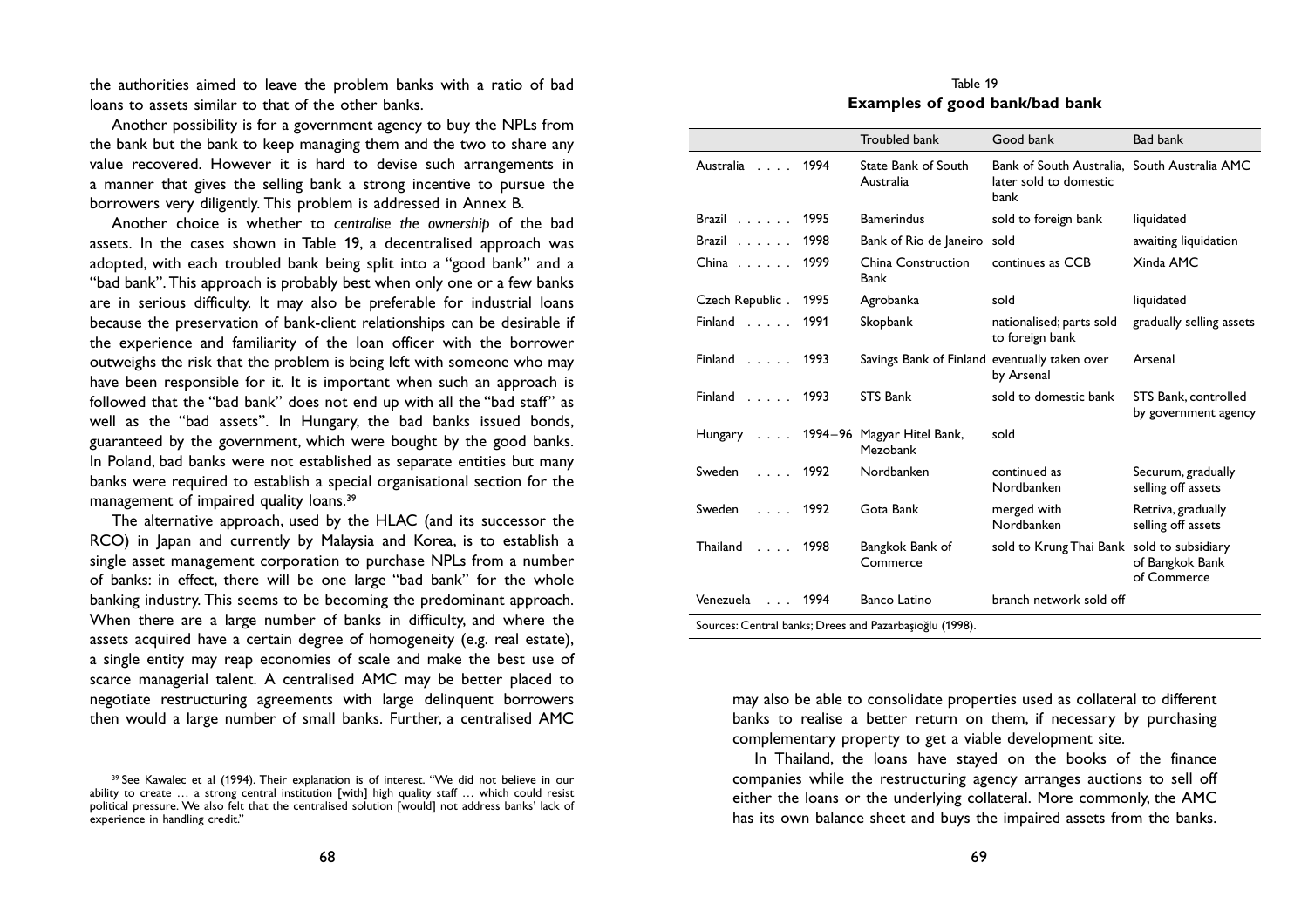# Table 20**Treatment of bad assets**

|                      | Separate management |                          |                                       |  |  |
|----------------------|---------------------|--------------------------|---------------------------------------|--|--|
|                      |                     | No                       | Yes                                   |  |  |
| ownership<br>Central | No                  | Normal treatment of NPLs | good bank/bad bank<br>(Table 19)      |  |  |
|                      | Yes                 | Mexico                   | Danaharta (Malaysia)<br>KAMCO (Korea) |  |  |

It is generally thought the AMC should be independent of the central bank and the finance ministry, although operationally it may use its premises or ancillary services. The AMC usually has its own board and reports to the cabinet and/or legislature. Particularly when cronyism and corruption have been significant causes of the problems in banks, it is important that the AMC operates in a very transparent and objective manner. While some staff will come from banks to bring their experience of loan problems, many will come from outside the domestic banking system. They may be organised into project groups managing a specific cluster of connected assets.

The AMC should be structured with appropriate incentives so that management and staff seek a fairly quick resolution rather than unnecessarily prolonging the life of the AMC to protect their own jobs. A further category of incentive may be needed to induce key staff to stay when the AMC is nearing the end of its operations.

Japan has tried variants of both types. The banks established a type of private sector AMC, the Japanese Cooperative Credit Purchasing Company, to which they sold NPLs but, while providing the banks some tax benefits, it failed to resolve the banking crisis. In November 1998, the government launched a new scheme under which a troubled bank would be taken under government control after a report from the Inspection Agency. The NPLs of these "bridge banks" are to be transferred to the Resolution and Collection Organisation, funded by the deposit insurance corporation. The remaining "good banks" are to become subsidiaries of a new government holding company, and will be sold within five years.

Brazil has tried some different approaches. They split some banks into good and bad banks. The good bank kept all deposits and some of the assets of the "old bank" (under central bank intervention). The acquiring bank was free to choose the assets it wanted to keep in its portfolio (with no interference from the central bank). PROER finance fills the resultant gap in the balance sheets, providing an asset for the good bank and a bad bank liability.40 The official finance was conditional on a change in bank ownership. The guarantees offered by the bad bank consisted mainly of federal debt securities (low risk) and credits against the indirect federal government administration. In the latter case, the bank was required to offer collateral valued at 120% of PROER financing. More recently, legislation has authorised the formation of financial companies who will specialise in the purchase of credits, including NPLs, although so far only one such company has been formed.

# *Purchase of assets*

There are a variety of approaches to the purchase of NPLs. Using a uniform price (e.g. a fixed proportion of book value, as in Sweden) permits a quick transfer without the delays that haggling over terms with the banks inevitably entails. The disadvantage is that assets are mispriced and banks will have an incentive to sell their worst NPLs to the AMC for more than they are worth while retaining the NPLs with better prospects.

An alternative is to set a price that can be adjusted later (e.g. in the light of the eventual proceeds from selling the collateral). In Korea, KAMCO initially experimented with such an approach. However, this soon proved impractical (as prices of assets continued to fall in the recession, banks would have been forced to pay money back to KAMCO; in addition the price adjustment process itself proved to be time-consuming). Malaysia has experimented with a "one-way" price adjustment mechanism: if the AMC eventually sells the acquired asset for more than it pays the bank, the bank is given  $80\%$  of the profit.

The general practice for determining the price at which the asset is purchased has been to pay a discounted present value or "market value

 $^{\rm 40}$  This is described in more detail in the paper "Restructuring the banking system: the case of Brazil" in this volume, which includes a numerical example.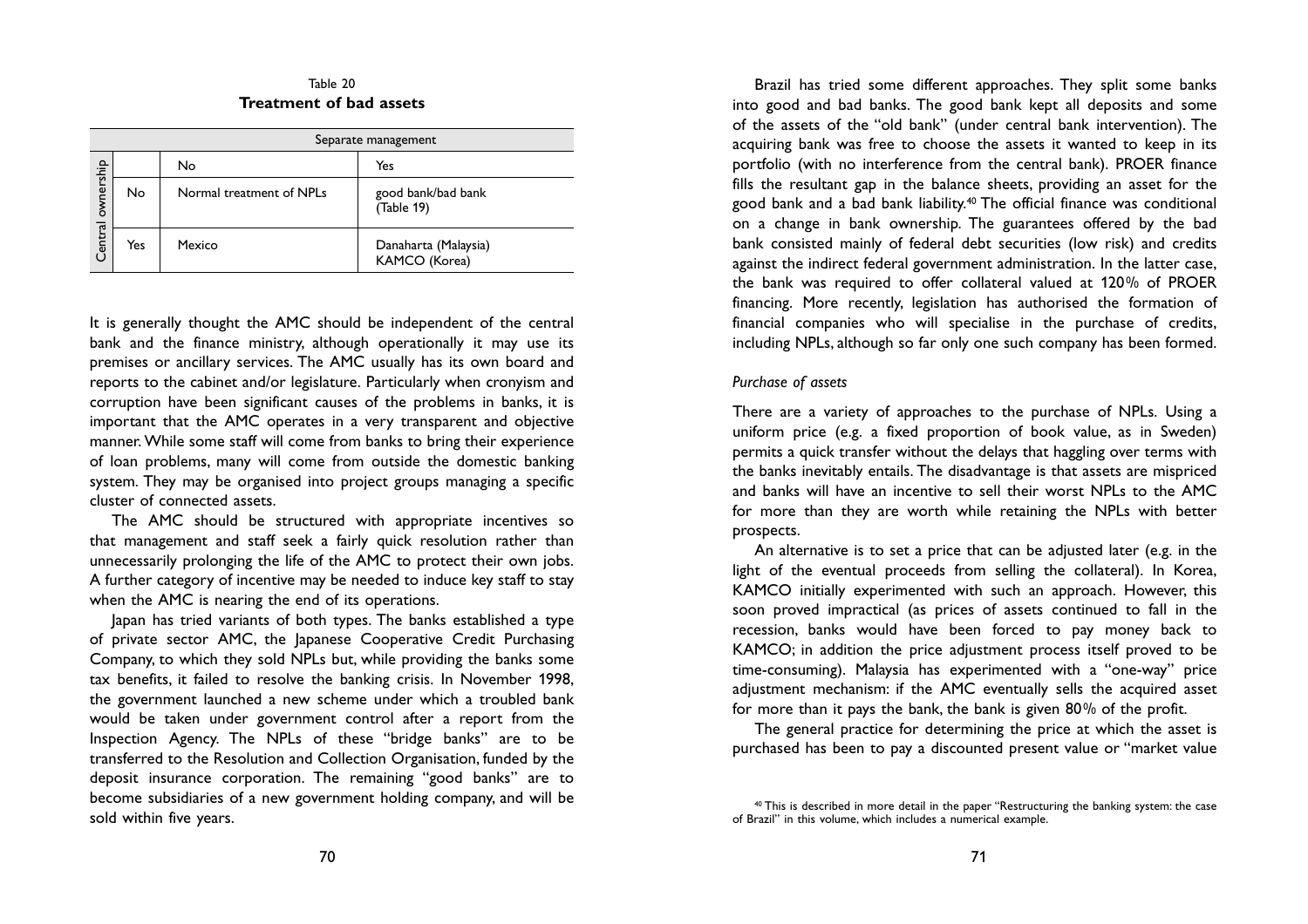in normal times". This value would be higher than could be realised in an immediate "fire sale" but would still imply a loss for the owners of the banks. Loans can be divided into broad categories. For instance, noncollateralised loans would be brought at a deep discount, (perhaps a tenth or less of book value) but collateralised loans would get a better price (often about half the book value). However, in Mexico FOBAPROA acquired bad loans from the banks above market value.

Other measures may be necessary to facilitate the process. In Malaysia, special legislation ensures that the AMC has a clear title to assets purchased and does not need the permission of the borrower to purchase the loan from the bank.

A common method is for the AMC to "purchase" impaired assets with government-guaranteed bonds. By the time the bonds mature, it is hoped the AMC will have sold off the assets. If it has paid a market price for the assets purchased, the AMC should therefore make minimal calls on the government budget. If the economy recovers strongly, it may even make a profit. Such bonds can be zero-coupon (Malaysia and Mexico) or interest-bearing (Korea) (the choice of bonds is discussed above). Until recently, the deposit insurance agency in Colombia bought bad assets with a repurchase agreement. However, the recent emergency programme envisages asset purchase by private asset recovery companies, which will receive funding from, inter alia, income from the controversial new 0.20/0 surcharge on withdrawals from banks.

While participation in the scheme is generally "voluntary", there are usually powerful incentives for banks to join. In some cases, any recapitalisation assistance is made dependent upon the sale of bad loans to the AMC. Because banks will usually find the scheme attractive, participation can be subject to conditions. In the Czech Republic, for example, participation was made contingent on reductions in highrisk activities, improved operational procedures and potentially even replacement of top management. In Mexico, for every two pesos of bad loans bought by the AMC, existing shareholders were required to contribute an additional peso in capital.

## *Management and sale of assets*

The AMC is then faced with the question of how to deal with the assets acquired. One alternative is to sell them almost immediately and with minimal preconditions. The risk here is that a large sale of weak assets (e.g., commercial property) may depress prices well below "fundamental" values. Another risk is that the assets may be repurchased at a deep discount by the previous owners who remain in default on their original bank loan. This may create moral hazard risks and, perhaps more important, undermine the political acceptability of restructuring policies. For these reasons, asset sales by the AMC may include restrictions on any subsequent resale over a certain period.

The alternative is for the AMC to manage the assets for some time and sell them off gradually. This solution is costly (particularly in countries where interest rates are high) and the risk is that asset prices may decline further during this period, particularly if the AMC staff do not have the skills for managing the assets. AMCs may operate for only a year (when a country opts for rapid sale) or for five to ten years (when the policy of gradual sale is adopted). Sweden had initially thought its AMC would operate for fifteen years but subsequent calculations comparing the holding costs of the assets they held with likely price rises led them to adopt a five-year period instead. The RTC in the United States operated for around seven years. White (1991), drawing on his experience with the S&Ls, comments that "typically, five years or more are required before all of the assets of a liquidated thrift or bank are sold or otherwise liquidated." One question is whether legislation establishing the AMC should incorporate a maximum period an asset can be held by the AMC before being sold.<sup>41</sup>

An AMC can use several procedures to sell bad loans or the underlying collateral. In the United States, for instance, the RTC was mandated to (i) minimise losses to taxpayers, (ii) sell the assets quickly and (iii) limit the impact on real estate and financial markets. As these three goals were inconsistent, it needed to develop solutions that represented compromises between them. In selling assets it followed standard procedures set out in detailed manuals, rather than discretion.

A major problem is how to price the assets purchased by the AMC from banks. In negotiations with private buyers, the authorities will have

<sup>41</sup> Wijnbergen (1998) cites the example of an Italian state holding company established in 1948 with a mandate to sell its holdings but which was still in operation half a century later. He also warns that in Slovenia the Bank Rehabilitation Agency became a very interventionist owner.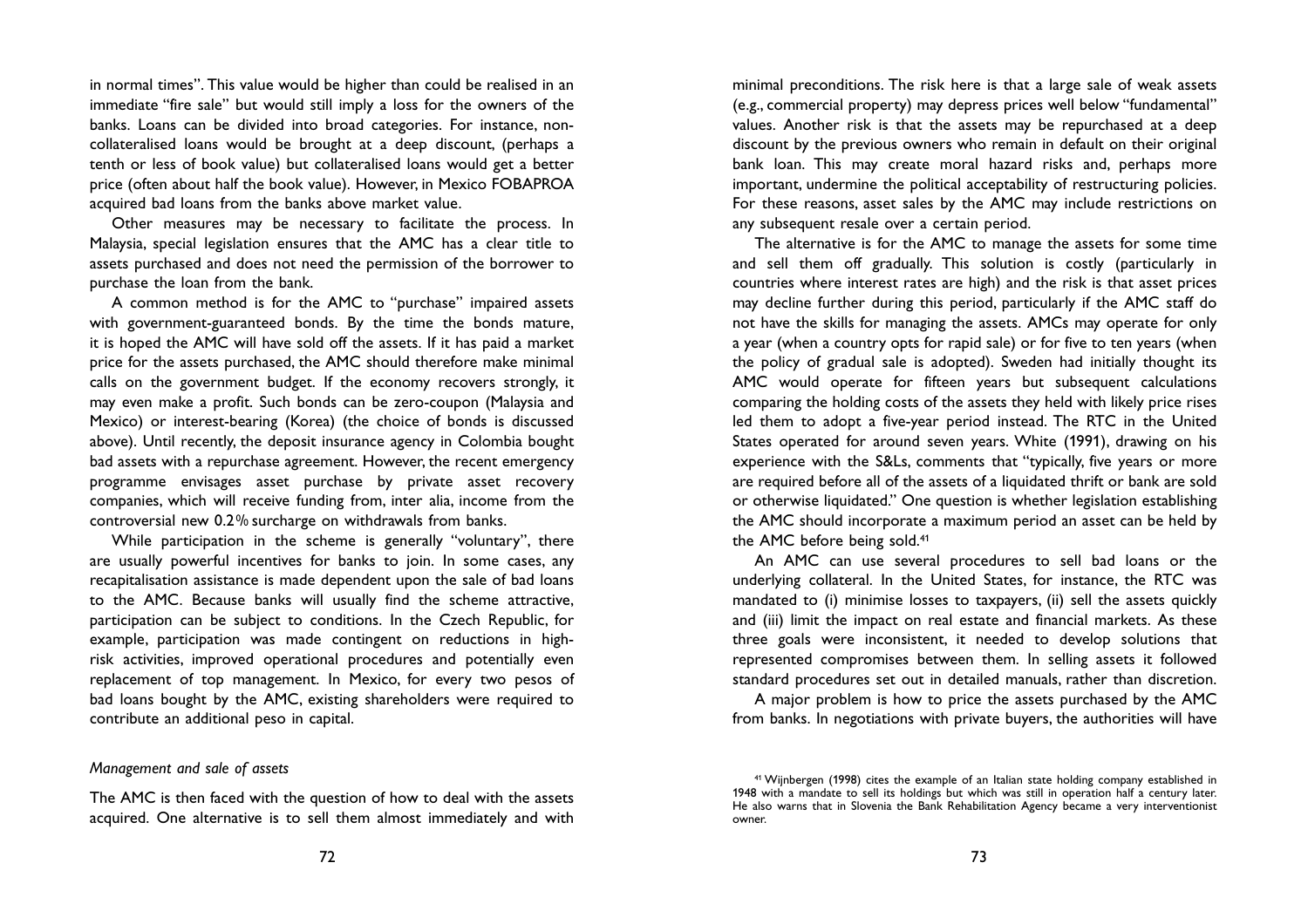to find a balance between striking a "tough" pose to obtain good value for the assets disposed and setting conditions sufficiently attractive to ensure speedy sale. This will not be easy.

The RTC contracted out many of the sales using competitive bidding. Before bidding, the RTC grouped together portfolios of fairly homogenous assets and estimated a recovery value for each, which formed the basis for a performance standard that the RTC monitored. Around 100 contractors successfully bid to manage the sale of these portfolios and, by end-1992, they had around US\$19 billion under management.

A variety of methods was used for sales of less homogenous assets. Assets, or portfolios of assets, were sometimes offered at a list price and sometimes auctioned. In some cases, the RTC encouraged sales by offering "seller finance", i.e. lending to the buyers. Especially in its latter stages, the RTC made extensive use of securitisation to sell loans; in this way, the loan could be split into smaller lots, which could then be sold to much smaller buyers. It formed a pool of similar types of loans which was then transferred to a trust fund that issued pass-through certificates collateralised by the pool of loans. At the behest of credit rating agencies, the RTC contributed to a reserve fund that could make good defaults on the loans up to a certain amount. This was much easier in the United States than in most emerging economies as there were already well-developed markets for asset-backed securities.

To encourage sales, the AMC may guarantee buyers of impaired assets against losses. This has been done in Spain and Thailand. Such guarantees enable an asset to be sold at a higher price. It is very hard to get information on the quality of an NPL or its underlying collateral so prospective purchasers need to undertake a major and time-consuming "due diligence" in the absence of guarantees.

But such guarantees have the disadvantage of giving rise to contingent liabilities of very uncertain size for the government. A second drawback is the risk of moral hazard: if the government undertakes to make good any future losses, there is little incentive for the buyer to get the most out of the loans purchased. To limit this risk, guarantees usually cover less than 100% of the value of the asset and are limited in duration. In effect, future losses are shared between the government and the purchaser. (The situation is analagous to the case discussed in Annex B). A similar form of sweetener is to give the buyer the option of returning the assets for a (usually full) refund within a set period. The RTC in the United States adopted this after finding that prospective purchasers were taking a very long time to assess the quality of assets offered for sale. The terms of these "putbacks" varied across different types of assets, but usually allowed returns for up to a year. In practice, about a third of overall assets sold were put back, although the proportion was around half for some mortgages and negligible for securities.<sup>42</sup>

Another alternative, raised by Fries and Lane (1994), is for the AMC to get a return on physical assets by leasing them rather than selling. While not much used in practice, this avoids the problem of potential buyers being reticent to commit themselves to outright purchase before a lengthy evaluation. The lessee may later become a purchaser. One disadvantage is that a lessee has less incentive to maintain the asset.

Most of the current AMCs are still in the early stages of operation. The most advanced is the agency managing the NPLs of finance companies in Thailand. It sold physical assets, car loans and residential mortgages for around half the book value during 1998. However, December's much heralded "world's biggest asset sale" of corporate loans (many property related) with a face value of over \$10 billion, was a disappointment, with few bidders and low bids. Some of these assets have since been sold subject to profit-sharing arrangements while others were resubmitted in March 1999 where many were purchased by another government agency.

There is some concern about market saturation in Asia, especially if similar sales start to occur in Japan or by Japanese banks withdrawing from Asian markets. In such circumstances, those countries that manage to complete their sales of assets quickly will do better than those that delay.

### **Ownership changes**

## *Mergers of domestic banks*

Domestic mergers and takeovers often constitute the least costly way of restructuring the banking system. In many cases, a consolidation of the banking system may be desirable even without the impetus of a crisis:

 $\rm ^{42}$  For more details on the experiences discussed in this and the preceding five paragraphs, see Dellas et al (1996).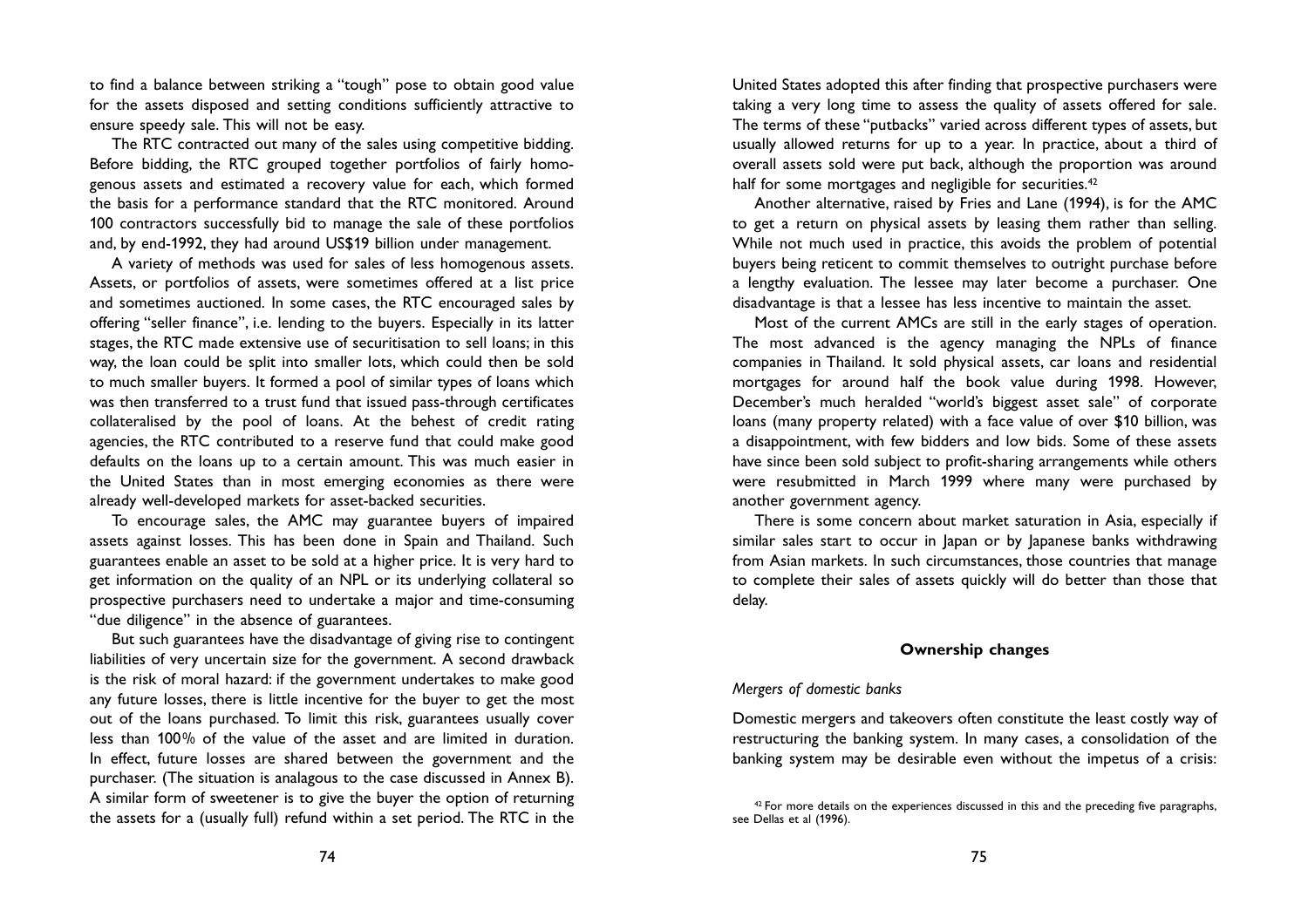the economy may be "overbanked" and some banks may be inefficient. Mergers alone can remedy isolated problems in small banks. A large well-capitalised bank can readily absorb any NPLs thus acquired; and the quality of management can be improved. But it is an open question whether merging two weak banks can create a strong single bank. While there may be synergies or cost reductions from eliminating overlapping branches, the immediate practical difficulties in merging cultures, linking computer systems, dismissing excess staff and so forth can be formidable. It may therefore be unrealistic to expect mergers to produce the quick cost reductions needed in a crisis.

Nevertheless governments do tend to intensify their efforts to promote mergers in the aftermath of banking crises. Mergers can be encouraged by some form of "moral suasion", a suggestion that the authorities would view it favourably if a large bank were to take over a troubled small one. Temporary exemptions may be granted from prudential requirements. Takeovers likely to be delayed or blocked due to concerns about market concentration in normal times may be waved through in a crisis.

However, in cases where problems are more widespread, potential buyers may be harder to attract. In such cases, the authorities often first "clean" weaker banks' balance sheets by moving the NPLs into a separate bad bank or asset management corporation (see above). While this can improve the long-run viability of the new bank it is likely to make the exercise considerably more expensive for the government. It may still be more cost-effective than taking the bank into public ownership as a private buyer may pay more than the net assets of the bank for its "franchise value" or customer network.

However, forcing a healthy bank to assume a heavy burden of bad loans – admitted or concealed – may be counterproductive in restoring a willingness to lend, particularly if such action is taken when the banking system as a whole faces difficulties. In addition, the search for a healthy bank prepared to accept a weak bank under such conditions may prove fruitless and can delay necessary restructuring.

During the 1980s crisis in Hong Kong, financial assistance in the form of guarantees and liquidity support was provided to four troubled banks to facilitate their takeover by private sector entities, and three were taken over by the government itself. This was done because allowing these banks to fail might have had systemic implications and could have had an impact on the value of the HK dollar at a time of political uncertainty. But the authorities did not rescue any of the twenty smaller financial intermediaries that experienced severe difficulties, as these did not have systemic implications.

### *Foreign takeovers*

In a systemic banking crisis, the difficulty of finding enough large and healthy domestic banks has led governments to invite foreign banks to take over domestic banks. This may have other benefits too.<sup>43</sup> Foreign banks are less likely to engage in connected lending. They may improve the quality and availability of financial services in the domestic market by increasing competition and applying new skills and technology.44 They may have faster and cheaper access to international capital markets and liquid funds (via parent banks). The additional oversight by foreign supervisors may make them sounder. In some cases, adopting a liberal approach has been a condition of entry for international "clubs" (notably the OECD). Some emerging economies may be too small to have a purely domestic banking system that is adequately diversified.

Nevertheless, governments often face domestic pressure to keep foreign banks out. Political sensitivities may be particularly acute if it is thought local banks are being sold too cheaply or if taxpayers' money had already been used to support them. The entry of foreign banks will also intensify competition (especially if they use their deep pockets to subsidise early losses), and may cause some domestic banks to fail. Foreign bank entry may be restricted to maintain the 'franchise value' of domestic banks. This may encourage domestic shareholders to contribute new equity into them.

Governments may be reluctant to have banking systems dominated by banks from a single country, in case problems in that country lead to the subsidiaries cutting back their operations. For this reason, they may

 $^{43}$ A recent study by Claessens, Demirguc-Kunt and Huizinga (1998) suggests that an increase in the foreign share of bank ownership tends to reduce profitability and overhead expenses in domestically owned banks, so the general effect of foreign bank entry may be positive for bank customers. The number of foreign entrants seems to matter more than their market share, suggesting that local banks respond to the threat of competition.

<sup>44</sup> Kono and Schuknecht (1998) find that the liberalisation of financial services trade leads to less distorted and less volatile capital flows, not the contrary.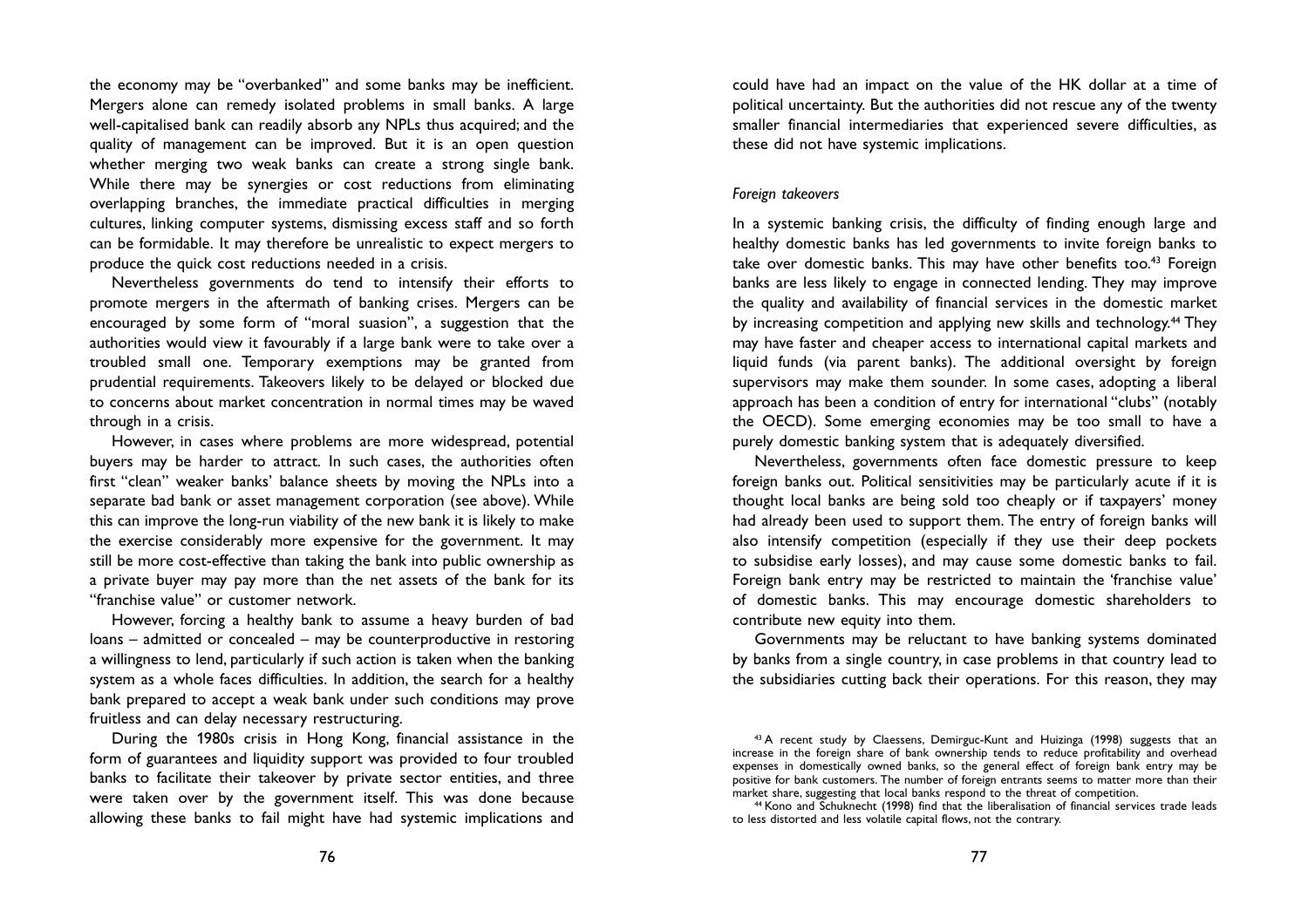seek to "diversify" foreign owners. Many authorities feel it is desirable to keep some banks for whom the domestic market is their prime focus; otherwise domestic lending – notably to small businesses – may be neglected. A limited knowledge of local industry (and often few branches outside the major cities) might militate against lending to small businesses. There are high setup costs to establishing a branch network, especially if there are already strong local retail banks. For this reason, in economies such as Hong Kong, foreign banks have used the inter-bank market for much of their funding. This in turn may have meant local banks put more funds into the inter-bank market and made fewer domestic loans. The net effect may be that large companies gain better access to loans at the expense of small companies.

Even if welcome, foreign banks may be reluctant to enter. For instance, they may not be allowed to maintain majority ownership. Or they may find the risks too great, especially where balance sheet data are not credible, or there are concerns about operational aspects (e.g. "year 2000" computing problems). Furthermore, some foreign banks may believe that waiting will enable them to buy the troubled banks even more cheaply at a later date. In any event, having suffered heavy losses, many global banks may now wish to reduce their emerging markets' exposure.

Notwithstanding these impediments, in practice, rules have been relaxed and foreign banks have increased their presence in most economies. Majority foreign ownership is now permitted in Indonesia. While foreign banks may now take a majority stake in domestic banks in Thailand, they can only retain it for ten years and this appears to have been a significant deterrent to foreign banks. In contrast, a 30% ceiling on foreign ownership of banks has been retained in Malaysia.

In Mexico, recent legal reforms removed the restriction limiting foreign ownership in those banks with substantial market share. In 1995, the Brazilian government abolished the requirement that foreign banks have a minimum capital double that required for domestic banks. The Brazilian authorities have also provided financial assistance to foreign banks taking over troubled domestic banks (although fees levied on new entrants covered some of these expenses). The Russian government is considering whether to raise the limit on foreign presence in the domestic banking sector from its current 12% of capital in the system. Table 21 shows how the share of foreign institutions in Latin America and central Europe has increased rapidly. It understates foreign influence as it only includes banks with majority foreign ownership. For example, while there are no majority-owned foreign banks in Saudi Arabia, eight banks have significant foreign shareholder participation of up to 40%. This, in addition to management contracts,

### Table 21**Foreign and state-owned banks** As a percentage of assets

|                         | Foreign banks  |                 | State-owned banks |                 |
|-------------------------|----------------|-----------------|-------------------|-----------------|
|                         | 1994           | 1998            | 1994              | 1998            |
| $China$ ,,,,,,          | 0              | 0               | 100               | 99              |
| India<br>.              | 8              | 8               | 87                | 82              |
| Hong Kong               | 72             | 77              | 0                 | 0               |
| Indonesia               | 4              |                 | 48                | 851             |
| Korea                   | 5              | 6               | 19                | 28              |
| Malaysia                | 21             | 20              | 9                 | 7               |
| Philippines             | 10             |                 | 19                |                 |
| Singapore               | 80             |                 | 0                 | 0               |
| Thailand<br>$\sim$      | 6              | 13              | 7                 | 29              |
| Argentina               | 22             | 30              | 36                | 30              |
| Brazil                  | 9              | 14              | 48                | 47              |
| $Chile$                 | 20             | 32              | 14                | 12              |
| Colombia                | 4              | 31              | 23                | 19              |
| Mexico $\ldots$ .       | 1              | 18              | 28                | 0               |
| Peru<br>1.1.1.1.1       | 19             | 22              | 0                 | 3               |
| Czech Republic.         | 13             | 25              | 20                | 19              |
| Poland $\ldots$         | 3              | 17              | 76                | 46              |
| Russia                  | $\overline{2}$ | 14              |                   | 36 <sup>1</sup> |
| Saudi Arabia            | 0              | 0               | 0                 | 0               |
| South Africa            | 3              | 5               | 5                 | 2               |
| Memorandum:             |                |                 |                   |                 |
| Australia               | 14             | 17              | 22                | 0               |
| Germany                 | 4              | 6 <sup>2</sup>  | 50                | 472             |
| Japan<br>and a state of | $\mathbf{2}$   | 4 <sup>2</sup>  | 0                 | 15 <sup>2</sup> |
| United States           | 22             | 20 <sup>2</sup> | 0                 | 0               |

Note: Refers to shares of banks with majority foreign and state ownership respectively.

<sup>1</sup> June 1999. <sup>2</sup> Three largest state-owned banks. <sup>3</sup> 1997.

Sources: Central banks; Kamin,Turner and Van 't dack (1998),Table 4; IMF (1998b),Table 3.6; BIS estimates based on Fitch IBCA Ltd. data.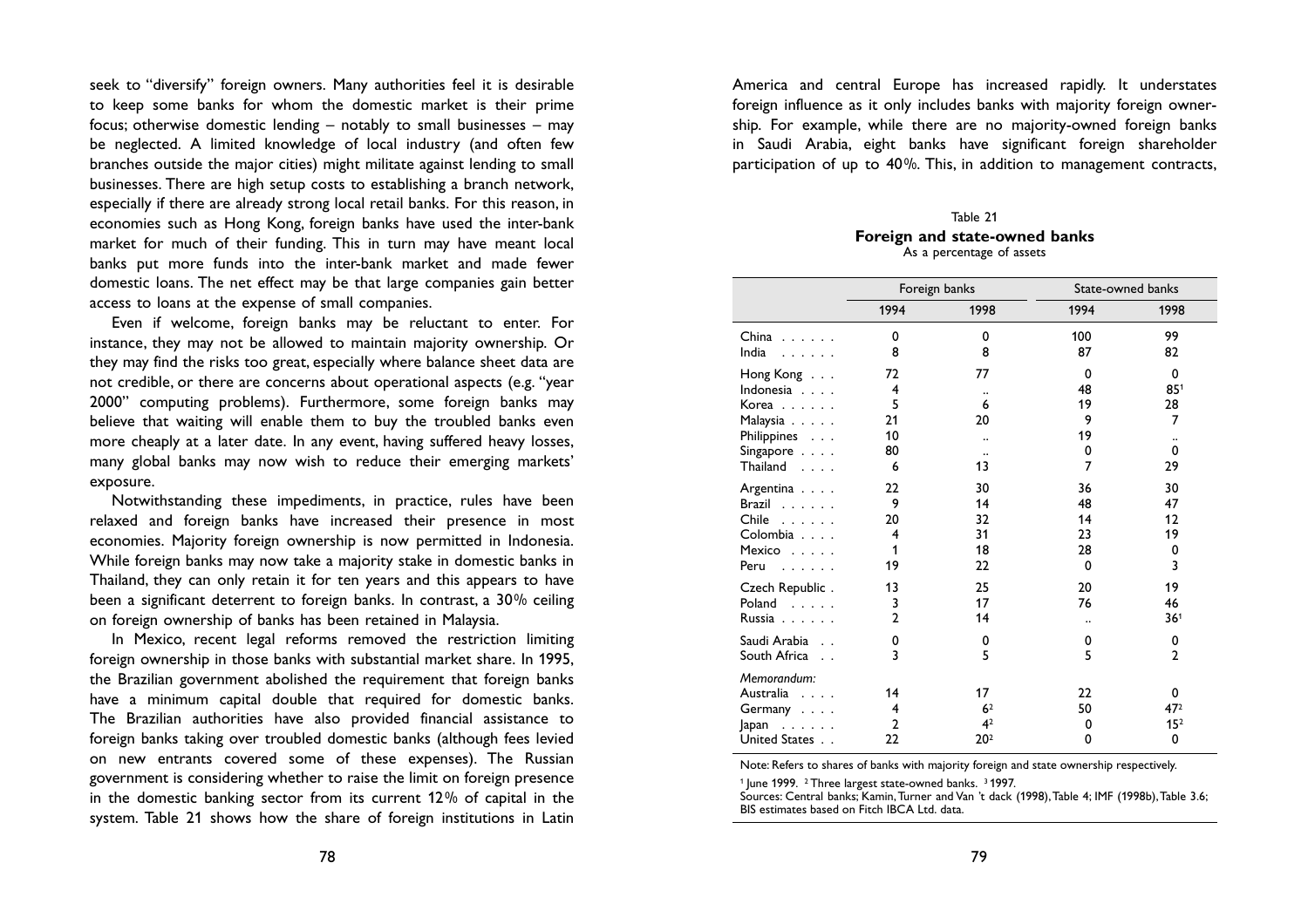gives foreign shareholders significant control over assets of the Saudi banking system.

### *Prolonged public ownership*

The final mechanism is for the state, or one of its agencies, to take over the banks in trouble temporarily. Most industrial countries have found themselves obliged to do this; in some cases, initial reluctance to nationalise banks delayed effective action. For example, the Long-Term Credit Bank and Nippon Credit Bank were found insolvent and taken into state ownership only after having received substantial public funding on earlier occasions. The challenge during these temporary state takeovers is to run the banks on commercial lines and sustain efforts tocollect on bad loans. The danger is that banks remain in public hands for many years, either because the authorities do not find potential buyers/terms of purchase satisfactory or because favoured borrowers/ employees lobby for continued public ownership. As a countervailing weight to such political considerations, the United States requires the FDIC to reprivatise any problem bank it acquires under recent "bridge bank" legislation within two years. Japan's RCO is not generally allowed to retain more than 50% of a bank's equity for more than one year (although this period can be extended for a further two years).

Many countries have a number of state-owned banks (SOBs), either established to achieve certain goals or nationalised for political reasons long ago. Where these are in financial difficulties, privatisation is often an important element of a longer-run bank restructuring programme. This is particularly desirable where state ownership has been the primary cause of banking difficulties. The inherited bad loan problem in transition economies in the early 1990s, as well as in China more recently, is the result of previous lending not being subject to market discipline. A large proportion of their loan book consisted of "directed" loans to publicsector enterprises, often large loss-making enterprises. Restructuring the banks may then require restructuring the large public-sector enterprises as well. In other cases, credit provided by the public banks has been predominantly to the (federal or state) government, sometimes at below market rates.

SOBs' operations may be inefficient. Since they are typically backed by the full resources of the government, their funding costs are lower. But this gives rise to a contingent liability, which may be called just when the government is least well-placed to meet it. In some cases, supervisory standards have been less stringent for SOBs.

Privatisation has been widespread in the 1990s. The nationalisation trends in the aftermath of the early 1980s debt crisis have been reversed decisively in the current decade. (Information on privatisations is given in Table 15 and Table 21 illustrates their effect on SOBs' market shares.) A large number of countries are in the process of further privatisation of banks while this process has only recently started in India and China. All the transition economies are privatising banks, with Hungary having gone the furthest so far.

Brazil illustrates the additional complications that can arise in federal systems. Since the Real Plan in 1994, the federal government has aimed at a "Reduction of the Participation of the Public Sector in the Financial System",45 with the current 31 SOBs, who account for a large proportion of bank assets, probably being cut to nine. However, the SOBs are registered in the individual states and one of their main "functions" in practice (notwithstanding relevant legislation) had been to provide credit to the controlling states. Consequently, the federal plan has not been accepted by six out of 28 states. The history of Banco do Estado de São Paulo – Banespa, the largest Brazilian SOB – is of particular interest. The federal government used the need of the State of São Paulo for refinance as a lever to secure agreement to put the bank under federal government jurisdiction. The bank is now in a position to be privatised.

The government may divest itself of a bank either in one go or gradually. Selling the whole bank to a single buyer may achieve the highest price as a premium may be paid for control. Selling it to another bank may best allow synergies or cost reductions to be achieved. Moreover, care must be taken that the highest bidder does not want the bank so they can engage in a new round of connected lending. However if a single buyer is not found, trying to sell all of a large bank at once

 $\rm ^{45}$  There are basically three approaches envisaged. The first is immediate liquidation. A second approach encompasses either privatisation or transformation into a development agency. In any of these events, the restructuring costs are to be fully covered by the federal government. In the third, very flexible, approach,"clean-up", the federal government covers half the cost, subject to approval by the central bank, while the National Treasury has to be convinced that the state government is able to financially support the other half.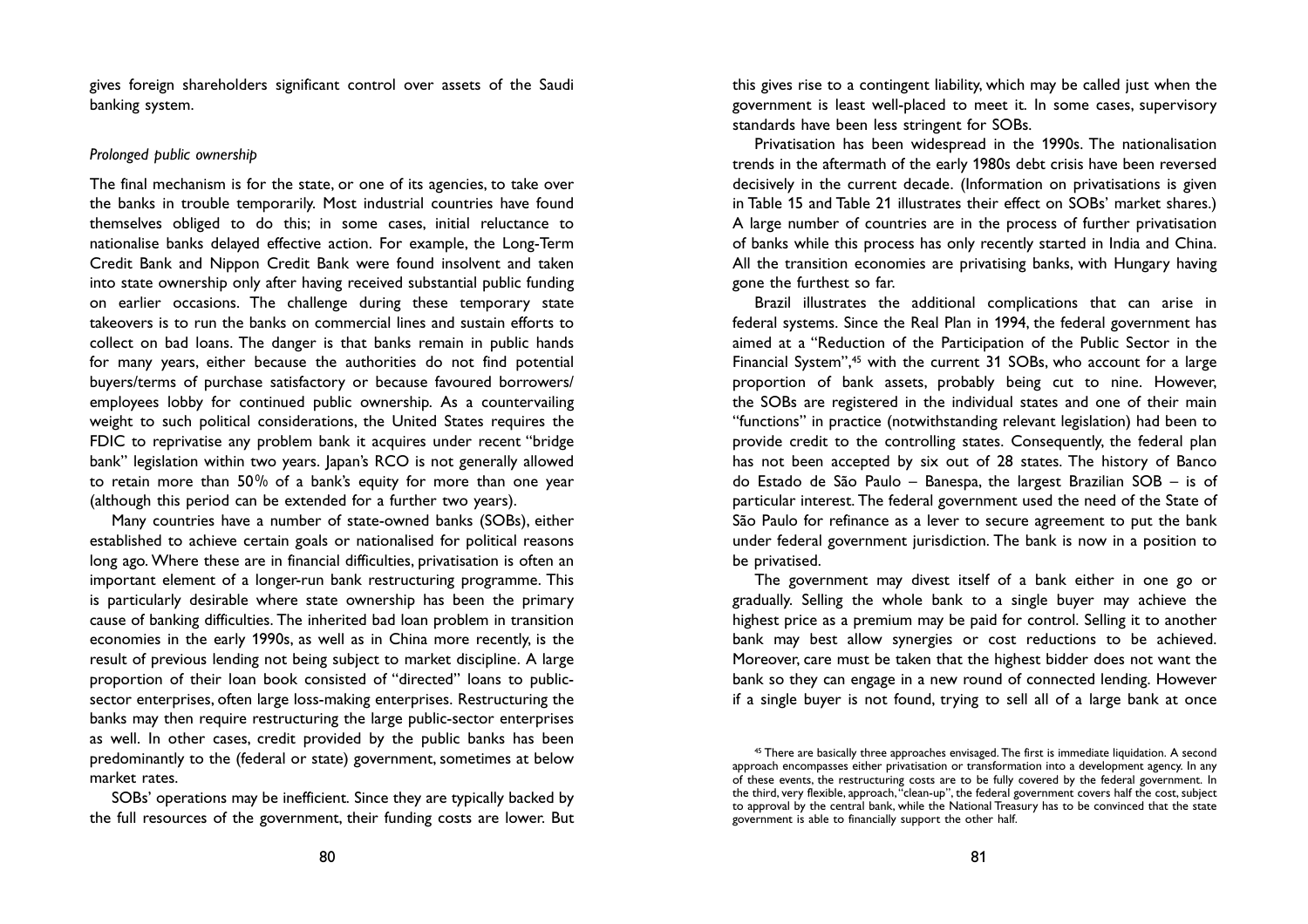could depress share prices and reduce the return to the government. A gradual sale may also be more politically acceptable. A public float (or even more so, "voucher privatisation") may be attractive in terms of broadening share ownership but may leave effective control of the bank in the hands of the existing management. This happened with two large banks in Chile.

A particularly thorny question that often arises in selling off SOBs is the treatment of loans that could well turn bad at some future date.Potential buyers usually request some form of guarantee. Brazil and Korea have both used mechanisms that allow buyers to sell back assets found to be bad during the first months of ownership. Discussions on the sale of two Korean banks to a foreign buyer apparently foundered on this issue: the buyer wanted the banks' loans to heavily indebted borrowers to be discounted even if such loans were still being serviced normally.

#### **Conclusion**

Governments and central banks have dealt with banking crises and restructured their banking systems in many ways. There is no panacea: what needs to be done depends very much on circumstances. But some common ingredients of all successful programmes can be discerned. The government must be willing to recognise the scale of the problem as soon as possible. It should strongly support supervisors who want to close insolvent banks (as the supervisors are likely to be subject to strong criticism from vested interests at such times). The government should also, if necessary, be prepared to commit substantial fiscal resources to fixing the problems in the banking system. In both cases early action is likely to prove cheaper in the long run. Transparent arrangements must be adopted at an early stage to deal with NPLs so that a core of healthy banks can continue to facilitate economic development. The process of saving the banking system does not necessarily mean saving existing bank shareholders or managers (the moral hazard risks are too great); but it requires pragmatism in devising arrangements that avoid untoward dislocation. Improvements in supervisory procedures are usually necessary to prevent problems recurring.

These guidelines are easier to state than to put in effect. Part of the difficulty is political. But part of it is also conceptual and administrative.

It is bound to be hard to predict how specific measures will affect expectations and the incentives of owners to ensure their banks are properly run – which will often be decisive for success or failure. Much will also depend on the macroeconomic environment. Because of this complicated mix of influences, there is a great need for highly-trained and politically independent supervisors to administer effective bank restructuring. Governments need to make sure that adequate resources and the necessary support are provided so that this crucial task can be effectively carried out.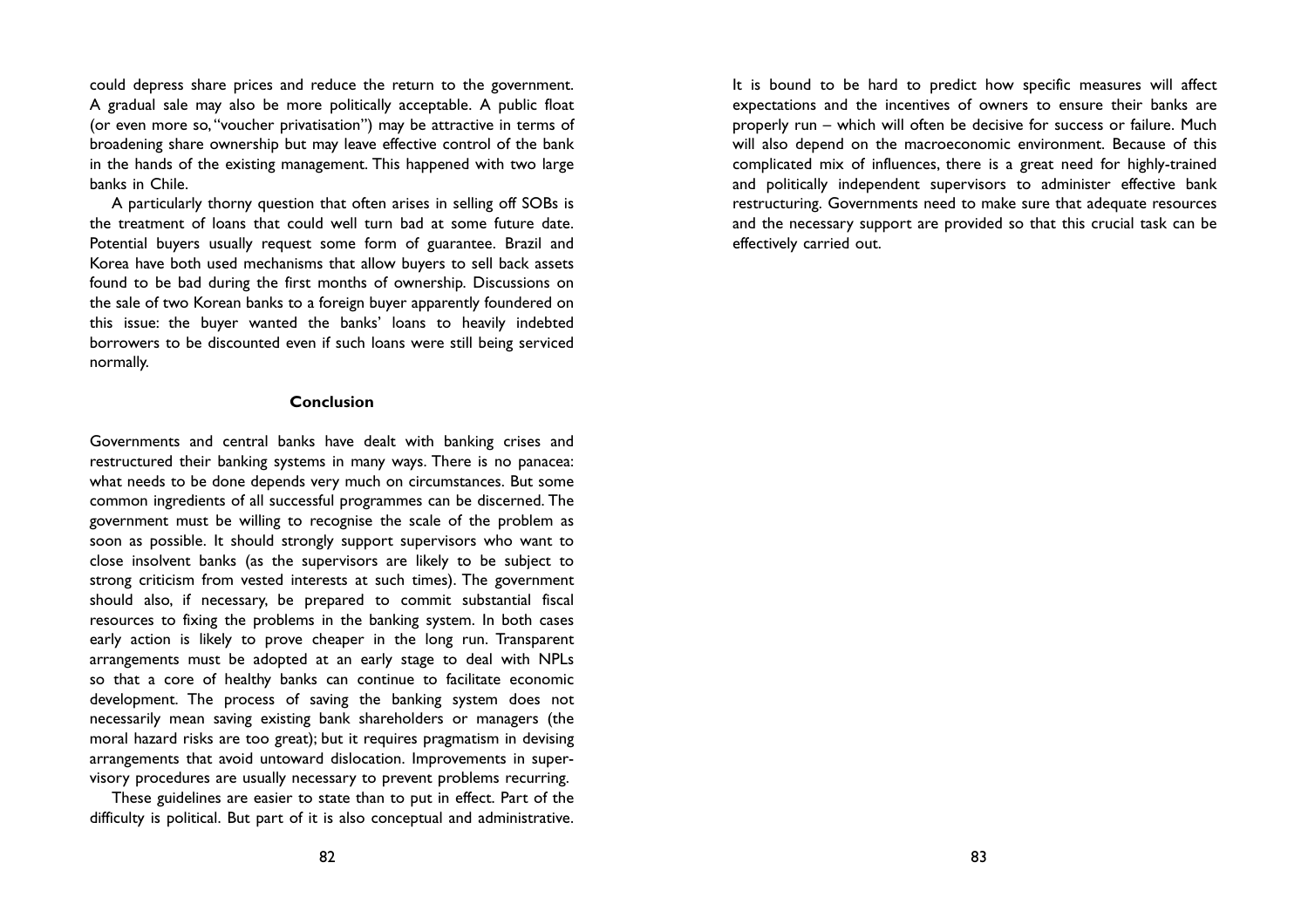# **Annex A: Preventive measures**

### **Prudential requirements**

Prudential requirements centre on banks holding adequate capital and avoiding it being eroded by poor credit practices such as connected or concentrated lending. Adequate and comprehensive risk management and control systems are needed within the banking sector.

A landmark initiative by banking supervisors has been the publication, in September 1997, of a set of 25 Core Principles for effective banking supervision. The principles are comprehensive and were formulated and endorsed by experts of both industrial and emerging market economies. Some of the more important are reproduced in the box.

The primary cushion against losses and a driving force promoting better governance is bank capital. Virtually all major emerging market economies have adopted minimum capital adequacy standards that meet the requirement established in the Basle Capital Accord (see Table A1) which distinguish between "core" or "Tier 1" capital and "secondary" or "Tier 2" capital (Table A2). In a number of countries, such as Argentina, Brazil and Singapore, the capital requirements well exceed the basic norm and actual ratios are higher still. In addition, all economies specify a minimum amount of start-up capital, typically between the equivalent of US\$ 5 million and US\$ 120 million. The amount reflects the balance between promoting liberal entry of new banks, so as to enhance competition, and limiting the risk of bank failures.

It is often argued that the Basle risk-weighted standards, developed for industrial countries, may not be entirely appropriate for banks in many emerging market economies. The overall minimum ratio,  $8\%$ , may be too low for banks operating in much more volatile macroeconomic environments.<sup>46</sup> As Caprio and Vittas (1995) note, it is also well below the capital ratios maintained by banks in OECD economies during their own industrialising phase. Recent amendments to the Basle Capital Accord, such as capital charges for the degree of market risk faced by individual banks, only partly address this problem. In Argentina, loans at higher interest rates require additional capital backing while in South Africa, more capital must be held against mortgage loans exceeding  $80\%$ 

#### **Core Principles of Banking Supervision**

- Banking supervisors must be satisfied that banks have management information systems that enable management to identify concentrations within the portfolio and supervisors must set prudential limits to restrict bank exposures to single borrowers or groups of related borrowers.
- In order to prevent abuses arising from connected lending, banking supervisors must have in place requirements that banks lend to related companies and individuals on an arm's-length basis, that such extensions of credit are effectively monitored, and that other appropriate steps are taken to control or mitigate the risks.
- • Banking supervisors must be satisfied that banks have adequate policies and procedures for identifying, monitoring and controlling country risk and transfer risk in their international lending and investment activities, and for maintaining appropriate reserves against such risks.
- Banking supervisors must be satisfied that banks have in place systems that accurately measure, monitor and adequately control market risks; supervisors should have powers to impose specific limits and/or a specific capital charge on market risk exposures, if warrented.
- • Banking supervisors must be satisfied that banks have in place a comprehensive risk management process (including appropriate board and senior management oversight) to identify, measure, monitor and control all other material risks and, where appropriate, to hold capital against these risks.
- Banking supervisors must determine that banks have in place internal controls that are adequate for the nature and scale of their business. These should include clear arrangements for delegating authority and responsibility; separation of the functions that involve committing the bank, paying away its funds, and accounting for its assets and liabilities; reconciliation of these processes; safeguarding its assets; and appropriate independent internal or external audit and compliance functions to test adherence to these controls as well as applicable laws and regulations.
- • Banking supervisors must determine that banks have adeqaute policies, practices and procedures in place, including strict "know-your-customer" rules, that promote high ethical and professional standards in the financial sector and prevent the bank being used, intentionally or unintentionally, by criminal elements.
- • Banking supervisors must set prudent and appropriate minimum capital adequacy requirements for all banks. Such requirements should reflect the risks that the banks undertake, and must define the components of capital, bearing in mind their ability to absorb losses. At least for internationally active banks, these requirements must not be less than those established in the Basle Capital Accord and its amendments.
- An essential part of any supervisory system is the evaluation of a bank's policies, practices and procedures related to the granting of loans and making of investments and the ongoing management of the loan and investment portfolios.
- • Banking supervisors must be satisfied that banks establish and adhere to adquate policies, practices and procedures for evaluating the quality of assets and the adequacy of loan loss provisions and loan loss reserves.

– Basle Committee on Banking Supervision (1997)

<sup>46</sup> See Table 1 in Goldstein and Turner (1996).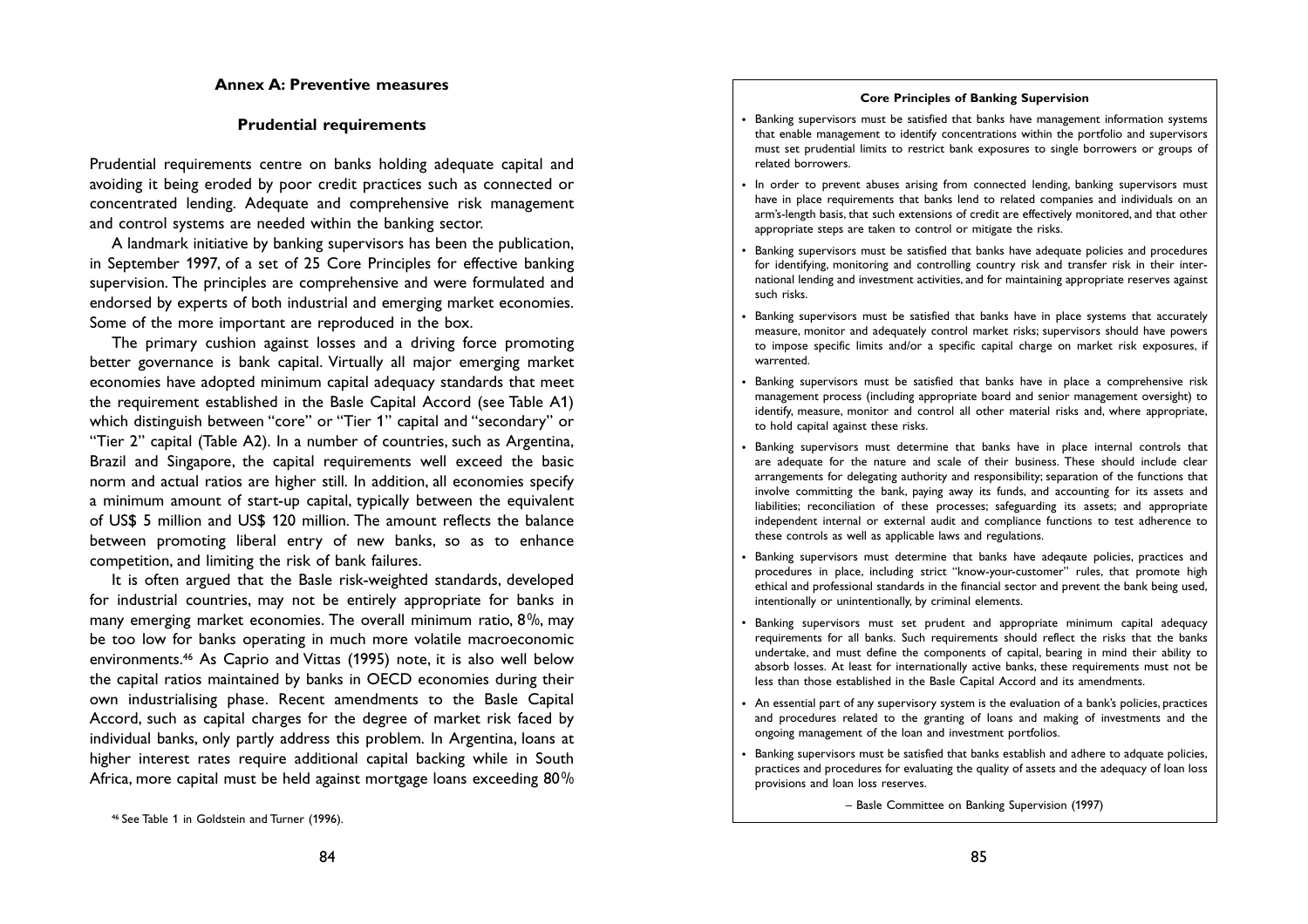# Table A1**Prudential ratios**

|                                                                 | Capital (% to risk-<br>weighted assets) | <b>Minimum</b><br>capital                                         | Liquidity<br>ratio           | Required reserve<br>ratio                         |
|-----------------------------------------------------------------|-----------------------------------------|-------------------------------------------------------------------|------------------------------|---------------------------------------------------|
| China $\ldots$<br>India $\ldots$                                | 8<br>8<br>(9 by March 2000)             | RMB 1 bn<br>rupee 1 bn                                            | 25<br>25                     | 8<br>10                                           |
| Hong Kong $\ldots$<br>Indonesia                                 | $10 - 12$<br>4<br>(12 by end-2001)      | <b>HK\$ 150 mn</b><br>rupiah 3000 bn                              | 25                           | 0<br>$3 - 5$                                      |
| Korea $\ldots$                                                  | 8                                       | won 100 bn (national)<br>25 bn (regional)                         | 30                           | 3                                                 |
| Malaysia                                                        | 8<br>(10 by end-1999)                   | ringgit 20 mn                                                     | 15                           | $\overline{4}$                                    |
| Philippines                                                     | 10                                      | peso $2-5$ bn                                                     | 7                            | $7 - 10$                                          |
| Singapore                                                       | 12<br>(at least 10% Tier I)             | S\$ 1.5 bn                                                        | 18                           | 3                                                 |
| Thailand                                                        | 8.5                                     |                                                                   | 6                            | 0                                                 |
| Argentina                                                       | 11.5                                    | US\$ 5-15 mn                                                      | 20                           |                                                   |
| Brazil                                                          | 11                                      | real 9.3 mn                                                       | none                         | 75 (demand)<br>20 (time)                          |
| $Chile$ , $\ldots$ , $\ldots$                                   | 8                                       | US\$ 25 mn                                                        | *                            | 9 (demand)<br>3.6 (time)                          |
| Colombia                                                        | 9                                       | US\$ 24 mn                                                        |                              | 16 (demand)<br>2.5 (medium term)<br>0 (long term) |
| Mexico                                                          | 8                                       | US\$ 13 mn                                                        | $**$                         | 0                                                 |
| Peru $\ldots$                                                   | 8.7<br>(9 by end-1999)                  | NS 16.9 mn                                                        | 8 (domestic)<br>20 (foreign) | 7 (local currency)<br>38 (foreign currency)       |
| Venezuela                                                       | 8                                       | Bs $1.2-3$ bn                                                     | none                         | 19                                                |
| Czech Republic.<br>Hungary $\dots$<br>Poland<br>Russia $\ldots$ | 8<br>8<br>8<br>8                        | Crown 500 mn<br>forint 2 bn<br>$\epsilon$ 5 mn<br>$\epsilon$ 5 mn |                              | 5<br>12                                           |
| $\lvert$ srae $\vert$<br>Saudi Arabia                           | 8<br>8                                  | <b>NIS 10 mn</b><br>SR 250 mn                                     | 20                           | 8<br>7 (demand)<br>2 (time)                       |
| South Africa                                                    | 8                                       | R 50 mn (soon R 250 mn)                                           | 5                            | 2.5                                               |

 $^{\ast}$  100% on demand deposits over 2.5 times capital; 10% on foreign currency deposits.

 $^{**}$  10% of profits allocated to reserve fund until equal to capital.

Sources: Central banks; Kamin,Turner and Van 't dack (1998),Table 2.

# Table A2**Definition of external capital**

| Tier 1 | Paid-up share capital/common stock (Tier 1 must be at least half of<br>the total).                                                                                                                                                                                                                                                                                                                                         |
|--------|----------------------------------------------------------------------------------------------------------------------------------------------------------------------------------------------------------------------------------------------------------------------------------------------------------------------------------------------------------------------------------------------------------------------------|
| Tier 2 | Hybrid debt instruments subject to four requirements:<br>- unsecured, subordinated and fully paid-up<br>- not redeemable at the initiative of the holder or without prior<br>consent of the supervisory authority<br>- available to participate in losses without the bank being obliged<br>to cease trading<br>- debt service obligations can be deferred (as with cumulative<br>preference shares)<br>Subordinated debt: |
|        | - must have minimum original term to maturity of over five years<br>(during the last five years to maturity, a cumulative amortisation<br>factor of 20% a year will be applied)<br>- must be subject to adequate amortisation arrangements<br>- no more than $50\%$ of core capital                                                                                                                                        |

of valuation. On the other hand, if capital requirements are too much harsher than elsewhere, it may drive banks away.

The weights currently assigned to each of the several classes of credit risk may not always be appropriate in an emerging market economy context. For instance, credit risks involved in corporate lending may be much higher and accounting and legal practices differ. Uniform weights within a particular class of borrowers are simple but do not reflect differences in risk. In Argentina, for instance, risk weights on loans are varied according to the interest rate charged (assuming the level of this rate reflects the bank's assessment of the relative riskiness of the loan).<sup>47</sup>

A key bank governance problem that has contributed to banking problems, notably in Chile, Indonesia and Korea, is "connected lending", i.e. the extension of loans to bank owners and senior staff, as well as to related companies. While these have the advantage of being to companies whose affairs are well-known to the bank, they are often not

 $^{47}$ This perceived need for greater risk differentiation is a rather universal phenomenon. In industrial countries, too, the conceptual approach to banking supervision has moved away from reliance on simple numerical standards to greater focus on qualitative aspects of bank governance as well as greater dependence on internal risk control models for determining individual banks' capital requirements.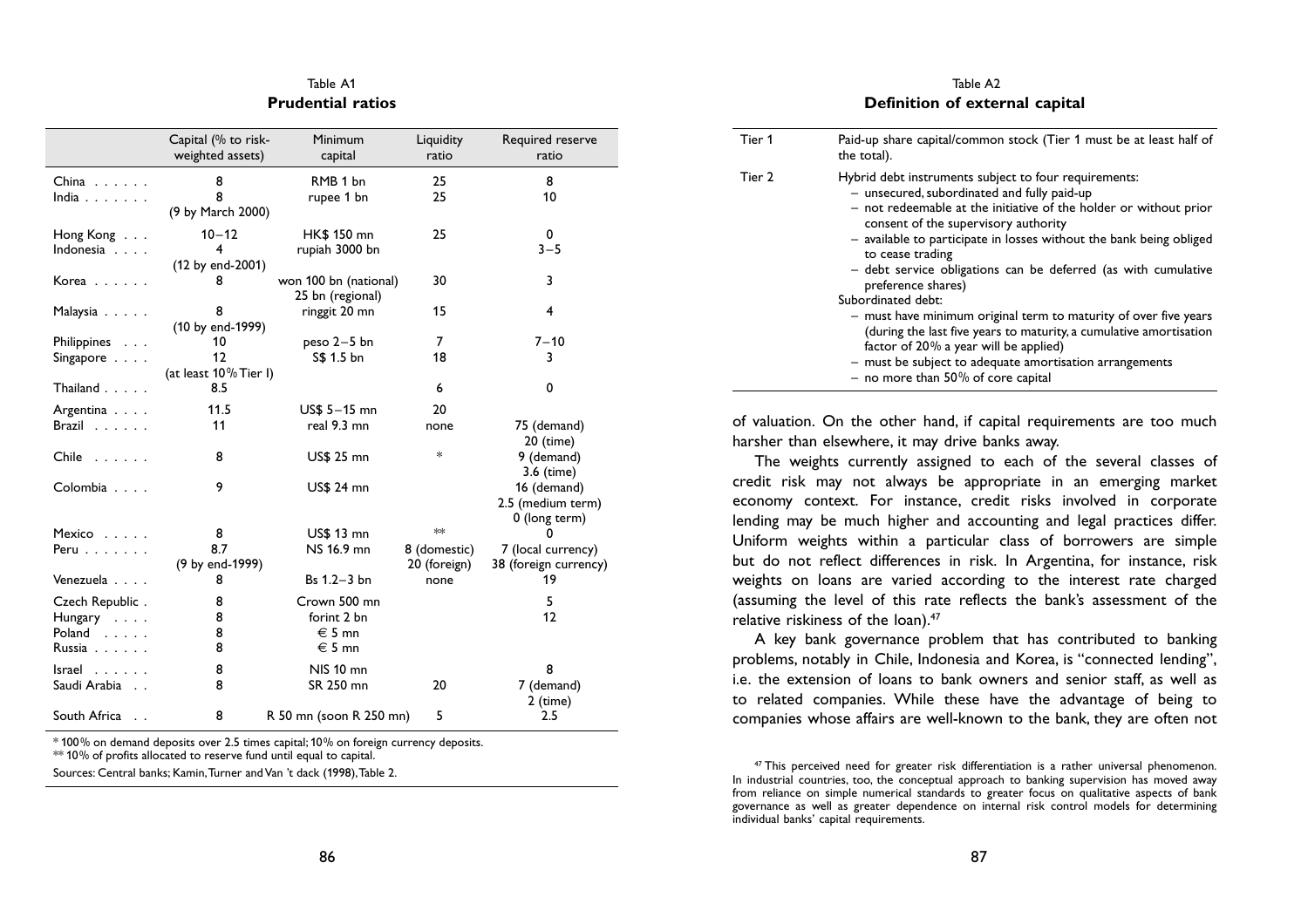subject to objective credit assessments, not monitored sufficiently closely and their non-performance is often neglected and not provisioned. As one central banker put it, "it is easier to rob a bank from inside". In Brazil it is a criminal offence for banks to lend to their directors, senior management or related companies without permission from the central bank. Harder to monitor is lending to "friends" of directors and senior management.

Many fragile banking sectors are also marked by excessive loan concentrations. Large exposures to a single borrower and excessive loan exposures to particular economic sectors mean banks are unduly vulnerable to specific shocks. Sometimes, such narrowness is caused by government-directed lending and regulations specifying minimum proportions of loan assets to be invested in particular economic sectors, or promoted by the use of implicit or explicit government guarantees. In those countries where banking institutions tend to be specialised or operate in only a local area, vulnerability to large loan concentrations is often great. Moreover, a strong rise in asset prices, in particular in real estate prices, can fuel a vicious circle as bank lending accelerates on the strength of commensurately rising collateral values. When these asset price bubbles eventually burst, large loan concentrations in the affected sectors sometimes present banks with insurmountable problems.

Most emerging market economies have prudential limits to bank exposures to related borrowers or single borrowers or corporate groups (Table A3). Limits of at most 30% of capital are set to single borrower exposures in all economies. These individual exposure limits are combined with an overall limit to large exposures. In general, banks are also subject to limits on loans to related parties. Much greater cross-country variety characterises these prudential limits, although one common feature is that they tend to be significantly more restrictive than limits on exposures to a single borrower. By contrast, the table suggests that prudential limits on sectoral loan concentrations are not very common. Notable exceptions are the limits on property sector exposure which were imposed in Hong Kong until 1998, limits on the share of the increase in deposits which Indian banks are permitted to invest in equity or convertible debt instruments, and restrictions on property or share related loans in Singapore. At the same time, government prescriptions with regard to the composition of banks' loan portfolios also seem to have become less common in recent years.

# Table A3**Loan exposure limits**

|                                    | Related parties<br>(% to capital)                                  | Single borrowers<br>(% to capital)                                                           | <b>Sectors</b>                                                      |
|------------------------------------|--------------------------------------------------------------------|----------------------------------------------------------------------------------------------|---------------------------------------------------------------------|
| $China \dots \dots$                | max loan to<br>shareholders $=$<br>their equity holding            | 10                                                                                           |                                                                     |
| India $\ldots$                     | prohibited                                                         | 25<br>(connected group 50)                                                                   | equity and convertible<br>debt limited to 5% of rise<br>in deposits |
| Hong Kong<br>Indonesia<br>Korea    | aggregate 10<br>10                                                 | 25<br>20<br>15<br>(connected group 45)<br>aggregate 500                                      | limit on property lifted 1998<br>loans for land prohibited 1997     |
| Malaysia<br>Philippines            | prohibited<br>aggregate 100                                        | 25<br>25                                                                                     | real estate limited to<br>$20%$ of loans                            |
| Singapore $\ldots$ .               | Unsecured credit<br>facilities to related<br>parties $\le$ \$5,000 | 25<br>aggregate of loans<br>15% or more of<br>capital is limited to 50%<br>of loan portfolio | limits on property,<br>equity, securities                           |
| Thailand                           |                                                                    | 25                                                                                           |                                                                     |
| Argentina                          | 5<br>(collateralised 10)<br>aggregate 20                           | 15<br>(collateralised 25)<br>aggregate 300                                                   |                                                                     |
| $Brazil$<br>$Chile$                | 10<br>aggregate 100                                                | 25<br>5                                                                                      | no                                                                  |
| Colombia                           | 20                                                                 | (collateralised 30)<br>10<br>(collateralised 25)                                             | no                                                                  |
| Mexico                             | aggregate 100                                                      | individuals 10<br>corporates 30                                                              |                                                                     |
| Peru<br>$\frac{1}{2}$<br>Venezuela | aggregate 75<br>prohibited                                         | $10 - 30$<br>10<br>(connected group 20)                                                      | rules on loan concentration                                         |
| Czech Republic                     | 20                                                                 | 25<br>aggregate ten largest<br>borrowers; 230                                                |                                                                     |
| Hungary $\dots$                    | 15                                                                 | 25                                                                                           |                                                                     |
| Poland                             | 25                                                                 | aggregate 800<br>25<br>aggregate 800                                                         |                                                                     |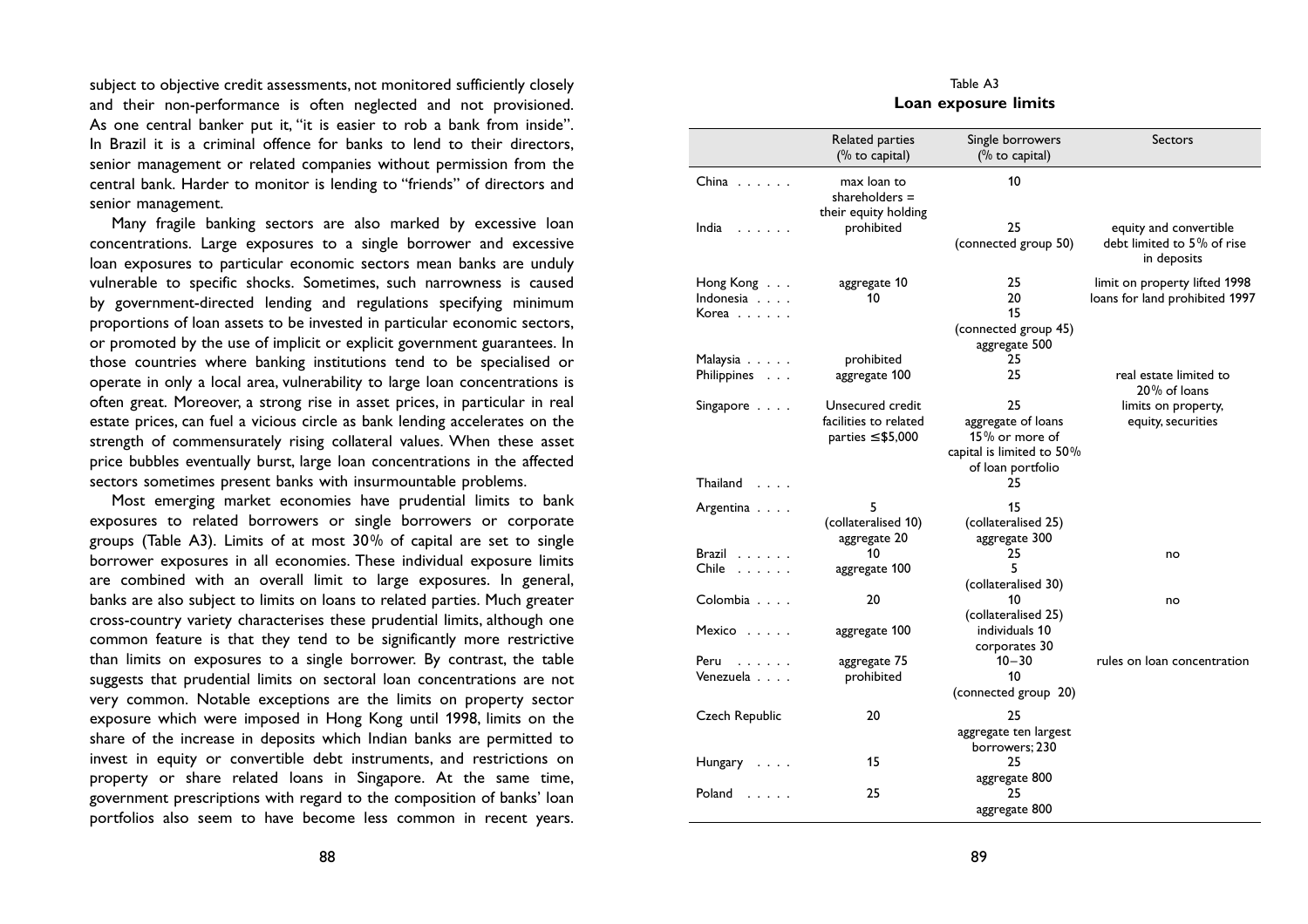Table A3 (cont.)

|                        | Related parties<br>$(%$ to capital) | Single borrowers<br>$(%$ to capital)         | <b>Sectors</b> |
|------------------------|-------------------------------------|----------------------------------------------|----------------|
| Russia                 | 20<br>aggregate 50                  | 25<br>aggregate 800                          |                |
| $Israel \dots \dots$   | aggregate 10                        | 15<br>(group 30)<br>aggregate of top six 100 |                |
| Saudi Arabia           | 10<br>aggregate 50                  | $25 - 50$<br>aggregate 800                   |                |
| South Africa           | under review                        |                                              |                |
| Memorandum:            |                                     |                                              |                |
| Australia              |                                     | 30                                           |                |
| EU guideline           |                                     | 25                                           |                |
| $\sqrt{apan}$          |                                     | 20                                           |                |
|                        |                                     | aggregate 800                                |                |
| Source: Central banks. |                                     |                                              |                |

Most countries allow banks to determine how loans are allocated acrosssectors. Partial exceptions are the minimum lending requirements imposed on specialised financial institutions in Colombia, the advisory prescriptions concerning lending to priority sectors in India, the specification of the share of local-currency lending that Korean banks should extend to small and medium-sized enterprises and the incentives for loans for particular sectoral and regional projects (as well as preferential credit to agriculture) in Venezuela.

The Saudi Arabian Monetary Agency established a credit information service in the 1980s which provides information to banks on large exposures and permitted banks to exchange information on delinquent borrowers. Both measures should help banks in their credit assessments.

An essential part of bank activity is the transformation of maturities: short-term deposit liabilities are invested in longer-term loan assets. Even if the maturity of loans is kept short-term, borrowers, especially those using the funds to finance longer-term investments, typically count on loans being rolled over. Maturity mismatches between bank assets and bank liabilities expose banks to two major types of risk. First, any shock which reduces the short-term funding sources of banks (e.g. <sup>a</sup> sudden drying-up of deposits or (foreign) interbank credit lines) will aggravate the essential nature of illiquidity of banks. Banks may try to liquidate some assets, but if no liquid market exists for most assets, this may be possible only at the cost of a sharp reduction in the quality of bank assets. A problem of illiquidity can then spill over into one of insolvency. Especially in emerging market economies, in which longer-term capital markets and securitisation have not developed much and bank assets are predominantly non-marketable, maturity mismatches and illiquidity risks are likely to be pronounced. Secondly, typical maturity mismatches in banks heighten interest rate risks, with a rise in interest rates often eroding the banks' asset side much more than their liability side, possibly to the point of rendering them technically insolvent. While increased reliance on lending at variable interest rates lessens the interest rate risk, it would tend to increase credit risk if rising debt servicing payments force borrowers into default.

The recent turmoil in the Asian region showed how exposure to foreign currencies can result in financial sector crisis. With uncovered interest arbitrage conditions favouring funding of local operations by borrowing abroad, many Asian banks, or enterprises borrowing from them, built up large net foreign exposures. On top of the currency transformation came usually a maturity transformation as well, as funds were typically borrowed abroad on a short-term basis and on-lent domestically at longer maturity. When exchange rates moved in an adverse direction and foreign funding sources were cut off, banks were faced with an often deadly cocktail of foreign exchange risk, liquidity risk and credit risk (given that many domestic entities had borrowed in foreign currency).

A number of mechanisms are available to limit the vulnerability of banks to currency or maturity mismatches. One approach is to impose limits on these exposures (Table A4). Although a number of countries specify quantitative limits to maturity mismatches (or make specific recommendations) for a variety of maturity bands in many countries no regulations exist or banks are asked to specify their own limits and to monitor and regularly report them. One important reason why precise rules are only infrequently specified is the great variety of scenarios (with regard to expected roll-over ratios or price responses to asset sales) that can be devised, with often sharply diverging implications for bank liquidity.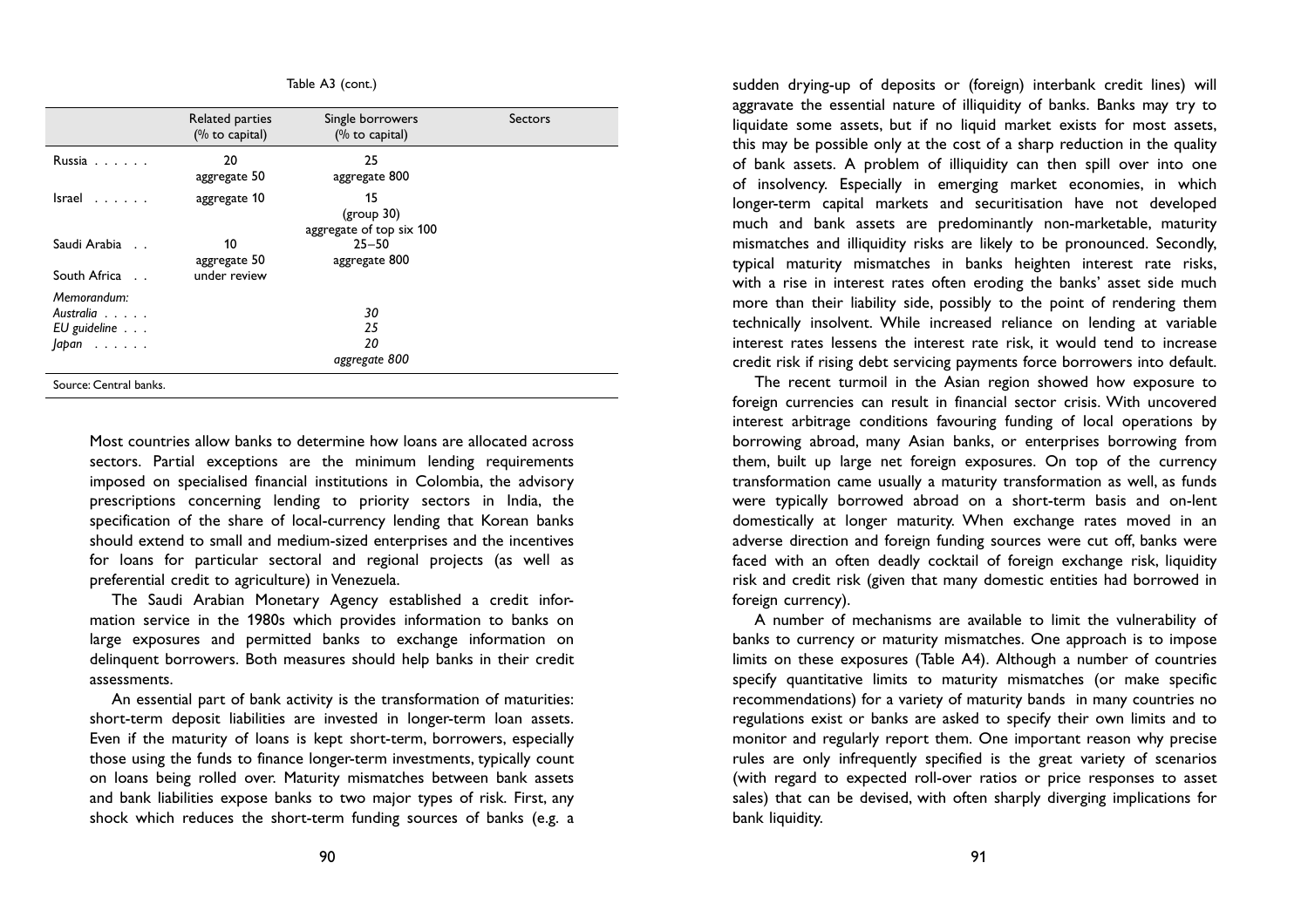# Table A4**Foreign exchange and maturity limits**

|                            | Foreign currency exposure                                                                                                                                  | Maturity mismatch                                                                                                                                               |
|----------------------------|------------------------------------------------------------------------------------------------------------------------------------------------------------|-----------------------------------------------------------------------------------------------------------------------------------------------------------------|
| India<br>$\sim$            | bank must obtain approval for<br>its OP limits                                                                                                             | cash-flow mismatches in 1-14 and<br>15-28 days maturity ranges $\leq$ 20%<br>of outflows                                                                        |
| Hong Kong $\ldots$         | overnight OP (excl. HK\$/US\$ position)<br>of local banks $\leq$ 5% of K (15% for<br>experienced institutions)                                             | bank should adopt own limits which<br>should in general <10% for up to<br>7 days and $< 20\%$ for up to one month                                               |
| Indonesia<br>Korea $\dots$ | maximum net OP 20% of K<br>15% of K (overbought or oversold)                                                                                               | no formal guidelines<br>requirement to match assets and<br>liabilities in local currency; limits on gap<br>ratios for various time buckets for<br>fx operations |
| Malaysia<br>Philippines    | each bank has individual net OP limit<br>maximum short position of 20%<br>of K temporarily suspended;<br>max. long position $5\%$                          |                                                                                                                                                                 |
| Singapore $\ldots$ .       | no formal limits; banks must establish,<br>monitor and report self-determined<br>limits                                                                    | banks have to manage and report their<br>maturity gaps                                                                                                          |
| Thailand                   | maximum overbought position of $15\%$<br>of K; maximum oversold position 15%                                                                               |                                                                                                                                                                 |
| Argentina                  | no formal guidelines; K requirement<br>associated with fx position                                                                                         | positive mismatches are required for a<br>number of maturity ranges and a variety<br>of scenarios                                                               |
| Brazil                     | limits on bought and sold positions.<br>New policy will relate fx exposures to<br>K requirements                                                           | no formal guidelines                                                                                                                                            |
| $Chile$                    | absolute weighted sum of net<br>currency positions < 20% of K,<br>with weights reflecting<br>currency volatility and ratings of the<br>country of issuance | limits on interest rate and residual<br>maturity (30 and 90 days) gaps relative<br>to capital                                                                   |
| Colombia                   | OP between $-5%$ and 20% of K                                                                                                                              | liquidity gap calculations are made to<br>evaluate liquidity risk                                                                                               |
| Mexico $\ldots$            | Limit of 1.83 times core K                                                                                                                                 | banks have to cover with liquid assets<br>largest mismatch among different<br>maturity bands                                                                    |
|                            | Peru net liabilities $\leq$ 2.5% of K;<br>net assets $\leq 100\%$ of K                                                                                     | mismatch should be "reasonable"                                                                                                                                 |
| Venezuela                  | maximum OP of $15\%$ of K                                                                                                                                  | no formal limits                                                                                                                                                |

#### Table A4 (cont.)

|                                                                                                                                                                                                                                                                                                                                                                                                                                                                     | Foreign currency exposure                                                                                                                                                        | Maturity mismatch                                                                           |
|---------------------------------------------------------------------------------------------------------------------------------------------------------------------------------------------------------------------------------------------------------------------------------------------------------------------------------------------------------------------------------------------------------------------------------------------------------------------|----------------------------------------------------------------------------------------------------------------------------------------------------------------------------------|---------------------------------------------------------------------------------------------|
| Czech Republic .                                                                                                                                                                                                                                                                                                                                                                                                                                                    | OP in any currency should $\leq 15\%$<br>of K; OP of non-convertible currency<br>$\leq$ 2% of K; overall OP $\leq$ 20% of K                                                      | no formal limits                                                                            |
| Hungary $\dots$                                                                                                                                                                                                                                                                                                                                                                                                                                                     | absolute sum of OPs $\leq$ 30% of K                                                                                                                                              | no formal limits; banks should determine<br>and monitor maturity management on<br>their own |
|                                                                                                                                                                                                                                                                                                                                                                                                                                                                     | Poland $\ldots$ imit of 15% K in any currency;<br>limit of 30% for overall net position;<br>limit of 40% for absolute sum of OPs<br>Russia $\ldots$ $\ldots$ maximum OP 30% of K | no quantitative limits                                                                      |
| $\left  \right $ $\left  \right $ $\left  \right $ $\left  \right $ $\left  \right $ $\left  \right $ $\left  \right $ $\left  \right $ $\left  \right $ $\left  \right $ $\left  \right $ $\left  \right $ $\left  \right $ $\left  \right $ $\left  \right $ $\left  \right $ $\left  \right $ $\left  \right $ $\left  \right $ $\left  \right $ $\left  \right $ $\left  \right $ $\left  \right $ $\left  \right $ $\left  \$<br>Saudi Arabia no formal limits | South Africa maximum net OP 15% of K                                                                                                                                             | no formal limits<br>no prescribed limits                                                    |
| Source: Central banks.                                                                                                                                                                                                                                                                                                                                                                                                                                              | $K =$ capital; fx = foreign exchange; OP = open position.                                                                                                                        |                                                                                             |

The use of prudential limits appears much more widespread with regard to foreign exchange exposures. Limits, expressed as a share of capital, are generally put on the size of banks' open positions in foreign currency. In some countries, these limits are quite detailed. In Poland, for instance, separate limits exist for open positions in individual currencies, for the overall net position and for the absolute sum of both oversold and overbought positions. In Chile, overall positions are calculated using weights that reflect volatility and country ratings of the component foreign currencies. Very few countries, however, specify formal prudential rules with regard to the foreign exchange exposure of enterprises borrowing in foreign currency from the banks, although the latter are often assumed to monitor such exposures (e.g. Hungary, India, Saudi Arabia and Singapore).

Another defence against illiquidity stemming from growing maturity mismatches is to impose liquidity requirements on banks. Table A1 shows that banks in many emerging market economies are subject to a liquidity requirement, amounting to as much as  $30\%$  of deposits. In Hong Kong, banks are moreover required to establish an internal liquidity management policy, whereas in Poland a financial liquidity monitoring system is promoted and banks are required to build up a fund for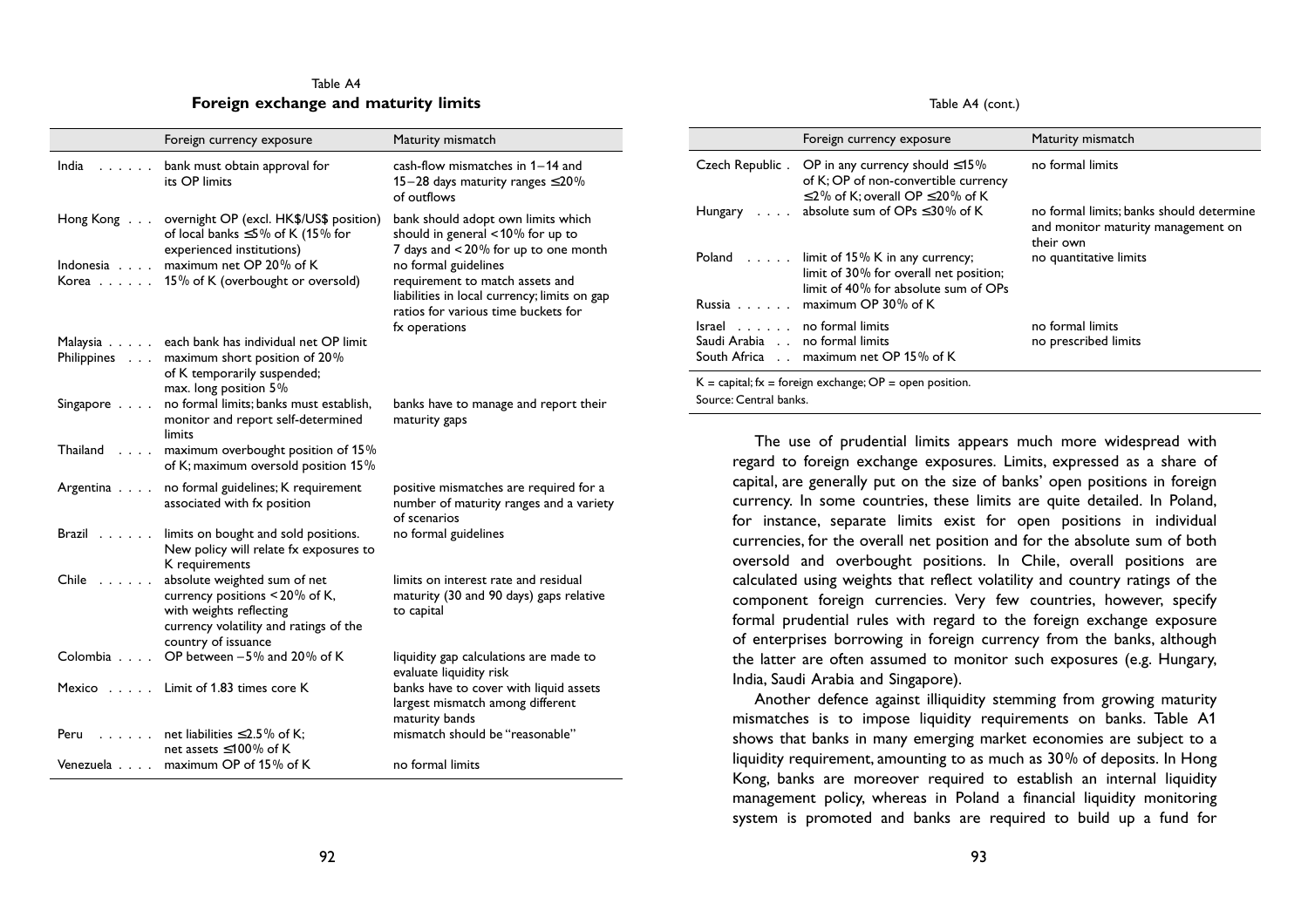general banking risks. Reserve requirements could also be instrumental in dealing with a more generalised increase in bank illiquidity. As illustrated by Argentina in 1995, reductions in reserve requirements imposed on banks can release a significant amount of liquidity in the banking sector. As Table A1 shows, most countries impose reserve requirements, but only in a limited number of cases are they high enough to make reductions in them an effective instrument in combating system-wide illiquidity.

Ensuring sound management of credit exposures, however, is not only a question of formulating appropriate prudential limits, but also one of adequate supervision and enforcement. Use of dummy accounts and fictitious names, or legal impediments, can undermine the monitoring of exposures by supervisors and bank examiners. All countries have put in place management sanctions in the case of infringements of the prudential regulations on loan exposures. These sanctions include firing and disqualification of senior staff, fines, making management financially responsible for all losses related to violations of prudential (and internal) regulations and even imprisonment in a number of countries (such as Colombia, Hong Kong, Indonesia, Saudi Arabia and Singapore). However, these punitive instruments are not always very effective. In Brazil, for instance, legislative action may be required to raise fines for violations to more realistic levels, increase the central bank's discretionary power in approving bank managers and make criminal proceedings more effective.

## *Transparency, disclosure and auditing*

The prudential rules discussed above need to be enforced, requiring checks on data reported by banks. This is done by on-site inspections and use of external auditors. Increasingly, more information on banks' performance is being publicly released and they are being rated by agencies.

A balance, likely to reflect the maturity of the domestic financial system, needs to be struck between active supervision and reliance on market forces to discipline banks' performance. For example, Hong Kong recently replaced a guideline on banks' property exposure by full disclosure of these exposures, relying on market participants' judgement of their acceptability.

The influence of recent banking crises on the drive towards greater disclosure is less clear. On the one hand, heavy bank losses, often borne by the taxpayer, have prompted many national authorities to strengthen disclosure requirements. Argentina and Mexico are prominent recent examples. On the other hand, some supervisory authorities, while supporting greater disclosure in principle, fear that full public knowledge of the true financial state of banks could undermine confidence and thatgenuine progress towards better disclosure cannot be made when banks are weak. Furthermore, market participants' incentives do not always coincide with the public interest goal of establishing a sound banking system.

Both supervision and market discipline depend on transparent, timely, comprehensive and accurate information on the wide array of risks taken by banks.48 In addition, market or supervisory oversight should be able to monitor the quality of financial institutions' internal systems for managing, evaluating and controlling risk exposures.

Under the Core Principles, effective banking supervision should include on-site examinations and regular contacts with bank management to verify information provided by financial institutions and identify inherent problems. The qualitative aspects of bank operations are likely to be best evaluated and monitored through direct examinations within the supervised institution itself.

An important practical problem, especially in emerging market economies, is that civil service conditions of employment are often not attractive enough to retain qualified supervisors, sharply limiting the scope for regular and effective on-site examinations. Reliance on external auditors may remedy this problem, as long as their independence is not compromised by being chosen and paid by the banks themselves. Good communication between the supervisory agency and the external auditors is necessary. Many countries use external auditors for on-site supervision and reporting irregularities or internal control weaknesses to the supervisory authorities (including Chile, the Czech Republic, Hong Kong, Hungary, India, Mexico and Poland).

 $\rm ^{48}$  Key risks are credit risk, country and transfer risk, market risk, interest rate risk, liquidity risk, operational risk, legal risk and reputational risk.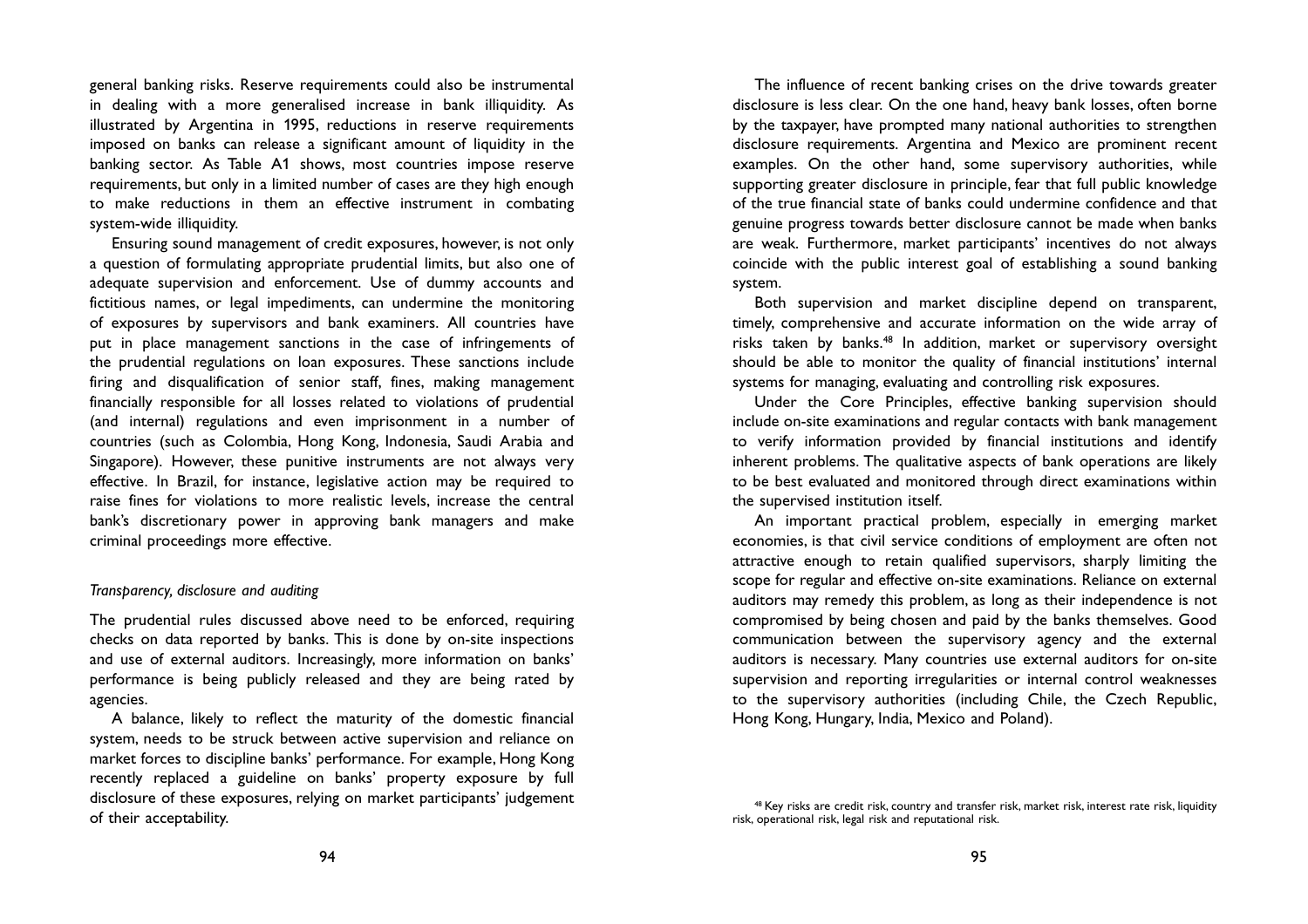# **Annex B:Sharing the recovery of non-performing loans**

One possible model for assisting a troubled bank deal with NPLs is for a government agency to buy them for less than market value but share the proceeds of any value realised from them. In this model the loans would be left with the originating bank to manage. The challenge is to devise a system where the bank retains a strong incentive to chase the delinquent borrowers or manage well any collateral assets acquired.

A bank with a portfolio of NPLs has to consider how many resources to put into dealing with them. Graph B1 portrays the amount recovered as a non-linear function of expenditure on dealing with three types of NPLs: the Good, the Bad and the Ugly.

The Good are borrowers who are only behind with repayments due to temporary difficulties and will repay all their obligations, or alternatively had offered collateral still worth more than the loan. (This is why the recovery curve starts up the y-axis from the origin.)

The Bad are borrowers who are insolvent with worthless collateraland, no matter how much effort it puts in, the bank will not recover anything. This is why the recovery curve tends to an asymptote short of 100%.

The Ugly are the in-between cases: borrowers who are trying to avoid repaying but can repay if placed under duress, or are wellintentioned but needing assistance to organise their affairs, or with collateral which can yield a return but only if managed carefully.

The optimal strategy for the bank is to spend  $x^*$ , the amount which maximises the gap between the recovery and expenditure lines.

The position when the government agency becomes involved is shown in Graph B2. Suppose the agency pays the bank 5% of face value for the portfolio of NPLs but shares equally any value recovered. The graph shows that the bank now spends less and a smaller proportion of the original loans are recovered.

If the government agency pays the bank a larger proportion of face value and in return takes a larger proportion of any value recovered, then the bank may now make no effort to recover the loans at all. This is illustrated in Graph B3.

Graph B1 **No government involvement**

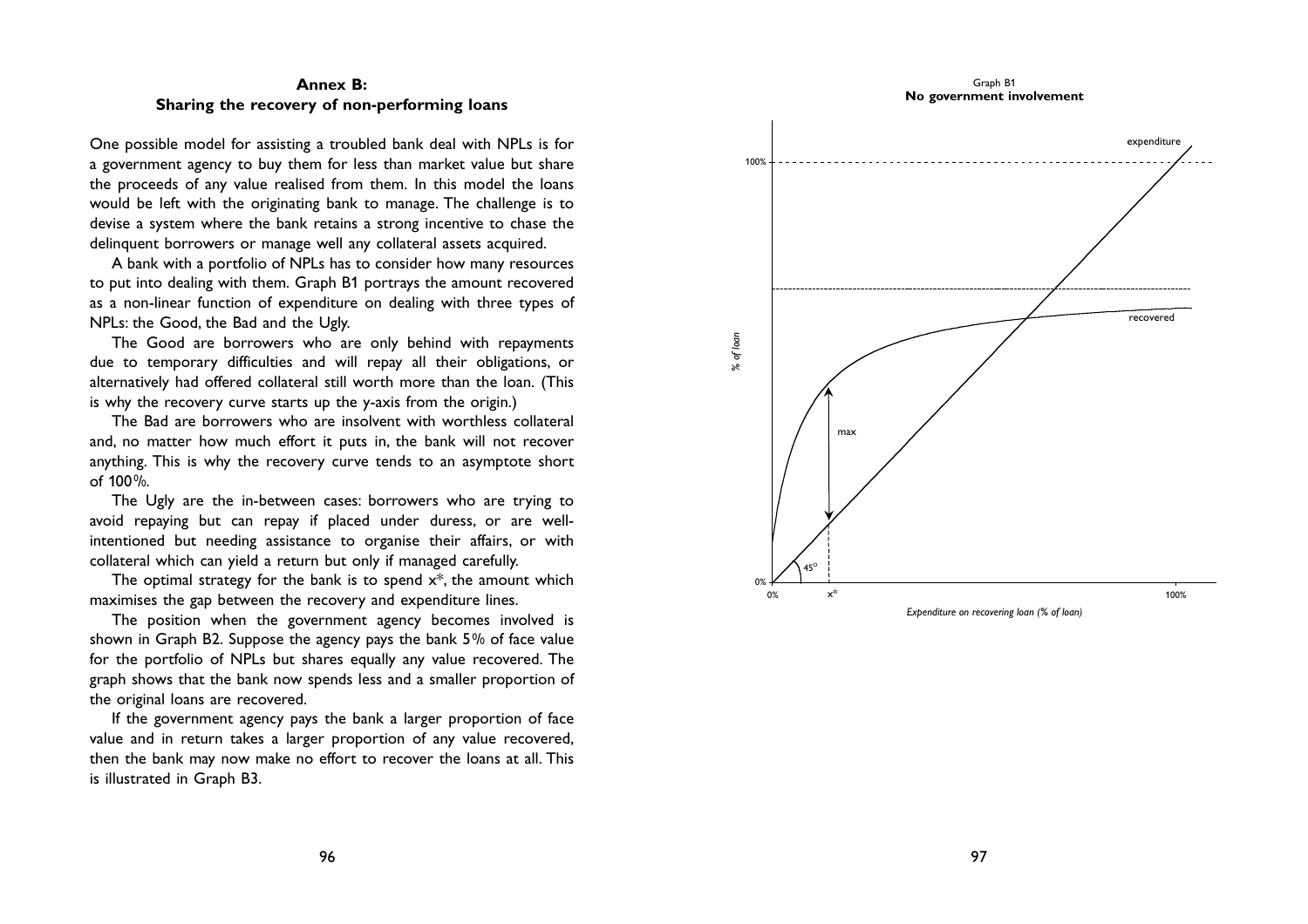Graph B2 **Government pays 50/0 of face value of loan and shares recovery 50/50**





Graph B3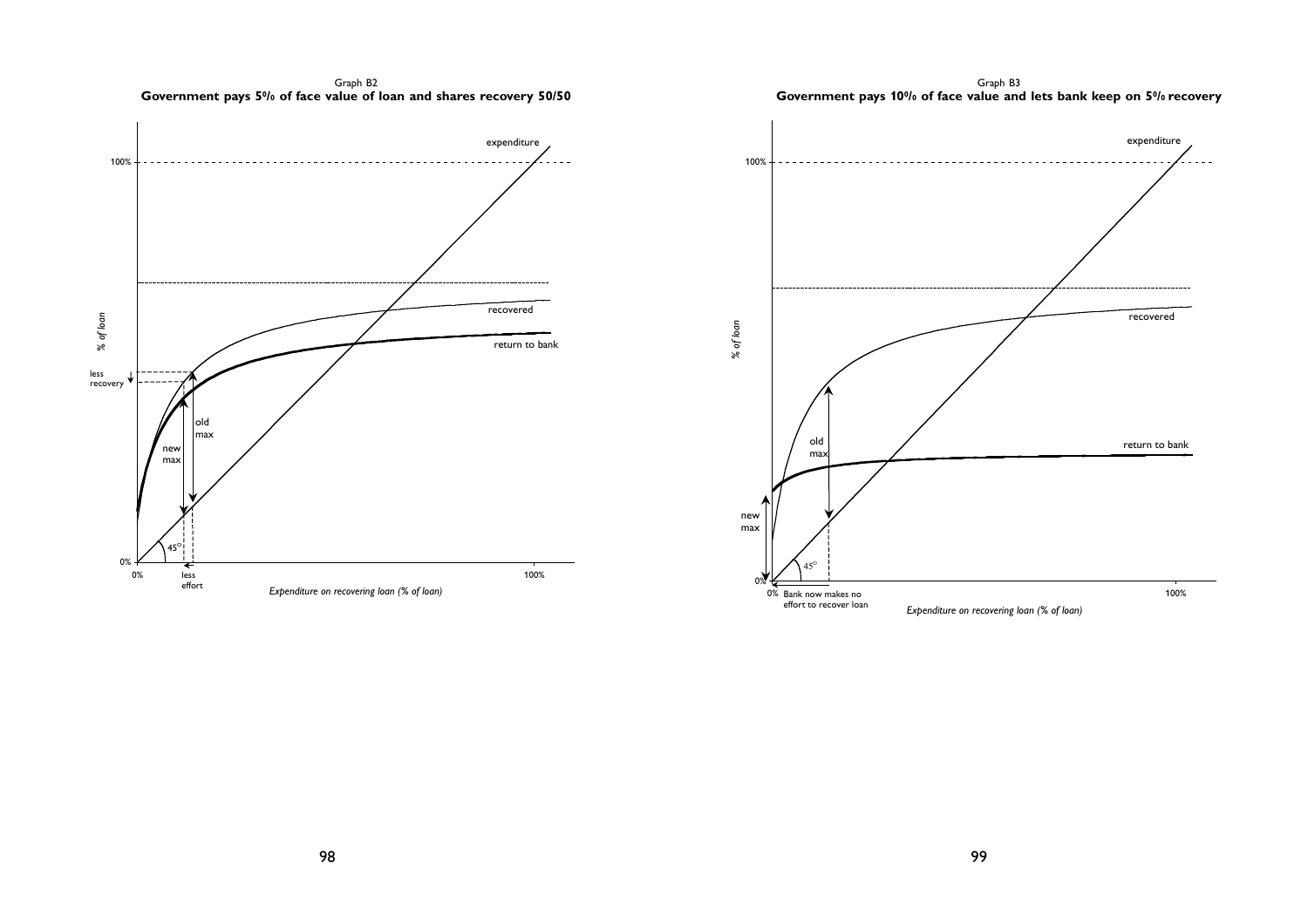The same idea can be represented algebraically. Denoting the proportions good, bad and ugly by *G, B and U* respectively; then a plausible functional form relating repayment *(y)* to banks' expenditure *(x)* is given by

$$
y = G + U - \frac{1}{(x + \frac{1}{u})}
$$

Note that when *<sup>x</sup>*= 0, *y* <sup>=</sup> G and as *<sup>x</sup>* increases *y* approaches G + U.

In the simple case, the bank seeks to maximise its profit  $\pi = y(x) - x$ which it does when *<sup>x</sup>*= 1 – 1/*U*. This plausibly implies that the bank will make more effort the greater the number of ugly (potentially recoverable) loans.

In the case where the government agency makes a payment *P* to the bank in exchange for taking *(*1 *– s)* of the amount recovered, then the bank is trying to maximise  $\pi = P + s.y(x) - x$ . Solving for *x* gives

 $x = \sqrt{s} - 1/U$ , which plausibly implies the larger the share kept by the bank, the more effort it puts in. When  $s = 1$ , the optimal *x* is the same as in the simple case. But whenever  $s < 1$ , x is below the amount spent in the simple case.

(The bank will only take part in the sharing scheme if its profit in this case is greater than in the simple case. It can be shown that this requires *P* >  $(1 - s)$   $(G + U) - (1 - \sqrt{s})$ . That is, the agency could offer a lower payment for bad loans (so that the recovery curve intersects the y-axis closer to the origin) in return for allowing banks to keep a higher proportion of the eventual recovered amount (so making the returnto-the-bank curver steeper). This makes the bank increase efforts to recover the loan. Setting these parameters requires the government agency to judge how much of taxpayers' money it can spend and the socially desirable amount of expenditure on loan recovery.)

In theory, further steps could be taken by the government to avoid these disincentive effects. The government could directly subsidise the banks' expenditure on loan recovery (perhaps through tax deductions) if these expenditures are conducted by an identifiable unit within the bank (although such provisions could well be subject to abuse; the bank may switch more general expenditure to this unit). As shown in Graph B4 a large subsidy may even lead the banks to recover more than in the original case. The obvious disadvantage is that the government is now spending even more on bank restructuring.



Graph B4

The agency could try to recoup some of its expenditure by charging the bank a fixed amount to participate in the scheme (as shown in Graph B5). Such a flat fee, if not too large, has no effect on incentives to recover loans. The size of the fee could be set at auction. Of course, such arrangements add further to the complexity of the exercise and may delay it considerably.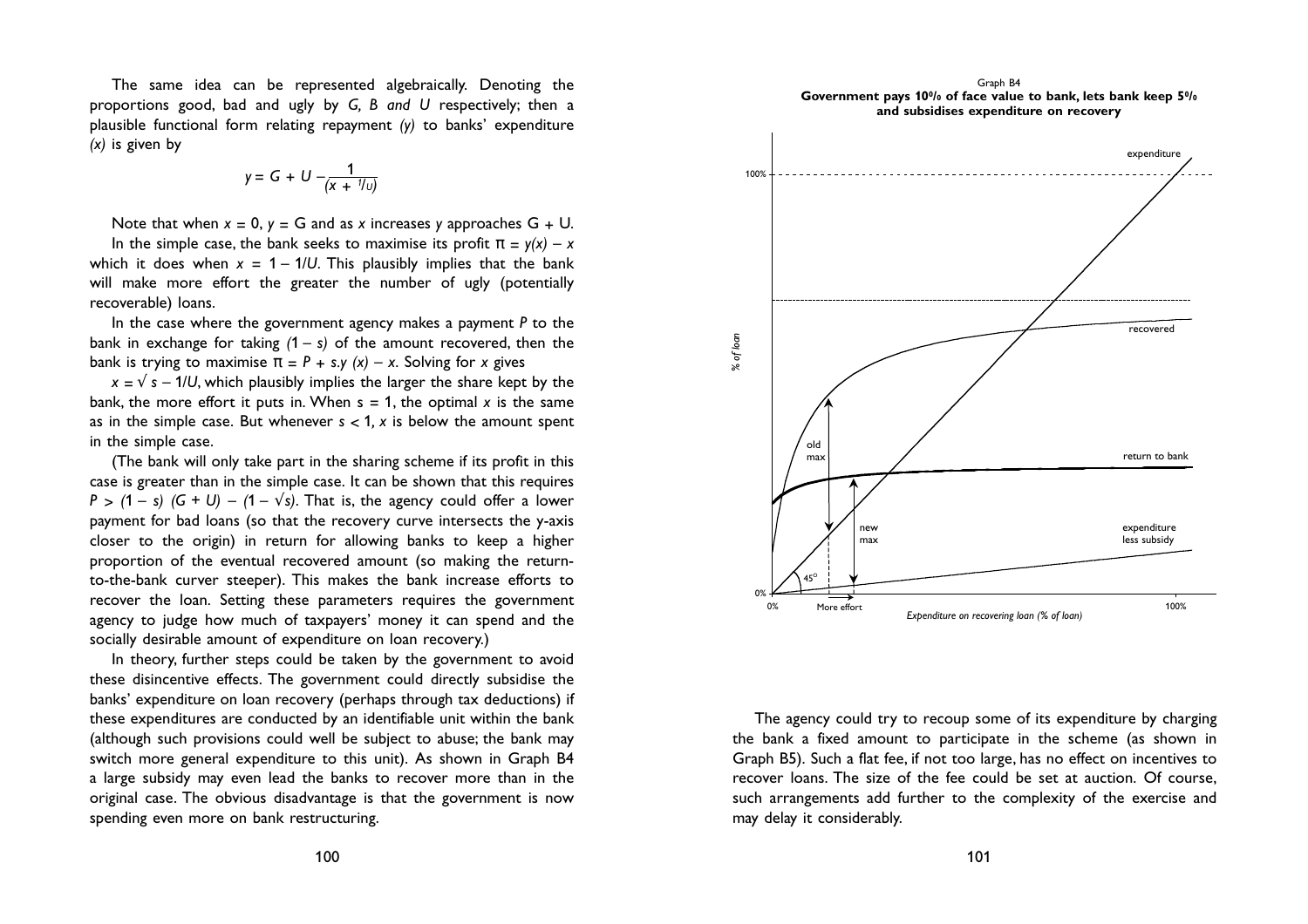

#### **References**

Armstrong, A and M Spencer (1999): "Is Asia's recovery sustainable?". Deutsche Bank Global Emerging Markets, May.

Bagehot,W (1873): *Lombard Street.*

Bank of Japan (1996): *Annual Review of Monetary and Economic Developments in Fiscal 1995.* Tokyo.

Basle Committee on Banking Supervision (1997): *Core Principles for Effective Banking Supervision.* Available on Internet at www.bis.org.

Basle Committee on Banking Supervision (1998): "Sound practices for loan accounting, credit risk disclosure and related matters". *Consultative paper,* October.

Bernanke, B and C Lown (1991): "The credit crunch". *Brookings Papers on Economic Activity* 2:1991.

Borish, M, M Long and M Noël (1995):"Restructuring Banks and Enterprises: Recent Lessons from Transition Countries". *World Bank Discussion Paper,* 279.

Calomiris, C (1989): "Deposit insurance: lessons from the record". *Economic Perspectives,* Federal Reserve Bank of Chicago. Vol. XIII, No. 3. May.

Caprio, G (1998):"Banking on crises: expensive lessons from recent financial crises". Paper presented to conference on "Building banking systems in Sub-Saharan Africa", Graduate Institute of International Studies, Geneva 26 –28 October 1998. World Bank, June.

Caprio, G, D Folkerts-Landau and T Lane (1994): *Building Sound Finance in Emerging Market Economies.* IMF, Washington DC.

Caprio, G and D Klingebiel (1996): "Bank insolvencies: cross-country experience". *World Bank Policy Research Working Paper,* 1620, July.

Caprio, G and D Vittas (1995): "Financial history: lessons of the past for reformers of the present". *World Bank Policy Research Working Paper,* 1535, November.

Carse, D (1999): "Restructuring and workouts". *Hong Kong Monetary Authority Quarterly Bulletin.* No 19. May.

Claessens, S, A Demirguc-Kunt and H Huizinga (1998): "How does foreign bank entry affect the domestic banking market?" *World Bank Policy Research Working Paper,* 1918, May.

De Juan, A (1998): "Clearing the decks: experiences in banking crisis resolution". Paper presented to  $4<sup>th</sup>$  annual conference on development in Latin America and the Caribbean, El Salvador, June.

Dellas, H, B Diba and P Garber (1996): "Resolving failed banks: the US S&L experience". Bank of Japan Institute for Monetary and Economic Studies. *Discussion Paper,* 96-E-22, June.

Draghi, M and P Guidotti (eds.) (1998): *Report of Working Group on Strengthening Financial Systems.* Report to G22 ("Willard") meeting, October.

Drees, B and C Pazarbasioğlu (1998): *The Nordic Banking Crises: Pitfalls in Financial Liberalization? IMF occasional paper,* 161, April.

Dziobek, C (1998) "Market-based policy instruments for systemic bank restructuring". *IMF Working Paper* 98/113, August.

Dziobek, C and C Pazarbasioğlu (1997): "Lessons from systemic bank restructuring: a survey of 24 countries". IMF. *Working Paper* 97/161, December. (An abbreviated version appeared as IMF *Economic Issues* 14.)